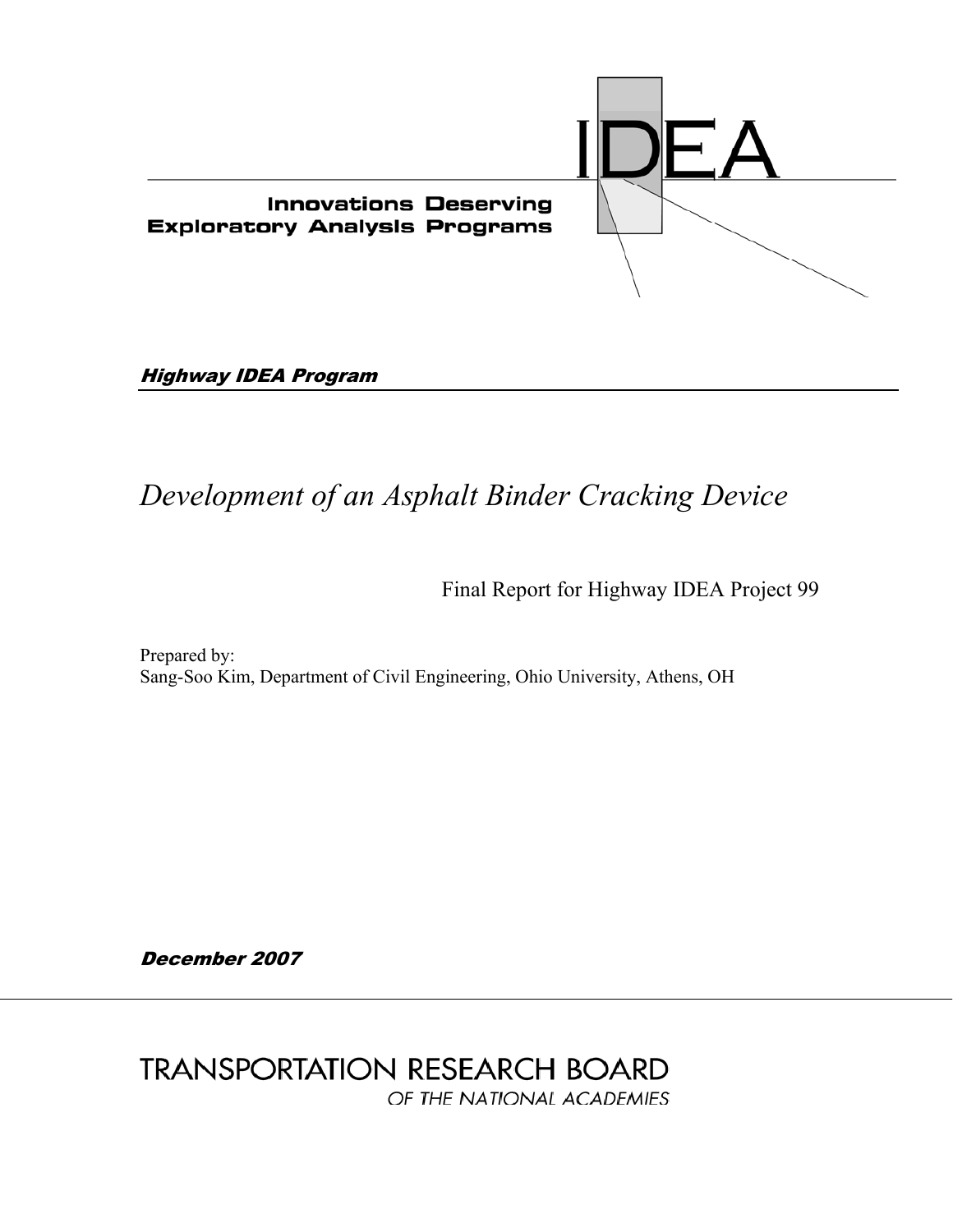# **INNOVATIONS DESERVING EXPLORATION ANALYSIS (IDEA) PROGRAMS MANAGED BY THE TRANSPORTATION RESEARCH BOARD (TRB)**

This NCHRP-IDEA investigation by Ohio University was completed as part of the National Cooperative Highway Research Program (NCHRP). The NCHRP-IDEA program is one of the four IDEA programs managed by the Transportation Research Board (TRB) to foster innovations in highway intermodal surface transportation systems. The other three IDEA program areas are Transit-IDEA, which focuses on products and results for transit practice, in support of the Transit Cooperative Research Program (TCRP), Safety-IDEA, which focuses on motor carrier safety practice, in support of the Federal Motor Carrier Safety Administration and Federal Railroad Administration, and High Speed Rail-IDEA (HSR), which focuses on products and results for high speed rail practice, in support of the Federal Railroad Administration. The four IDEA program areas are integrated to promote the development and testing of nontraditional and innovative concepts, methods, and technologies for surface transportation systems.

For information on the IDEA Program contact IDEA Program, Transportation Research Board, 500  $5<sup>th</sup>$  Street, N.W., Washington, D.C. 20001 (phone: 202/334-3310, fax: 202/334-3471, http://www.nationalacademies.org/trb/idea).

The project that is the subject of this contractor-authored report was a part of the Innovations Deserving Exploratory Analysis (IDEA) Programs, which are managed by the Transportation Research Board (TRB) with the approval of the Governing Board of the National Research Council. The members of the oversight committee that monitored the project and reviewed the report were chosen for their special competencies and with regard for appropriate balance. The views expressed in this report are those of the contractor who conducted the investigation documented in this report and do not necessarily reflect those of the Transportation Research Board, the National Research Council, or the sponsors of the IDEA Programs. This document has not been edited by TRB.

The Transportation Research Board of the National Academies, the National Research Council, and the organizations that sponsor the IDEA Programs do not endorse products or manufacturers. Trade or manufacturers' names appear herein solely because they are considered essential to the object of the investigation.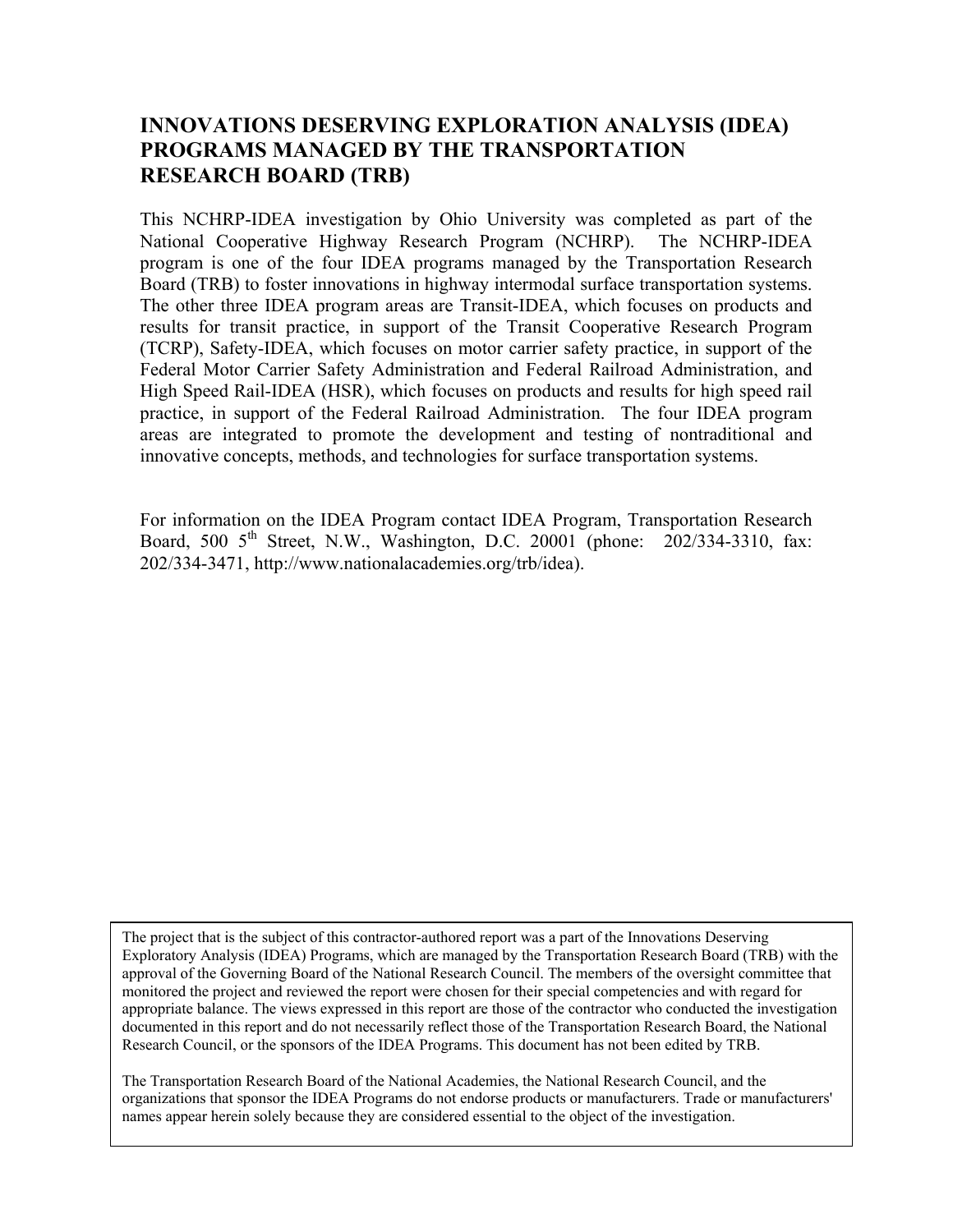# **DEVELOPMENT OF AN ASPHALT BINDER CRACKING DEVICE**

# **IDEA Program Draft Final Report**

Contract Number NCHRP IDEA-99

Prepared for the IDEA Program Transportation Research Board National Research Council

Sang-Soo Kim

Department of Civil Engineering Ohio University Athens Ohio 45701 email: kim@ohio.edu phone: (740) 593-1463 fax:  $(740)$  593-0625

December 20, 2007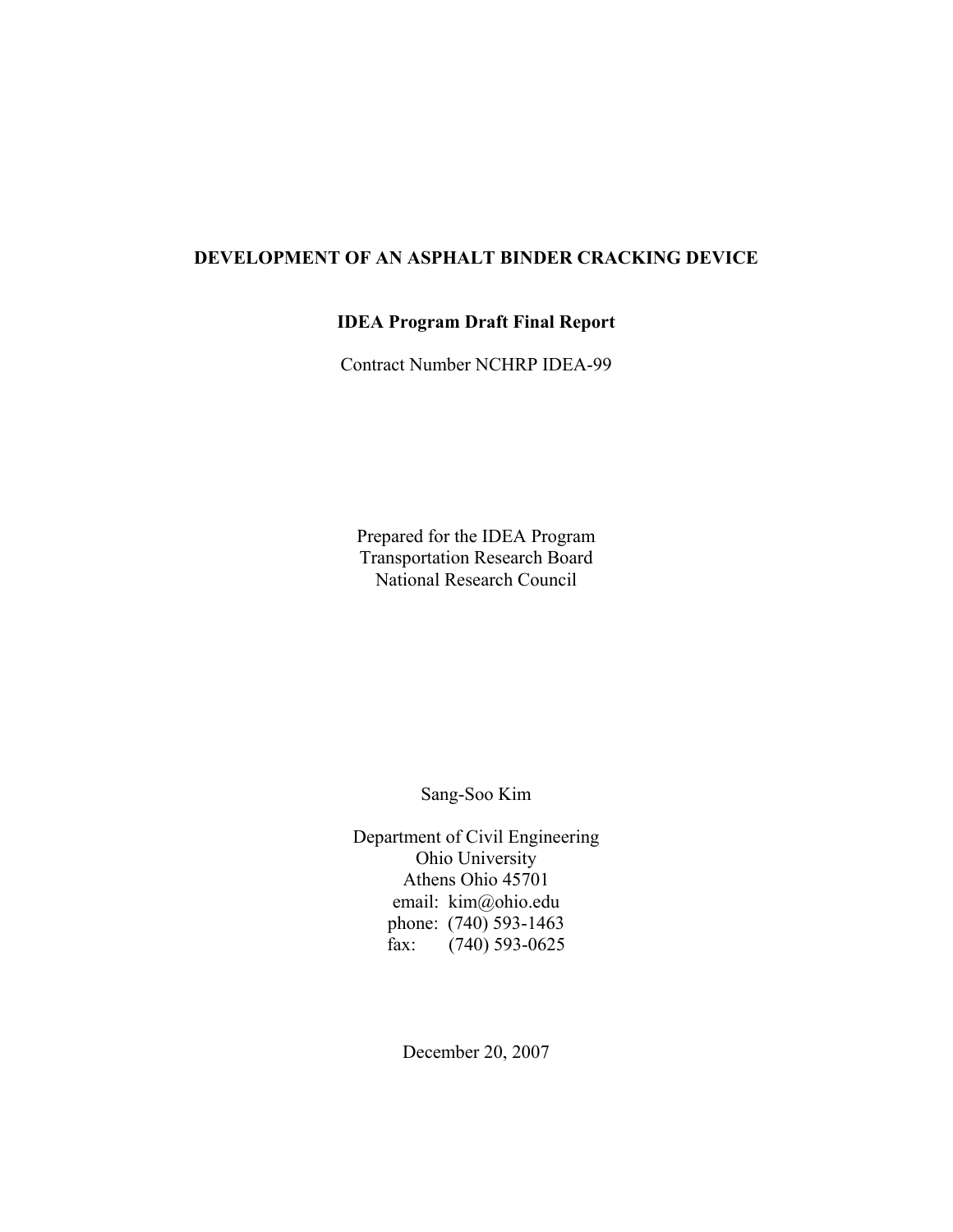## **ACKNOWLEDGEMENT**

This study was performed at Ohio University under National Cooperative Highway Research Program (NCHRP) – Innovations Deserving Exploratory Analysis (IDEA) Contract 99. The study was also supported by Ohio University and Technology Transfer Office of Ohio University. Program manager of this contract was Dr. Inam Jawed and the technical representative was Dr. Edward Harrigan. Technical Advisory Panel included David Powers (Ohio DOT), Dean Maurer (Pennsylvania DOT), John D'Angelo (FHWA), Tom Harman (FHWA), and Dr. Olga Puzic (ExxonMobil). Their guidance and encouragement throughout this study is gratefully acknowledged.

 Field binder samples were provided by Dean Maurer, Dr. Simon Hesp (Queen's University, Canada) and Dr. Kai Tam (Ontario Ministry of Transportation). Laboratory binder samples were provided by Dr. Olga Puzic, Tom Harman, Dr. Aaron Shenoy (FHWA). Roofing binders were provided by the Asphalt Institute. Several graduate and undergraduate students contributed in preparing laboratory specimens and in generating ABCD data; they were Zachary Wysong, Dokka Viswanath, Jonathan Kovach, and Andrew Wargo.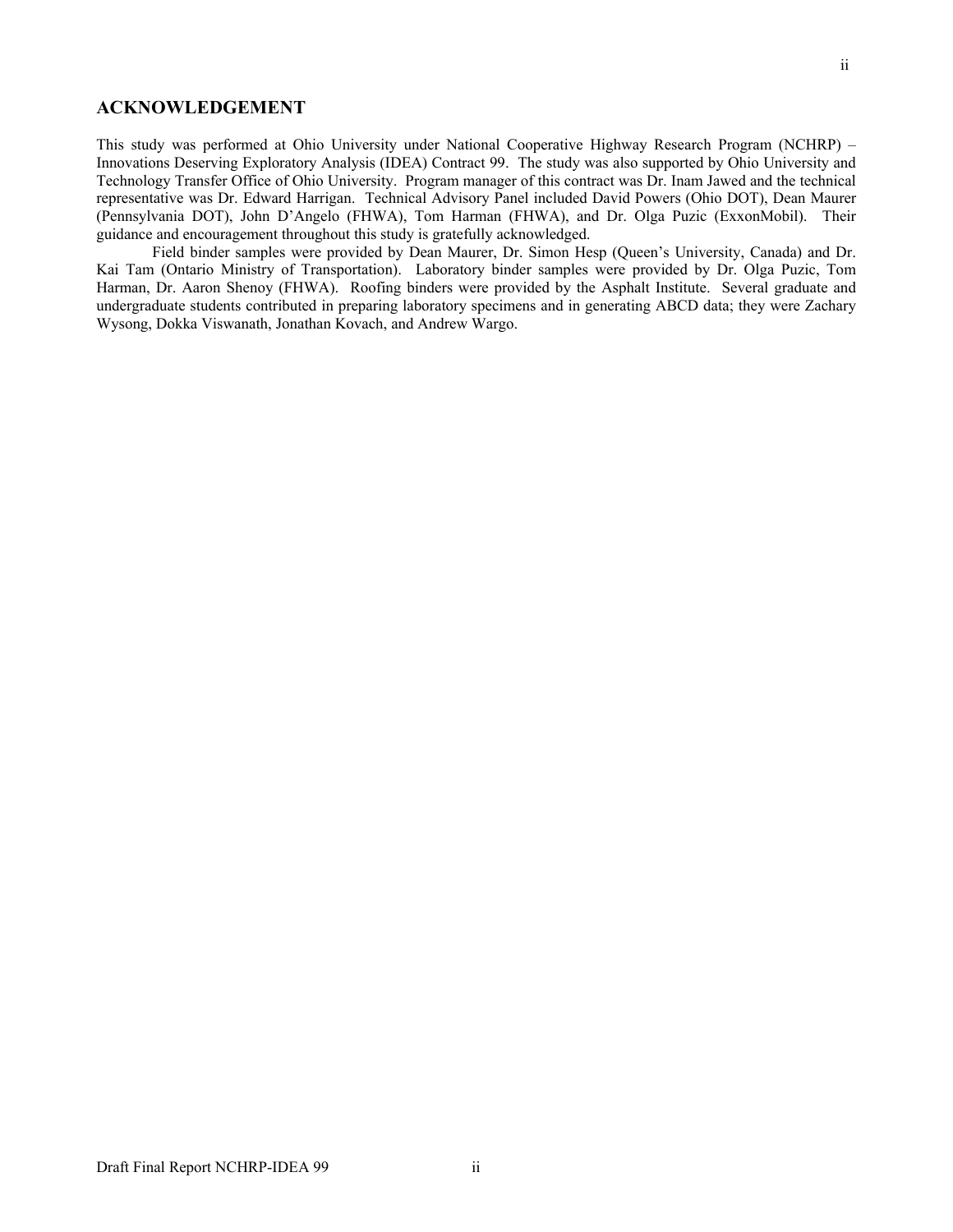# **TABLE OF CONTENT**

| <b>EXECUTIVE SUMMARY</b>                                                                                                                                                                                                                                                                                                                                                                                                                                                                                                                                                                                                                                                                                                                                                                    | 1                                                                                          |
|---------------------------------------------------------------------------------------------------------------------------------------------------------------------------------------------------------------------------------------------------------------------------------------------------------------------------------------------------------------------------------------------------------------------------------------------------------------------------------------------------------------------------------------------------------------------------------------------------------------------------------------------------------------------------------------------------------------------------------------------------------------------------------------------|--------------------------------------------------------------------------------------------|
| <b>CHAPTER 1 INTRODUCTION</b><br>1.1 PROBLEM STATEMENT<br>1.2 OBJECTIVES<br>1.3 INVESTIGATIVE APPROACH                                                                                                                                                                                                                                                                                                                                                                                                                                                                                                                                                                                                                                                                                      | 3<br>$\mathfrak{Z}$<br>3                                                                   |
| <b>CHAPTER 2 LITERATURE REVIEW</b>                                                                                                                                                                                                                                                                                                                                                                                                                                                                                                                                                                                                                                                                                                                                                          | 4                                                                                          |
| CHAPTER 3 ASPHALT BINDER CRACKING DEVICE (ABCD)<br>3.1 OPERATING PRINCIPLE<br>3.2 THEORETICAL CONSIDERATIONS OF THERMAL CRACKING OF ASPHALT<br><b>PAVEMENT</b><br>3.2.1 Orthotropic Response of Asphalt Pavement Cooling and Length Factor<br>3.2.2 Mechanical Strain of Asphalt Binder in the Field<br>3.2.3 ABCD Test with Uniform Cross-Section Specimen                                                                                                                                                                                                                                                                                                                                                                                                                                 | 6<br>6<br>6<br>6<br>7<br>8                                                                 |
| CHAPTER 4 MATERIALS AND TEST METHODS<br><b>4.1 MATERIALS</b><br>4.1.1 Materials Used for Repeatability Study<br>4.1.2 Materials Used for Laboratory Validation<br>4.1.3 Materials Used for Field Validation<br><b>4.2 ABCD TEST SYSTEM</b><br>4.2.1 ABCD Rings<br>4.2.2 Specimen Molds<br>4.2.3 Environmental Chamber and Data Acquisition System<br><b>4.3 SAMPLE PREPARATION</b><br><b>4.4 TESTING PROCEDURE</b>                                                                                                                                                                                                                                                                                                                                                                          | 9<br>9<br>9<br>9<br>10<br>11<br>11<br>12<br>13<br>13<br>14                                 |
| CHAPTER 5 RESULTS AND DISCUSSION<br>5.1 PRELIMINARY INVESTIGATION<br>5.1.1 Repeatability of Initial Configuration Using Aluminum ABCD Rings and Molds<br>5.1.2 FHWA Binders Tested with Aluminum ABCD Rings and Aluminum Molds<br>5.1.3 Effect of Specimen Thickness<br>5.1.4 Effects of ABCD Ring and Mold Type<br>5.1.5. Stress Distribution in Asphalt Specimen with Silicone Mold<br>5.2 LABORATORY VALIDATION USING SILICONE MOLD AND INVAR ABCD RING<br>5.2.1 Repeatability Tested with Roofing Binders<br>5.2.2 ABCD (Silicone Mold and Invar Ring) Test Results of FHWA Binders<br>5.2.3 Effect of SBS Concentration on Low Temperature Cracking<br>5.3 FIELD VALIDATION<br>5.3.1 Elk County Test Road<br>5.3.2 Lamont Test Road<br>5.3.3 Highway 17 (SPS-9A) near Petawawa Ontario | 16<br>16<br>16<br>16<br>17<br>18<br>19<br>19<br>19<br>$20\,$<br>24<br>26<br>26<br>28<br>30 |
| CHAPTER 6 CONCLUSIONS AND RECOMMENDATIONS                                                                                                                                                                                                                                                                                                                                                                                                                                                                                                                                                                                                                                                                                                                                                   | 33                                                                                         |
| <b>IMPLEMENTATION PLAN</b>                                                                                                                                                                                                                                                                                                                                                                                                                                                                                                                                                                                                                                                                                                                                                                  | 33                                                                                         |
| <b>REFERENCES</b>                                                                                                                                                                                                                                                                                                                                                                                                                                                                                                                                                                                                                                                                                                                                                                           | 34                                                                                         |

**Page**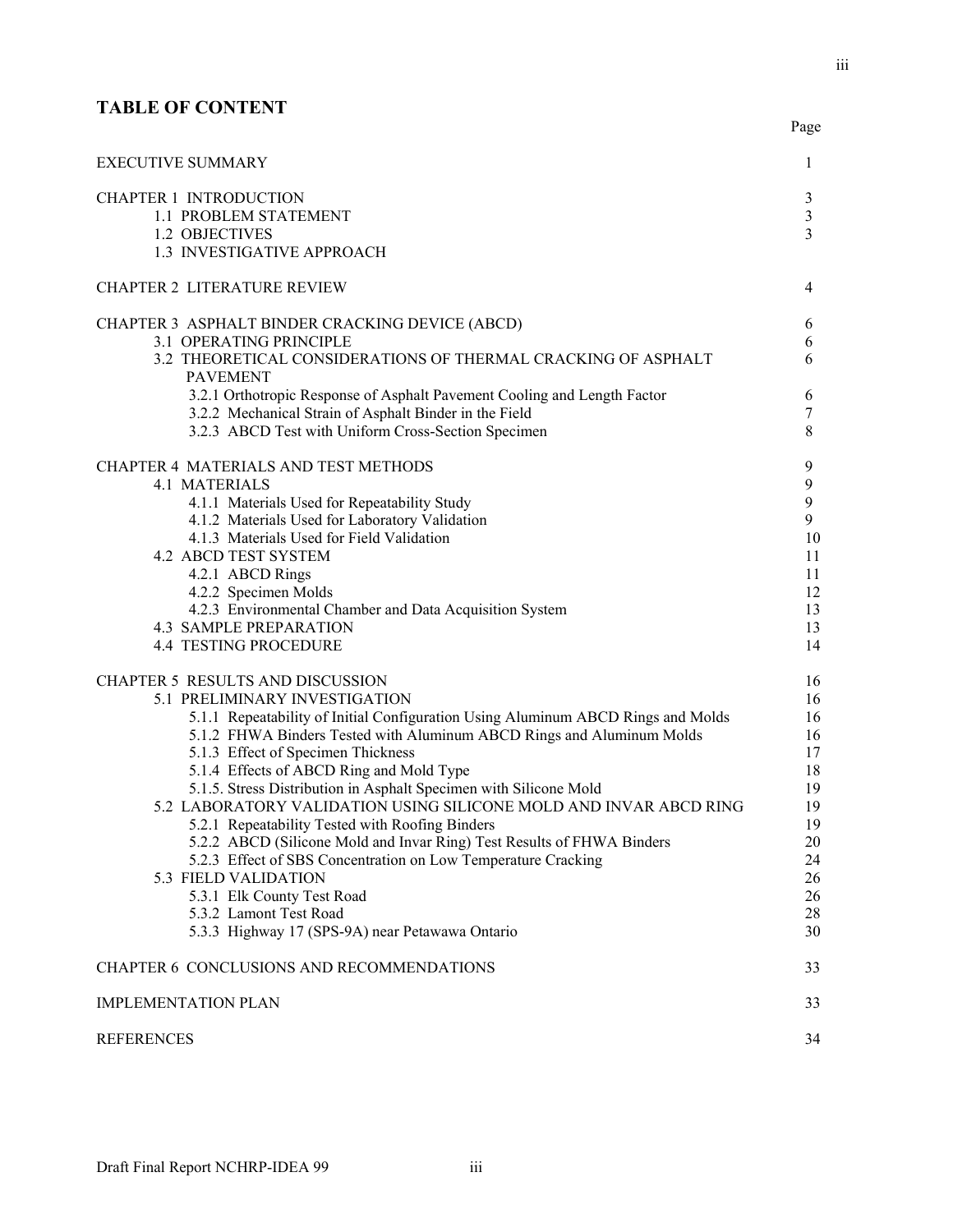## **EXECUTIVE SUMMARY**

The low temperature thermal cracking of asphalt pavements is one of the main causes for annually repeating expensive highway repairs. While the current Association of American State Highway and Transportation Officials (AASHTO) M 320 Table 1 binder specifications are believed to be working fairly well with most unmodified asphalt binders in controlling low temperature thermal cracks in asphalt pavements, they do not work as well for certain types of asphalt binders including physically and chemically modified asphalt binders. For this reason, a simple test method, the Asphalt Binder Cracking Device (ABCD), is proposed to characterize the low temperature properties of asphalt binder. The objectives of this study are to develop an ABCD test system and test procedures that provide accurate and repeatable low temperature characteristics of asphalt binders and to validate the ABCD test system by comparing its results with low temperature field performance data.

The ABCD uses the dissimilar coefficients of thermal expansion/contraction of asphalt binders and metals, to directly determine the cracking temperature of asphalt binders. As shown in Figure 1, the ABCD consists of a hollow cylindrical invar (a low thermal expansion Ni-Fe alloy) ring with a uniform thickness and an electrical strain gauge glued to the inside of the ring and a flexible silicone mold. A resistive temperature detector (RTD) is also glued to the inside of the ring to closely monitor the specimen temperature. The asphalt binder is molded onto the outside of the ABCD ring. A flexible silicone mold is used to form the asphalt binder into a ring shape.

Asphalt binders have much larger coefficients of thermal expansion/contraction (170-200 x 10<sup>-6</sup> /<sup>°</sup>C) than the invar (1.4 x 10<sup>-6</sup> /°C). As the temperature drops, the differential thermal contraction will cause development of tensile thermal stress in asphalt and eventual thermal cracks. Strain in the metal tube caused by the thermal stress will be measured by the electrical strain gauge and used to calculate fracture stress of the asphalt binder. When the specimen cracks, the accumulated thermal stress is relieved and will be shown as a sudden drop in the strain reading as shown in Figure 2. The cracking temperature of the asphalt binder is directly determined as the temperature where the sudden drop of measured strain occurs.

Using various modified and unmodified asphalt binders, the repeatability of ABCD test was studied. For unmodified binder, the standard deviation of a single ABCD test was less than 1.0°C and some polymer modified binders, the standard deviation was slightly larger than 1.0°C.



**FIGURE 1 The latest version of Asphalt Binder Cracking Device (ABCD): Empty invar ring in the silicone mold (left) and ABCD rings with binder sample (right).**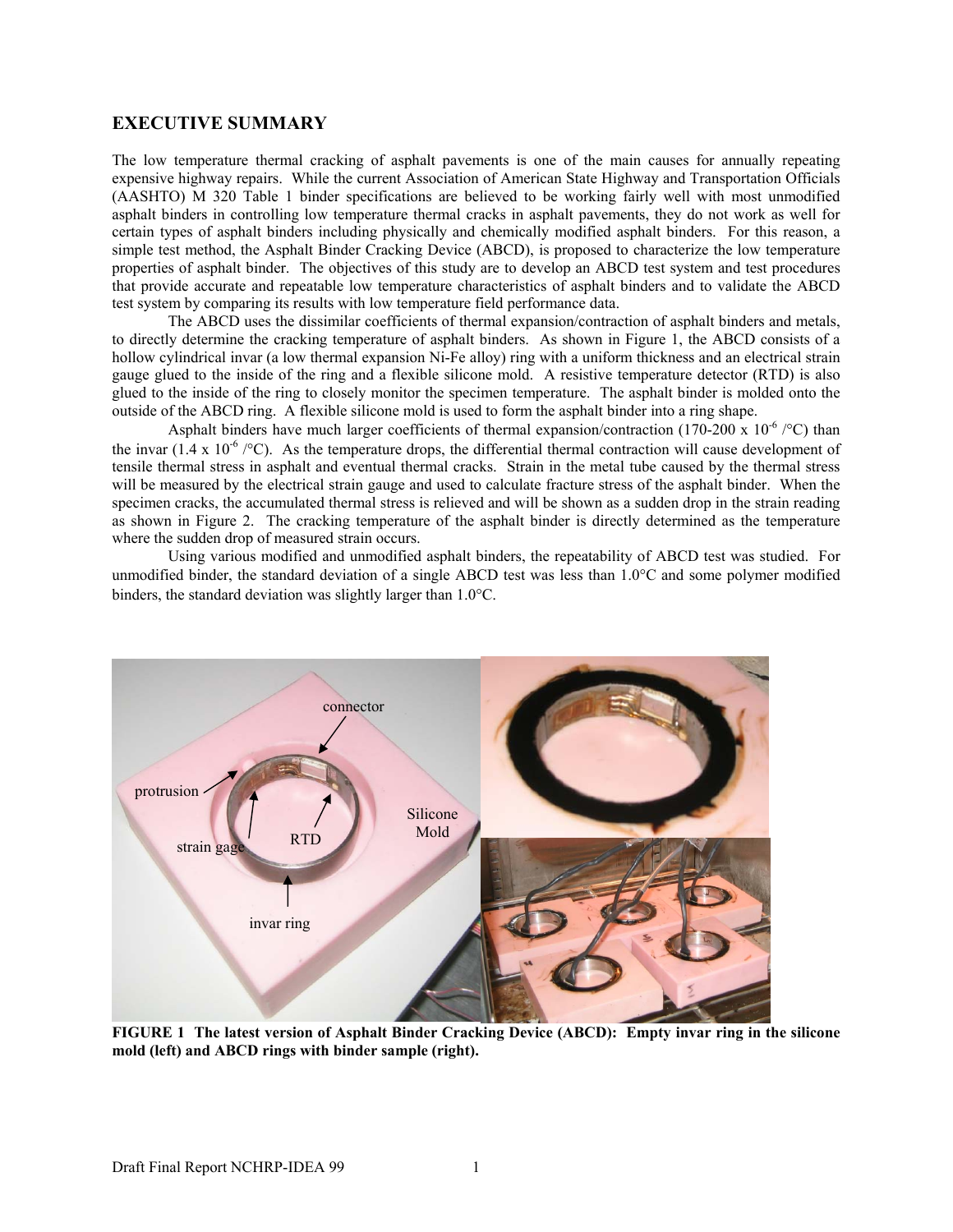

**FIGURE 2 A typical ABCD test result.** 

The ABCD test was found to be sensitive to the addition of polymer to the asphalt binder. As the styrenebutadiene-styrene polymer (used in this study) concentration increases, the binder's fracture strength increases while the ABCD cracking temperature decreases. This finding agrees well with field observations that asphalt test pavements constructed with polymer modified asphalts have performed better than unmodified companion test pavements regarding low temperature cracking.

In the laboratory validation, ABCD cracking temperatures of various modified binders and unmodified binders were compared with the results of the thermal stress restrained specimen test (TSRST). ABCD showed the better correlation than AASHTO M320 specifications with the TSRST results.

In the field validation study, ABCD cracking temperatures correlated consistently better with crack severities of Elk County Test Road, Lamont Test Road, and Highway 17 SPS 9A sections in Ontario than AASHTO M320 critical temperatures. The summary of the field validation is given in Table 1.

The final version of the ABCD test system and test procedure is forgiving for minor errors made during specimen preparation and testing. Unless specimen geometry is defective near the location where the thermal crack is to be developed, ABCD cracking temperature is repeatable.

| <b>Test Road</b> | ABCD | <b>AASHTO</b><br>M320 Table 1 | <b>AASHTO</b><br>M <sub>320</sub> Table 2 |
|------------------|------|-------------------------------|-------------------------------------------|
| Elk Co, PA       | 0.94 | 0.21                          | 0.95                                      |
| Lamont           | 0.92 | 0.79                          | በ 76                                      |
| Highway 17       | 0.80 | 0 92                          | 0.56                                      |

**TABLE 1. Coefficient of Determination (R<sup>2</sup> ) of Critical Temperature versus Cracking Index of Test Pavements using ABCD and standard AASHTO methods.**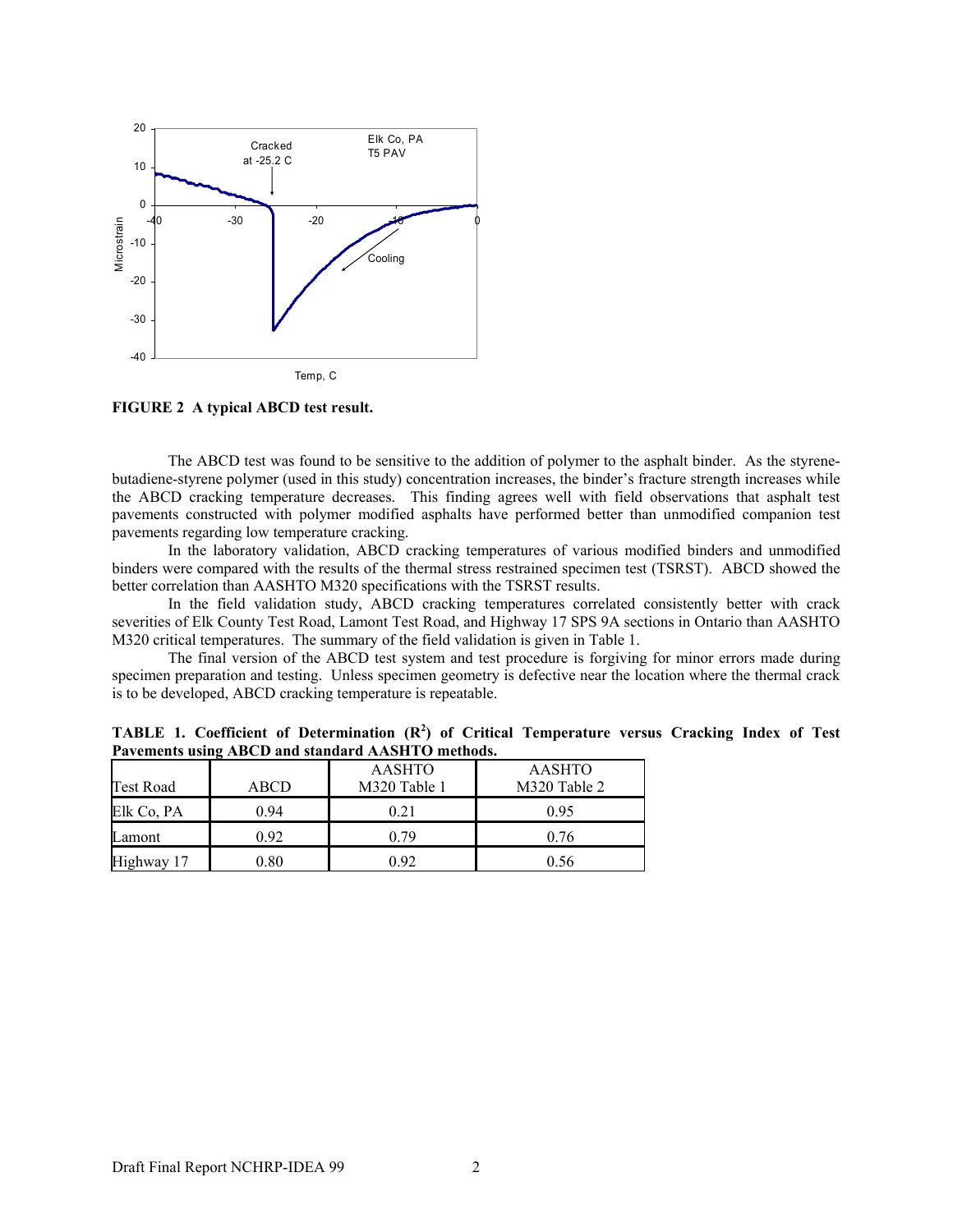# **CHAPTER 1 INTRODUCTION**

#### **1.1 PROBLEM STATEMENT**

The low temperature thermal cracking of asphalt pavements is one of the main causes for annually repeating expensive highway repairs. The successful development of a standard asphalt binder specification is the key to eliminating the premature failure of asphalt pavement due to low temperature thermal cracking, since the cracking phenomenon is primarily an asphalt binder dependent problem. The current Association of American State Highway and Transportation Officials (AASHTO) M320 Table 1 binder specification was developed as a product of the Strategic Highway Research Program. While AASHTO M 320 Table 1 is believed to be working fairly well with most unmodified asphalt binders, it does not work as well for certain types of asphalt binders including physically and chemically modified asphalt binders. For this reason, an alternative asphalt binder specification (AASHTO M320 Table 2) was recently adopted. In the alternative specification, the low temperature properties of an asphalt binder are characterized using both Bending Beam Rheometer (BBR) and a strength test such as Direct Tension Tester (DTT). The stiffness and m-value from BBR are used to calculate thermal stress in the binders as the temperature drops. DTT determines the tensile strength of binder. Then, the cracking temperature is determined as the temperature where the induced thermal stress equals the tensile strength of the binder.

 However, the AASHTO M320 Table 2 specification also has several drawbacks, since it does not directly measure the cracking temperature of the asphalt binder. The lengthy analytical procedure requires estimation of the thermal stress development based on several assumptions, such as thermal expansion coefficient of binder, timetemperature shift function, etc. It also requires a large number of tests. The strain rate used in DTT is much faster (orders of magnitude) than the field thermal strain rate. The resulting tensile strength is not repeatable and may not be representative of field strength value.

#### **1.2 OBJECTIVES**

An Asphalt Binder Cracking Device (ABCD) is proposed to characterize the low temperature properties of asphalt binder. The objectives of this study are:

- 1. To develop an ABCD test system and test procedures that provide accurate and repeatable low temperature characteristics of asphalt binders; and
- 2. To validate the ABCD test system by comparing its results with field performance data.

#### **1.3 INVESTIGATIVE APPROACH**

This investigation is divided into three tasks. Upon completion of each task, the results were evaluated to make necessary changes in the study.

- a) Literature Review: A literature review was performed at the beginning of the project to determine if similar concepts have been used to characterize the low temperature performance of asphalt binders.
- b) Development of ABCD: An ABCD test system which produces repeatable results with an easy-to-use procedure was developed. Several variables related to equipment and the test procedures were investigated. Variables related to equipment included wall thickness of ABCD ring, type of material for the measuring device, and sample molds. Variables related to test procedures included sample molding procedure, calibration of the ABCD ring for temperature and load, conditioning temperature, length of conditioning prior to testing, cooling rate, etc. Test results were analyzed and summarized to finalize an optimum test system and test procedure.
- c) Validation of ABCD: Several asphalt binders of various types (straight run, polymer modified, chemically modified, etc.) with known field performance were used for validation of ABCD technique. The results of ABCD tests were compared with the field performance and the critical temperatures determined by AASHTO M320 Table 1 and Table 2 binder grading procedures.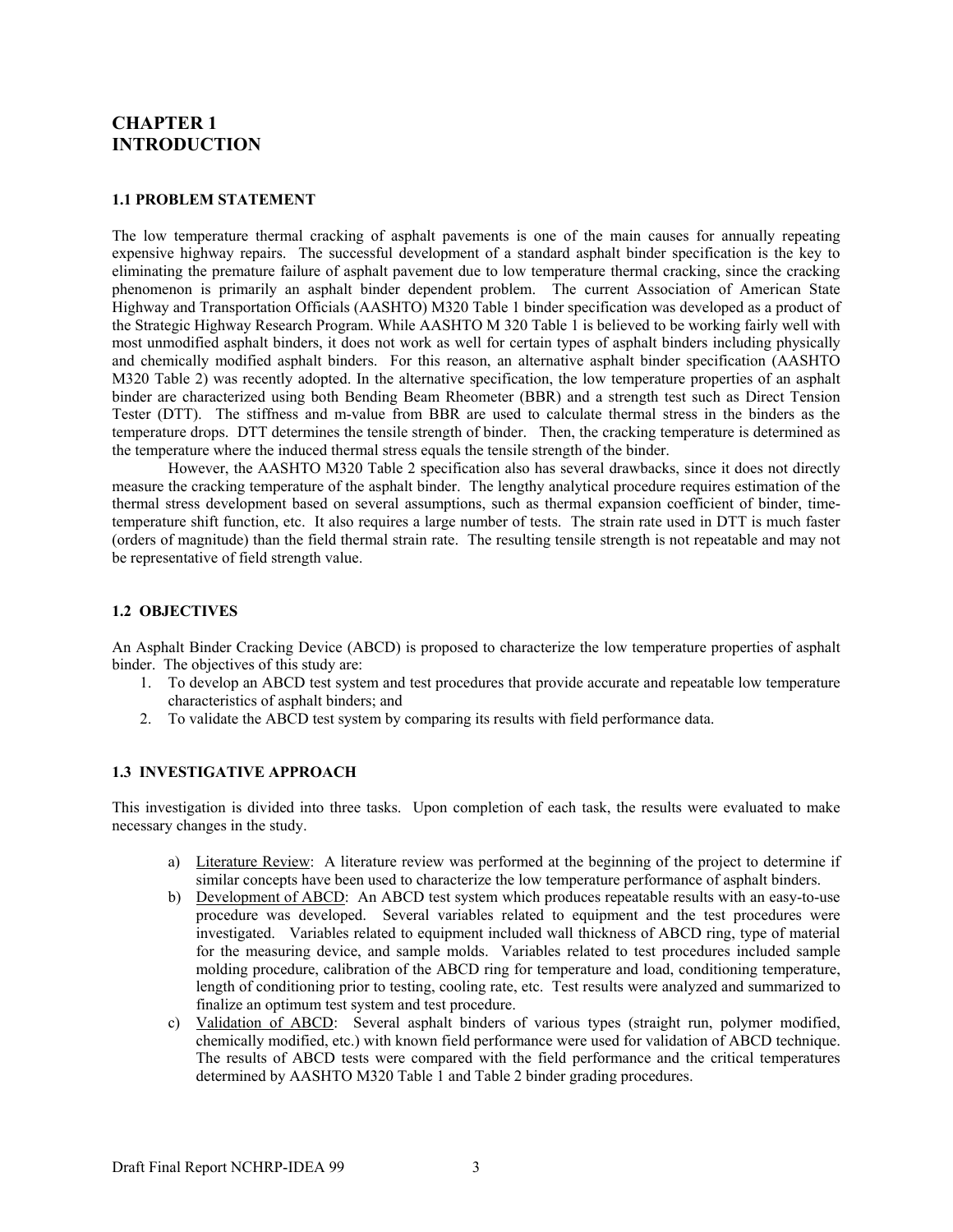# **CHAPTER 2 LITERATURE REVIEW**

Low temperature thermal shrinkage cracking is one of four major failure modes in asphalt pavement, together with rutting, fatigue cracking, and moisture damage. Thermal shrinkage cracking in asphalt pavement occurs when the thermal tensile stress within the asphalt pavement that results from a temperature drop exceeds its strength at that temperature. Thermal cracks typically appear as transverse cracks (pavement cracks perpendicular to the direction of traffic) at regular intervals in field pavements.

Several different test methods and procedures have been proposed to determine the low temperature cracking potential of asphalt binders. One of the earliest methods to characterize the low-temperature mechanical behavior of asphalt was the Fraass Brittle Point test. The Fraass test has not been widely used, and little or no data exist that can be used to establish a relationship between the Fraass brittle point temperature and asphalt properties (*1,2,3*).

Consistency and temperature susceptibility were also used as simple measures of low temperature cracking potential. Soft asphalts with a high penetration or low viscosity were thought to perform better at low temperatures. Temperature susceptibility parameters, such as Penetration Index (PI) (*4*) and Pen-Vis Number (PVN) (*5*) were considered to be the asphalt properties influencing low temperature cracking.

 Based on field experiments later, many researchers recommended limiting stiffness values as a way to control the thermal cracking of asphalt pavements (*6,7,8*). Asphalt binders or pavements with a high stiffness at low temperatures would develop higher thermal stresses and fracture at warmer temperatures. Because an accurate and easy-to-use measuring instrument was not available, the cracking temperature or the limiting low temperature stiffness of asphalt binder had been extrapolated from consistencies measured at higher temperatures, such as penetrations at 5 and 25°C, viscosity at 25°C, or the ring-and-ball softening point (50-60°C) (*3,9*).

 The currently used Association of American State Highway and Transportation Officials (AASHTO) M 320 Table 1 binder specification was developed as a product of the Strategic Highway Research Program (*10,11*). In the specification, asphalt binder is graded based on its performance characteristics (**P**erformance **G**raded or PG grading system). For example, PG 70-22 asphalt binder has a low potential for rutting at pavement temperatures below 70°C and will not crack at pavement temperatures above -22°C. Low-end temperatures for PG grades are determined from the Bending Beam Rheometer (BBR) and/or the Direct Tension Tester (DTT). BBR tests are performed at a low test temperature by loading a simply supported prismatic asphalt binder specimen at mid-span with a constant load. The deflection at the mid-span is recorded as a function of time. Stiffness is calculated as a function of the applied load, measured deflection, and specimen geometry, then plotted against time on a log-log scale. To meet the M 320 Table 1 low temperature specification limit, the asphalt binder must have a stiffness less than 300 MPa and a m-value (slope of log[time]-log[stiffness] plot) larger than 0.300 at 60 second loading time and at a specification temperature plus 10 $^{\circ}$ C (for example, for PG X-22 grading, the test is conducted at -12 $^{\circ}$ C). The mvalue is related to the relaxation time of the asphalt binder. An asphalt binder with a high m-value will relax quickly and prevent the rapid accumulation of thermal stress. In certain conditions, the low temperature limit is determined by DTT failure strain. When tested at a specification temperature plus 10°C, the passing minimum failure strain is 1.0%, a failure strain considered to be the criteria for a ductile-brittle transition. Asphalt binder with high failure strain is considered to be ductile and will have better resistance to thermal cracking.

 Although the stiffness and m-value criteria in AASHTO M 320 Table 1 perform fairly well with most unmodified asphalt binders, they do not work well for certain types of asphalt binders including physically and chemically modified asphalt binders. For this reason, an alternative asphalt binder specification (AASHTO M 320 Table 2) was recently adopted. The alternative specification requires that the critical temperature for the thermal cracking of an asphalt binder be determined using both BBR and DTT tests. The stiffness and m-value are used to calculate the thermal stress in the binders and DTT is used to determine the tensile strength of the binder. The temperature where the calculated induced thermal stress equals to the tensile strength of the binder is referred to as the critical temperature.

 Calculation of thermal stress is lengthy and complex (*12*). Using BBR tests at two or three temperatures, a creep stiffness master curve is constructed and then converted into a relaxation modulus. The temperature dependency of binder is also determined from the BBR tests by assuming that the temperature dependency follows the Arrhenius function. The coefficients of thermal expansion/contraction ( $\alpha$ ) of asphalt binders are assumed to be all equal with the value of 170 x  $10^{-6}$  °C. Then the thermal stress is expressed as a convolution integral as follows: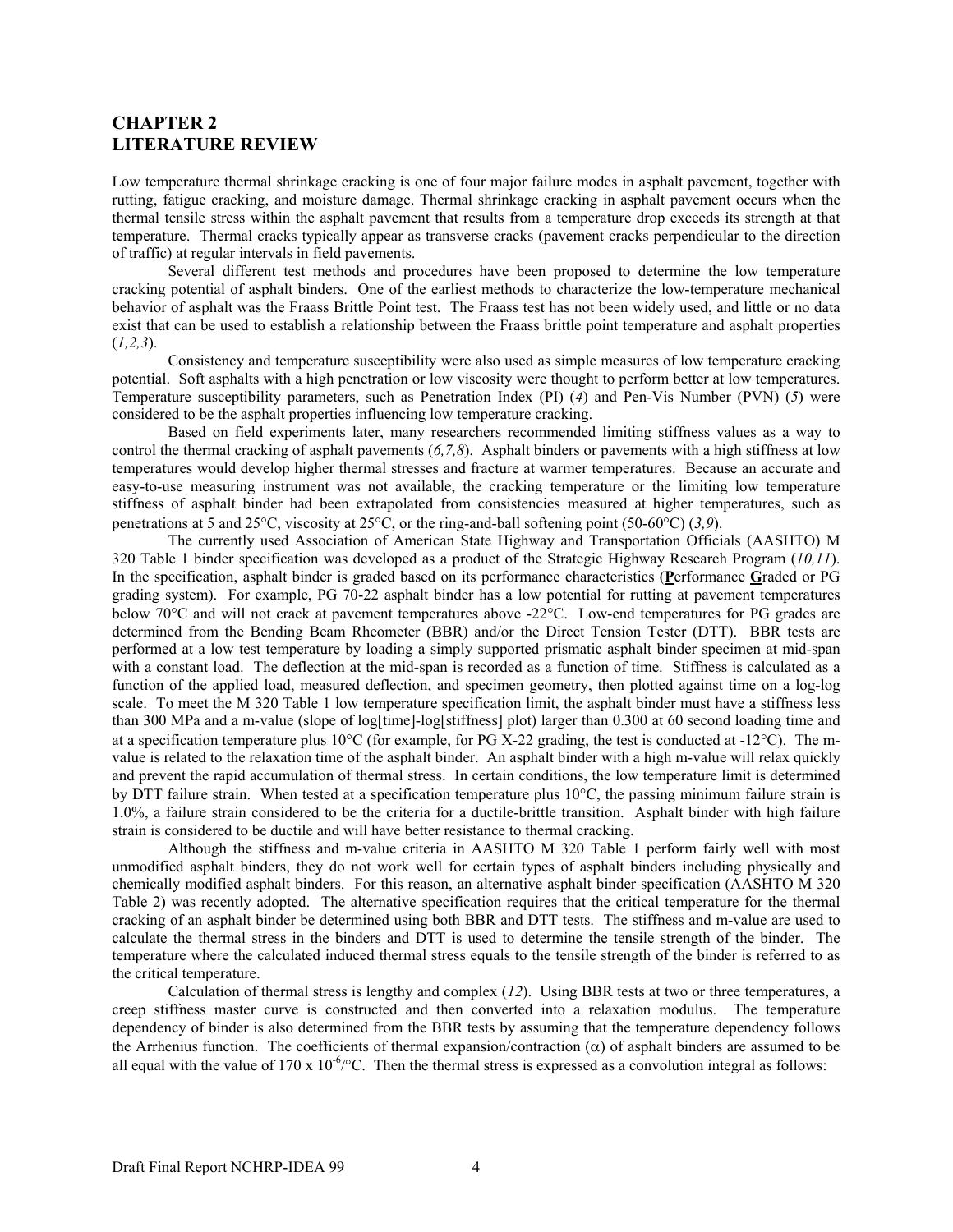$$
\sigma(\xi) = \int_{0}^{\xi} E(\xi - \xi') \frac{\partial(\varepsilon - \varepsilon'^h)}{\partial(\xi)} d\xi'
$$
\n(2.1)

where,

σ(ξ) = thermal stress at reduced time ξ, MPa

 $\xi$  = reduced time, s

 $\xi$ <sup>'</sup> = time, dummy integration variable, s

 $E =$  relaxation modulus of asphalt binder, MPa

 $\epsilon$  = mechanical strain

 $\varepsilon^{\text{th}} =$  $\alpha$ ⋅ $\Delta$ T, thermal strain

Bahia et al. (*13*) recommended that the tensile strengths of asphalt binders be determined at combinations of five temperatures and four strain rates. Because of poor repeatability of DTT, six identical specimens are tested and the average of the highest four values is used as the strength value at each temperature and strain rate. This means that a large number of DT tests may be required to define the tensile strength envelope over the critical temperature range. These tests are in addition to several BBR tests required to estimate the thermal stresses.

Another approach to determine the cracking temperature of asphalt binder uses the Thermal Stress Restrained Specimen Test (TSRST) procedure. This procedure was originally developed to determine cracking temperature of the asphalt mixtures. In the TSRST procedure, a specimen is glued to the two metal platens of a test system and enclosed in an environment chamber. The specimen is then cooled at a certain rate while contraction of the specimen is restrained by applying controlled tensile load. The experiment continues until the specimen fails in tension or reaches the peak load. Roy and Hesp (*14*) successfully used the TSRST procedure to determine the critical temperatures of notched asphalt binders.

Iliuta et al. (*15*) and Hesp (*16*) reported significant discrepancies between performance of binders used in several Canadian pavement trials and prediction based on AASHTO M320 Table 1 and 2. Physical hardening was believed to significantly influence the low temperature field performance. Based on these observations, an asphalt binder grading procedure based on fracture mechanics was developed. From notched bending tests or notched tension tests at various temperatures, ductile-brittle fracture transition temperature was determined

 There is no reliable direct laboratory method to determine the temperature where asphalt binder cracks due to thermally induced stress when thermal contraction is constrained as it is in asphalt pavement. The current AASHTO M 320 specifications do not directly measure cracking temperature of asphalt binder. They rely on oversimplification of binder rheology and/or an unreasonably large number of tests. Furthermore, strain rates used in DT test are orders of magnitude faster than field thermal strain rates. Thus, the resulting DTT tensile strengths may not be representative of field strength.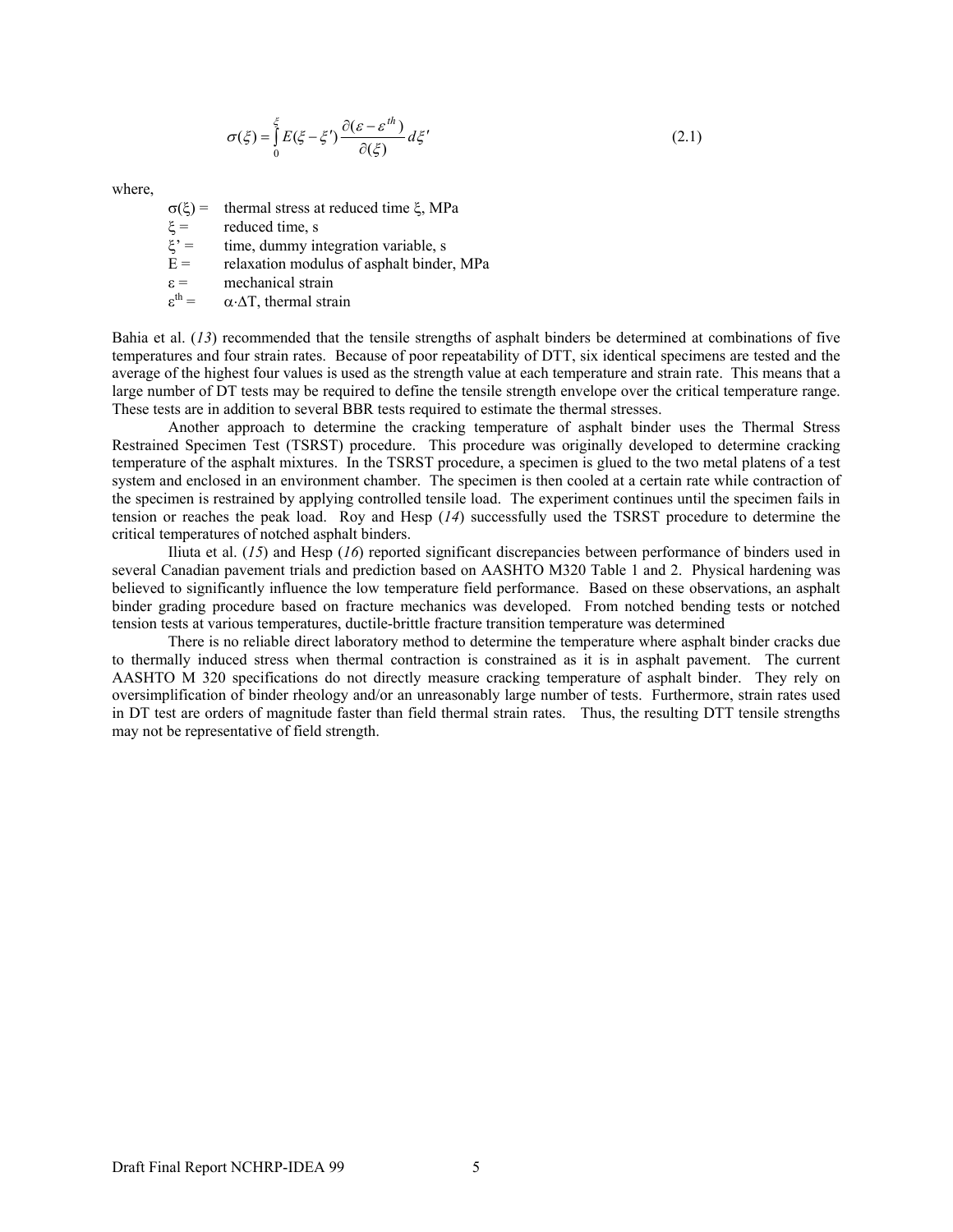# **CHAPTER 3 ASPHALT BINDER CRACKING DEVICE (ABCD)**

The Asphalt Binder Cracking Device (ABCD) uses the dissimilar coefficients of thermal expansion/contraction (CTE) of asphalt binders and metals to directly determine the cracking temperature of asphalt binders. As shown in Figure 3.1, ABCD consists of a hollow cylindrical metal ring with a uniform thickness and an electrical strain gauge glued to the inside of the ring. A temperature sensor is also glued to the inside of the tube to closely monitor the specimen temperature. The asphalt binder is molded onto the outside of the ABCD ring as shown in Figure 3.2.



**FIGURE 3.1 Asphalt Binder Cracking Device (ABCD) consists of 2 in. (O.D.) x ½ in. (H) hollow metal ring, electric strain gage, and a temperature sensor mounted on the ring.** 



**FIGURE 3.2 Asphalt binder molded onto the ABCD ring.** 

## **3.1 OPERATING PRINCIPLE**

Asphalt binders have much larger coefficients of thermal expansion/contraction (170-200 x 10<sup>-6</sup> / $\degree$ C) than do metals  $(1.4~24 \times 10^{-6}$  /°C). As the temperature drops, the differential thermal contraction (more rapid contraction of asphalt binder than metal) will cause development of tensile thermal stress in the asphalt and eventual thermal cracks. Strain in the metal ring caused by the thermal stress can be measured by the electrical strain gauge and used to calculate fracture stress of the asphalt binder. When the specimen cracks, the accumulated thermal stress is relieved and will be shown as a sudden drop in the strain reading. The cracking temperature of the asphalt binder is directly determined as the temperature where the sudden drop of measured strain occurs. Details of theoretical developments and the testing procedures are discussed in the following sections.

## **3.2 THEORETICAL CONSIDERATION OF THERMAL CRACKING OF ASPHALT PAVEMENT**

Thermal stress development in asphalt binder in field pavement versus that in the ABCD test device is compared in the following sections.

## **3.2.1 Orthotropic Response of Asphalt Pavement Cooling and Length Factor**

As temperature drops, asphalt pavement behaves differently in three mutually perpendicular directions as shown in Figure 3.3. In the vertical direction, there is no restraint and all thermal strain is realized as contraction leaving no thermal stress (pavement gets thinner and free of stress in the vertical direction). In the longitudinal direction (direction of traffic), pavement is restrained from contraction and thermal strain causes developing thermal stress (pavement maintains the same length and is in state of tensile stress). In the transverse direction (perpendicular to the direction of traffic), it is speculated that pavement is restrained from contraction by friction between pavement and underlying layer. Some of thermal stress may be relieved by slip (pavement contracts some and is in state of lower tensile stress than in longitudinal direction).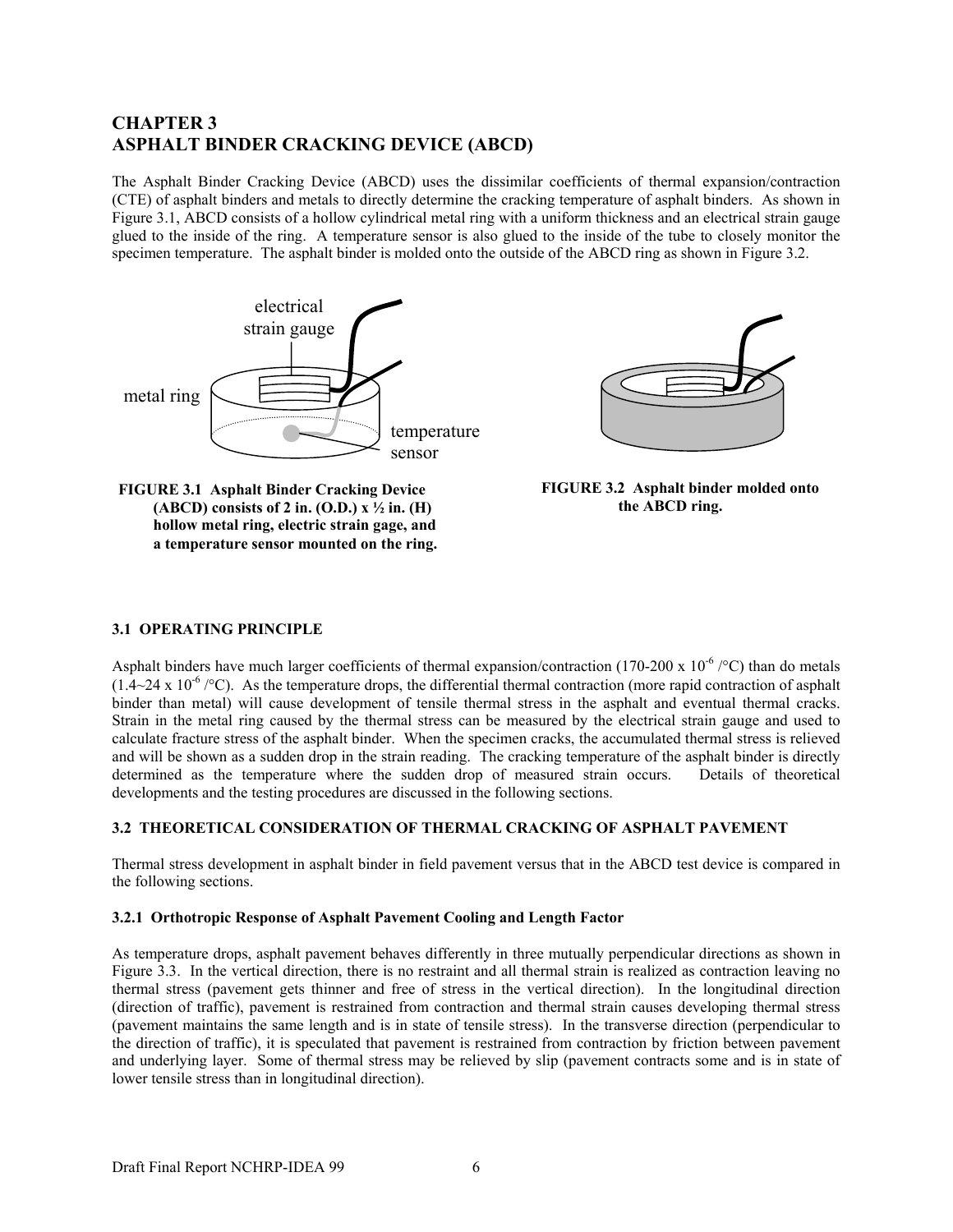

**FIGURE 3.3 Directions considered in thermal contraction of asphalt pavement.** 

For this reason, considering the stresses in the longitudinal direction is most important in determining the critical temperature of asphalt binder in the field. Asphalt cement concrete consists of, by volume, 83-85% of aggregates, 10-12% of asphalt binder, and 4-5% of air voids. If the pavement is assumed to be composed of 85% aggregate volume and 15% asphalt binder volume (volume ratio of 5.7:1) and air voids are ignored for simplicity, a onedimensional ratio in the longitudinal (traffic) direction between aggregate and binder can be calculated for simplified ideal packing with unit cubic volume as shown in Figure 3.4. In this simplified model, the pavement is made up of small cubic cells, each containing a cube of aggregate nestled in one corner and filling 85% of the cell with the remaining 15% of the space occupied by the binder.



**FIGURE 3.4 Idealized packing of aggregate and asphalt binder and 3-D cubic phase diagram.** 

The volume fraction of aggregate in the phase diagram is  $d_{\text{agg}}^3 = 0.85$  and, thus,  $d_{\text{agg}} = 0.9473$ ( $\sqrt[3]{$ volume fraction of aggregate) and  $d_{AC} = 1 - d_{agg} = 0.0527$ . The one-dimensional ratio of aggregate to binder is defined as length factor (LF) and is about 18 for a typical asphalt mixture with 15% void in mineral aggregate (VMA).

# **3.2.2 Mechanical Strain of Asphalt Binder in the Field**

As the temperature slowly drops, the aggregate and asphalt binder both contract. However, majority of tensile strain will develop in the binder due to its relatively low modulus and viscoelastic nature (flow). The asphalt film aligned parallel to the direction of traffic (longitudinal direction) will not crack because total strain on asphalt binder is smaller than that in the plane perpendicular to the direction of the stress, which receives additional strain due to contraction of aggregate. The change of total strain of the mix due to cooling is in two parts, thermal contraction and elastic elongation due to thermal stress, both occurring simultaneously. For an instantaneous temperature drop ∆T, the mechanical strain on the asphalt binder is: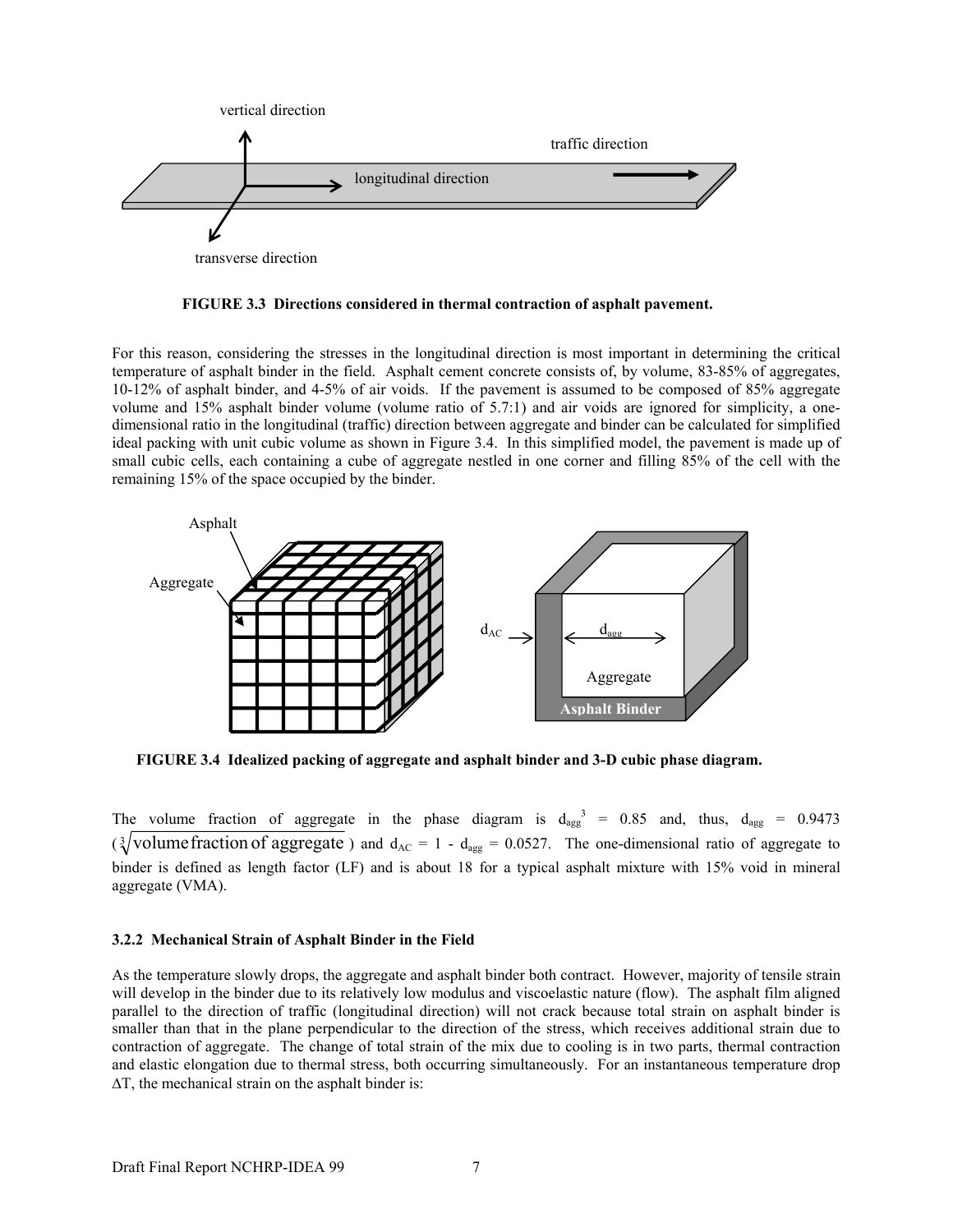$$
\varepsilon_{AC\text{-load}} = (\alpha_{AC} + 18 \alpha_{agg}) \Delta T - 18 \varepsilon_{agg\text{-load}} \tag{3.1}
$$

where,

$$
\alpha_{AC} = \text{coefficient of thermal expansion of asphalt binder, typically 171-200 x 10-6/°C} \n\alpha_{agg} = \text{coefficient of thermal expansion of aggregate, typically 2-8 x 10-6/°C} \n\Delta T = \text{instantaneous temperature drop, °C} \n\epsilon_{agg\text{-load}} = \frac{P}{A \cdot E_{agg}} = \text{mechanical tensile strain of aggregate due to thermal load P} \n\epsilon_{AC\text{-load}} = \frac{P}{A \cdot E_{AC}} = \text{mechanical tensile strain of asphalt binder due to thermal load P} \n\text{A} = \text{cross sectional area of asphalt binder and aggregate, and} \nE_{agg}, E_{AC} = \text{elastic modulus of aggregate and glassy modulus of asphalt binder, respectively}
$$

In other words, the mechanical tensile strain of asphalt binder in the field can be expressed with two separate terms as in Equation 3.1;

1) induced thermal strain resulting from contraction of asphalt binder and contraction of aggregate, and

2) strain relieved by elongation of aggregate due to thermal load P.

#### **3.2.3 ABCD Test with Uniform Cross-Section Specimen**

The larger thermal contraction of asphalt binder relative to the metal ABCD ring causes compression in the ring. Some of this thermal strain of the asphalt binder is relieved by thermal contraction of the ABCD ring and compression due to thermal load acting on the ABCD ring. Static equilibrium requires that load induced by thermal contraction of asphalt binder should be equal in asphalt binder and ABCD ring. Further, for an instantaneous temperature drop ∆T, total elastic deformation (elongation of asphalt binder and compression of the ABCD ring due to load P') is ( $\epsilon_{ABCD-load}$  +  $\epsilon_{AC-load}$ ) and should equal the difference of thermal contractions, ( $\alpha_{AC}$  -  $\alpha_{ABCD}$ )⋅ΔT. The relationship can be solved for the mechanical tensile strain of asphalt binder.

$$
\varepsilon_{\text{AC-load}} = (\alpha_{\text{AC}} - \alpha_{\text{ABCD}}) \Delta T - \varepsilon_{\text{ABCD-load}} \tag{3.2}
$$

where,

 $\alpha_{ABCD}$  = CTE of the ABCD ring; 1.4, 12, and 24 x 10<sup>-6</sup>/°C for invar, steel, and aluminum, respectively  $\varepsilon_{\text{ABCD-load}} = \frac{P'}{A_{\text{ABCD}} \cdot E_{\text{ABCD}}}$  $\frac{P'}{E_{ABCD}}$  = mechanical compressive strain of the ABCD ring due to thermal load P'  $A_{ABCD}$ = cross sectional areas of ABCD ring

The mechanical tensile strain of asphalt binder in the ABCD test also can be expressed as two separate terms as in the equation 3.2;

1) induced thermal strain resulting from differential contraction of asphalt binder and ABCD ring, and

2) strain relieved by compression of ABCD due to thermal load P'.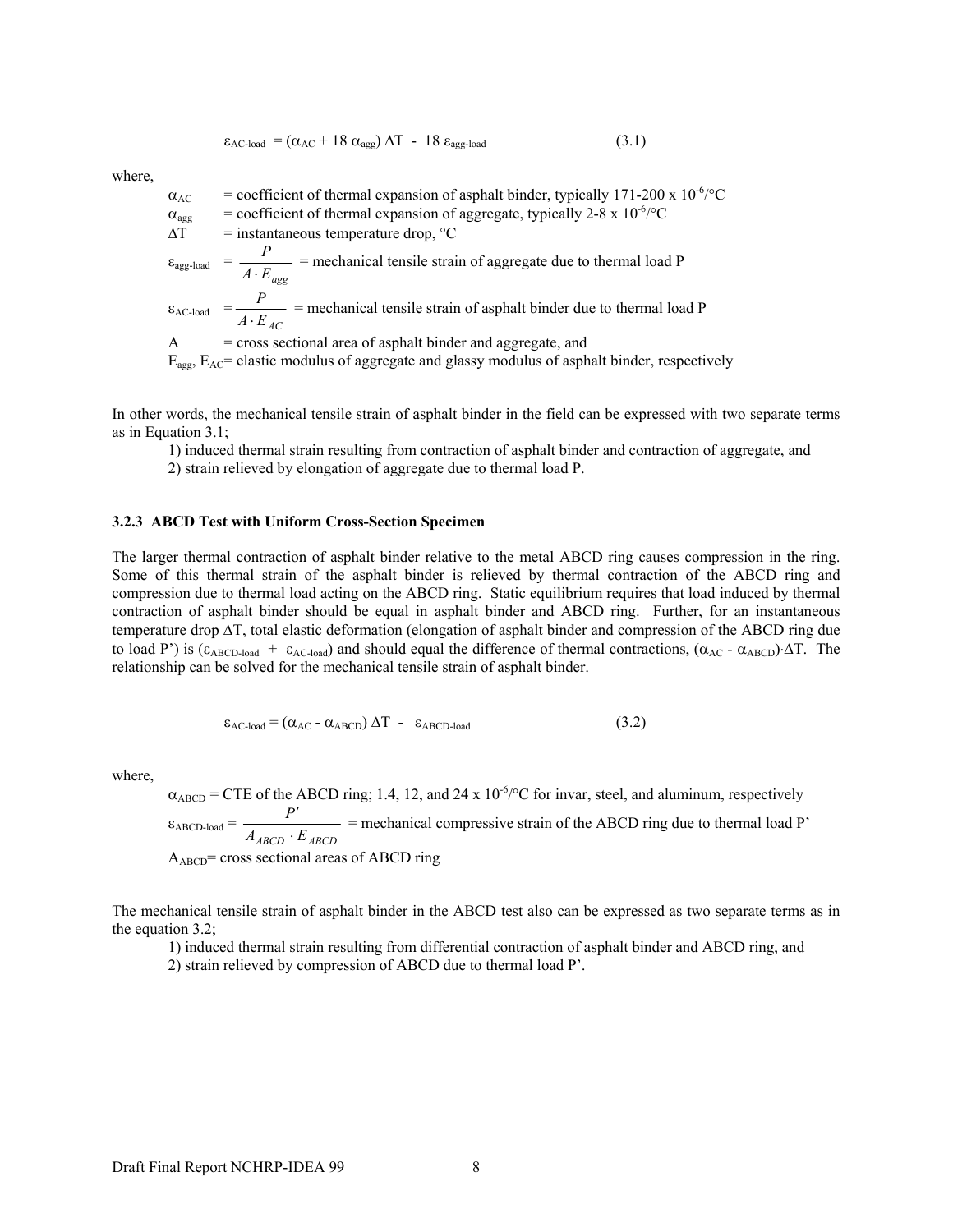# **CHAPTER 4 MATERIALS AND TEST METHODS**

## **4.1 MATERIALS**

#### **4.1.1 Materials Used for Repeatability Study**

Two groups of asphalt binders were used for the repeatability study: 2 PG binders and 12 roofing binders.

#### *Canadian PG binders*

Two PG binders were obtained from Imperial Oil of Canada; PG 58-28 and PG 70-28, both RTFO-PAV aged. The PG 70-28 was polymer modified with Styrene-Butadiene-Styrene (SBS) and the PG 58-28 was an unmodified binder. The critical cracking temperatures based on AASHTO M 320 Table 1 criteria were -30.1°C and -31.0°C for PG 58-28 and PG 70-28 binders, respectively, with the m-value as the controlling criteria for both. When reaching a stiffness of 300 MPa, the critical temperatures were -31.0°C and -35.0°C for the PG 58-28 and PG 70-28 binders, respectively. These two binders were used to establish the repeatability of the ABCD test.

#### *Roofing binders*

Roofing binders were also used to study repeatability of ABCD. These 12 roofing binders (5 coatings and 7 fluxes) were used for two reasons. First, unlike RTFO-PAV aged binders which are very labor intensive to prepare, roofing binders are readily available in massive quantities from suppliers. The first stage of the repeatability study using round aluminum molds and aluminum rings consumed about one gallon each of the RTFO-PAV aged PG 70-28 and PG 58-28 binders. Because the continuation of the project required many more binder specimens, it was decided to use more economical and easily obtainable roofing binders for the initial development and refinement of ABCD procedures and verify them with the aged paving binders at the later stage. Second, these roofing binders represent two extremes of consistency of asphalt so any workability issues in specimen handling, preparation, and testing with ABCD could be examined; the coatings were much stiffer than aged paving grade asphalt binders while the fluxes were much softer than unaged paving binders.

## **4.1.2 Materials Used for Laboratory Validation**

#### *FHWA Binders Used for Polymer Modified Binder Study*

To compare the ABCD with current test methods, 12 asphalt binders being studied by the Federal Highway Administration (FHWA) were obtained and tested with the ABCD. As shown in Table 4.1, the type of the FHWA binders are flux, unmodified base (PG 64-28), unmodified high grade (PG 70-22), air-blown, styrene-butadienestyrene (SBS) linear grafted, styrene-butadiene-styrene (SBS) linear, styrene-butadiene-styrene (SBS) radial grafted, ethylene vinyl acetate (EVA), ethylene vinyl acetate (EVA) grafted, ethylene styrene interpolymer (ESI), chemically modified crumb rubber asphalt (CMCRA), and AASHTO Materials Reference Library #191 binder. The term 'grafted' indicates there was a chemical reaction between the polymer and the asphalt binder. Eight of the binders were modified with various methods, and ten of them were tested with the thermal stress restrained specimen test (TSRST). Results were published in FHWA-RD-02-074 report (*17*). Together with Superpave Binder Tests (AASHTO M 320), TSRST results were used in evaluating ABCD results. TSRST was tested according to a provisional AASHTO standard test method (AASHTO TP10-93) and is considered to be one of the laboratory methods for evaluating the thermal crack potential of asphalt mixtures (*18*).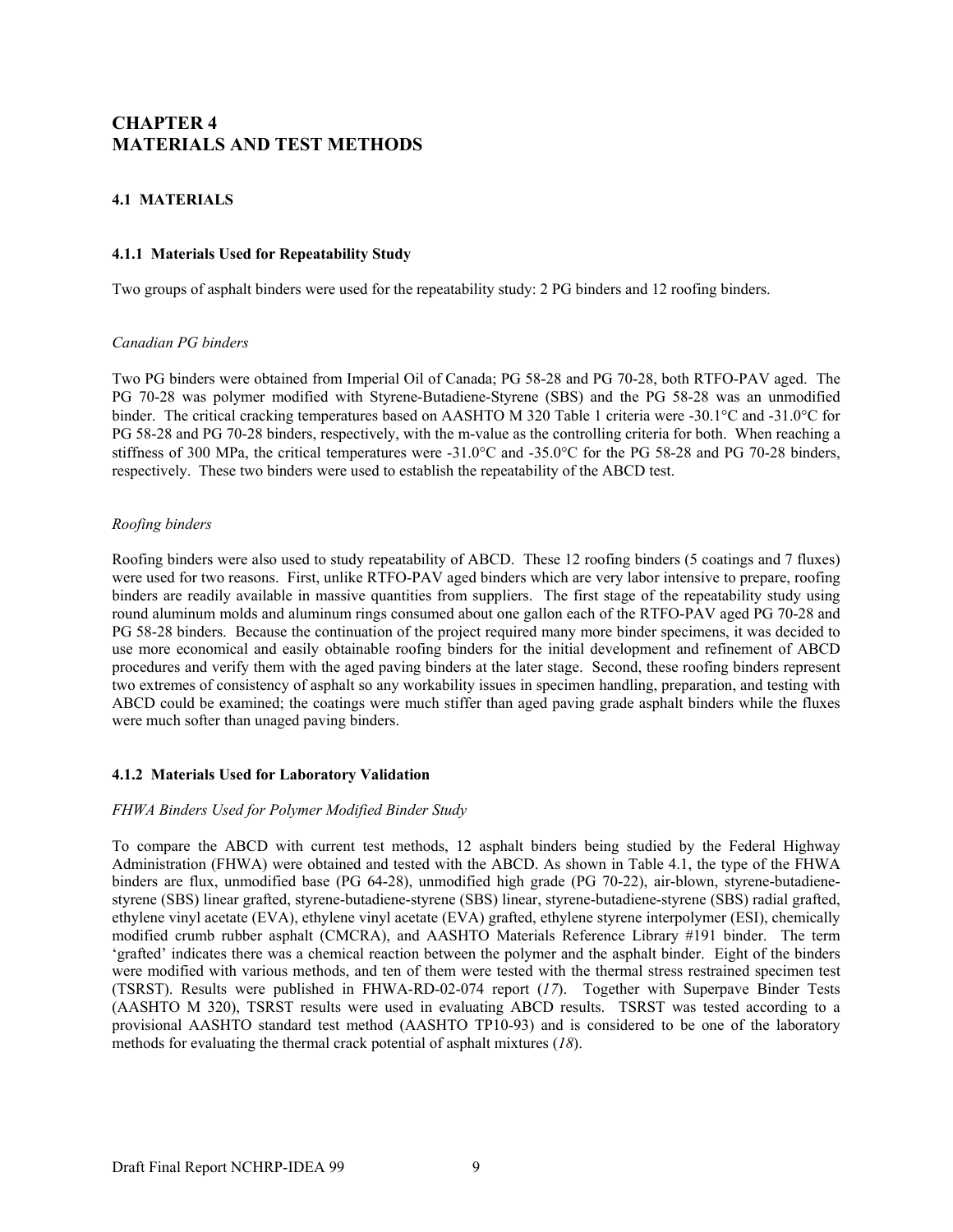| <b>FHWA ID</b>    | Description                                      |
|-------------------|--------------------------------------------------|
| B <sub>6224</sub> | flux                                             |
| B <sub>6225</sub> | unmodified base (PG 64-28)                       |
| B <sub>6226</sub> | unmodified high grade (PG 70-22)                 |
| B <sub>6227</sub> | air-blown                                        |
| B <sub>6229</sub> | styrene-butadiene-styrene (SBS) linear grafted   |
| B <sub>6230</sub> | styrene-butadiene-styrene (SBS) linear           |
| B <sub>6231</sub> | styrene-butadiene-styrene (SBS) radial grafted   |
| B <sub>6232</sub> | ethylene vinyl acetate (EVA)                     |
| B <sub>6233</sub> | ethylene vinyl acetate (EVA) grafted             |
| B <sub>6243</sub> | ethylene styrene interpolymer (ESI)              |
| B <sub>6251</sub> | chemically modified crumb rubber asphalt (CMCRA) |
| <b>AMRL 191</b>   | AASHTO Materials Reference Library #191          |

TABLE 4.1 Description of Binders Obtained from FHWA

## *SBS Binders with Varying Concentration*

To study the effects of polymer concentration, five asphalt binders were formulated in an asphalt supplier's laboratory to have 0, 2, 3, 4, and 5% SBS concentrations. The base binder was PG 40-40. At  $5\%$  SBS concentration, the modified binder was graded as PG 70-34 following AASHTO M 320 Table 1 specification. Pertinent PG grading test data were provided by the supplier and summarized in Table 4.2.

| SBS,          | Low Temperature Critical Temperature, <sup>o</sup> C |                        |                       |                 |                        |          | <b>DT</b> Stress<br>@ Fracture, MPa |          | DT %Strain<br>@ Fracture |                 |              |
|---------------|------------------------------------------------------|------------------------|-----------------------|-----------------|------------------------|----------|-------------------------------------|----------|--------------------------|-----------------|--------------|
| $\frac{0}{0}$ | РG<br>Grade                                          | <b>M320 T1</b><br>High | <b>M320 T1</b><br>Low | <b>BBR</b><br>S | <b>BBR</b><br>lm-value | $-24$ °C | $-30^{\circ}$ C                     | $-36$ °C | $-24$ °C                 | $-30^{\circ}$ C | -36°C $\sim$ |
| 0.0           | 40-40                                                | 44.5                   | $-41.5$               | $-41.5$         | $-43.0$                |          | 4.56                                | 2.31     |                          | 1.02            | 0.42         |
| 2.0           | 52-40                                                | 53.1                   | $-41.7$               | $-41.7$         | $-41.9$                | 3.33     | 4.55                                |          | 0.76                     | 0.60            |              |
| 3.0           | $52 - 40$                                            | 57.4                   | $-41.4$               | $-42.3$         | $-41.4$                |          | 4.41                                | 3.52     |                          | 1.03            | 0.46         |
| 4.0           | 58-34                                                | 63.3                   | $-39.3$               | $-42.0$         | $-39.3$                | 4.12     | 4.93                                |          | 6.79                     | 1.04            |              |
| 5.0           | 70-34                                                | 70.0                   | $-38.1$               | $-42.2$         | $-38.1$                | 3.96     | 5.09                                |          | 6.22                     | 1.45            |              |

TABLE 4.2 PG Grading of SBS Modified Binders with Varying Concentration

## **4.1.3 Materials Used for Field Validation**

## *Elk County Test Road*

In 1976, six AC-20 asphalt binders from different sources were used to construct six test pavements at Traffic Route 219 in Elk County, Pennsylvania, to study low temperature performance and durability (*19*). The project was well documented and the low temperature performance of the pavements was measured using Cracking Index (CI). CI is a total number of equivalent full-width cracks per 152.5 m (500 ft) section. Samples of these six asphalts were saved for later studies. During SHRP, the saved asphalt samples were used to validate TSRST and later again used to validate the M-320 Table 1 specification (*18,20*). The remaining asphalt samples (ranging from 100 to 400 grams) were used to validate the ABCD. Complete detailed information on these six asphalt binders (labeled as T1 through T6) is given in references *8, 19,* and *20*; the properties pertinent to this investigation are given in Table 4.3. Four months after construction, the T1 and T5 test pavements cracked with recorded minimum air temperature of -29°C. Four years after construction, T2, T4, and T6 test pavements cracked with the recorded minimum air temperature of -32.8°C. T3 test pavement never cracked during the seven year test period.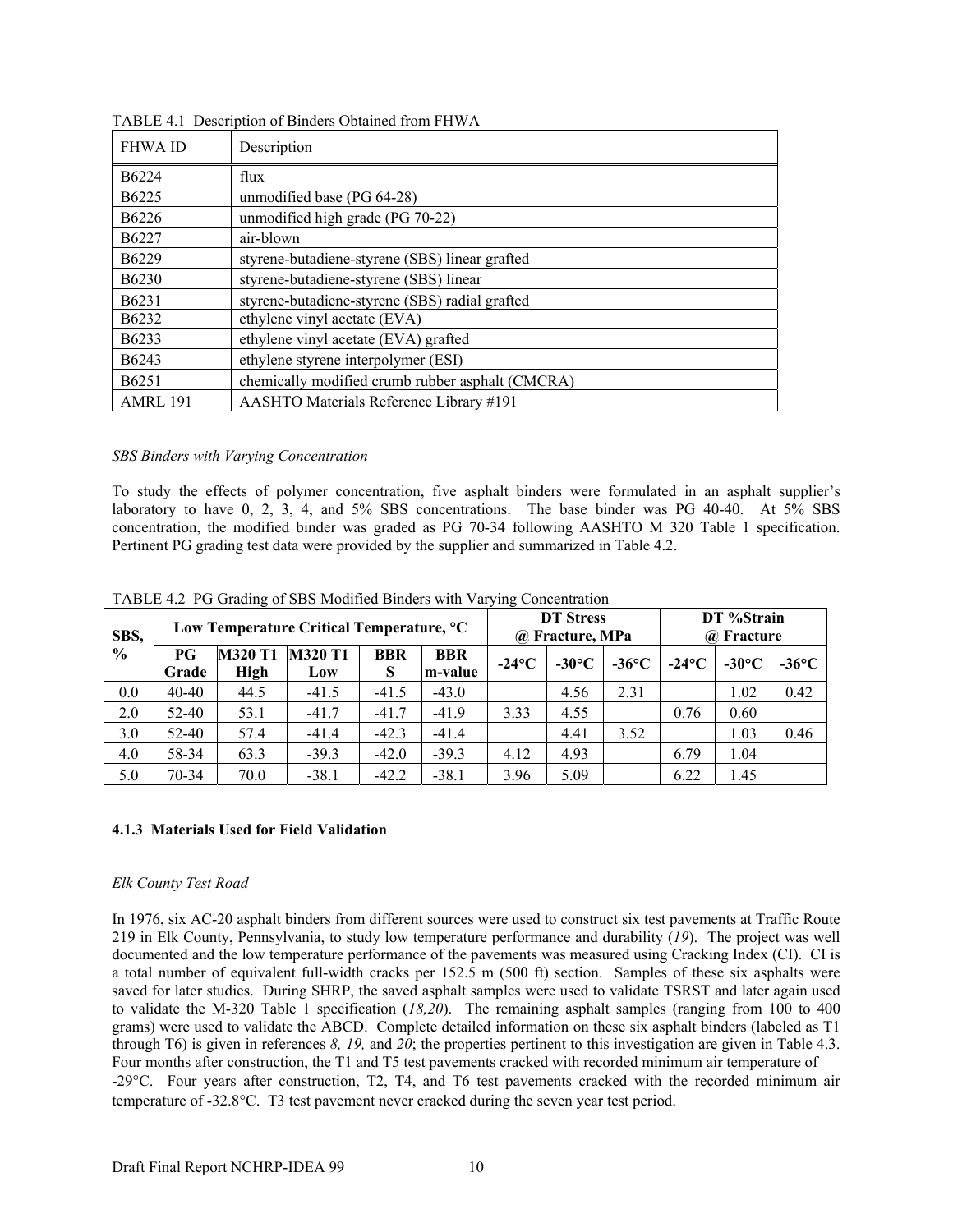| Asphalt<br>Type | Crude Sources                                         | Method of Refining                                 | Cracking<br>Index<br>after | TSRST<br>Fracture<br>Temp, | $M-320$ Table 1<br>Critical Temp,<br>$(^{\circ}C)$ |            |
|-----------------|-------------------------------------------------------|----------------------------------------------------|----------------------------|----------------------------|----------------------------------------------------|------------|
|                 |                                                       |                                                    | 4years                     | $(^{\circ}C)$              | <b>RTFO</b>                                        | <b>PAV</b> |
| T <sub>1</sub>  | 49% Sahara, 21% W.<br>TX, 21% MT, 9% KS               | Vacuum Distillation<br>and Propane<br>Deasphalting | 92                         | $-19.3$                    | $-22$                                              | $-18$      |
| T <sub>2</sub>  | 66.7% TX Mid-Cont.,<br>33.3% Arabian                  | <b>Steam Distillation</b>                          | 9                          | $-22.7$                    | $-28$                                              | $-17$      |
| T <sub>3</sub>  | 85% Light Arabian, 15%<br>Bachaquero                  | Vacuum Distillation                                | $\mathbf{0}$               | $-24.0$                    | $-28$                                              | $-26$      |
| T <sub>4</sub>  | 75% W. TX Sour, 25%<br>TX and LA Sour                 | Vacuum Distillation                                | 12                         | $-25.4$                    | $-26$                                              | $-23$      |
| T <sub>5</sub>  | Same as T1                                            | Vacuum Distillation<br>and Propane<br>Deasphalting | 64                         | $-19.8$                    | $-24$                                              | $-22$      |
| T6              | Blend of Heavy<br>Venezuelan and Middle<br>East Crude | Vacuum Distillation                                | 7                          | $-26.9$                    | $-30$                                              | $-28$      |

TABLE 4.3 Properties of AC-20 Asphalts Used in Elk County Pennsylvania Test Road

#### *Lamont Test Road*

Together with the Elk County Test Road, the Lamont Test Road was used in field validation of AASHTO M320 Table 2 specification (*12*). The test road was built in 1991 near Lamont, Alberta as a full-scale test road for Canadian Strategic Highway Research Program (C-SHRP). The detail of the test road was described in a report prepared by EBA Engineering Consultants (*21*). Its 12 year performance monitoring records were prepared by Gavin et al. (*22*). Of 7 binders used in the Lamont Test Road, 5 binders were obtained and tested with ABCD.

## *Highway 17 near Petawawa Ontario*

The Highway 17 test sections were constructed during 1996 and 1997 near Petawawa Ontario as part of SPS-9A program. The asphalt binders used in these test sections include modified binders with styrene-butadiene copolymer. The binders from these test sections were also used to develop a fracture mechanics-based binder grading method in a study conducted at Queen's University and the University of Minnesota (*16*).

## **4.2 ABCD TEST SYSTEM**

Initially, ABCD rings made out of aluminum were used together with aluminum molds to verify the concept. The preliminary test results showed that the ABCD was very sensitive to polymer modification and produced very different results than the current asphalt binder grading system did. However, the repeatability of this initial set-up was proved to be poor. New ABCD rings made out of invar and silicone molds used for later ABCD set-ups provided much improved repeatability. The following sections describe the final configuration of the ABCD test system components and test procedures used in this study.

## **4.2.1 ABCD Rings**

To verify the concept of the proposed test device, aluminum, steel, and invar ABCD rings with dimensions of 50.8 mm (outside diameter) x 12.7-mm (height) x 1.65-mm (thickness) were made. Each ring was instrumented with 350-Ohm general purpose electrical strain gauges commonly used in experimental stress analysis. Originally, the strain gauges were directly soldered to lead wires which became cumbersome during sample preparation and were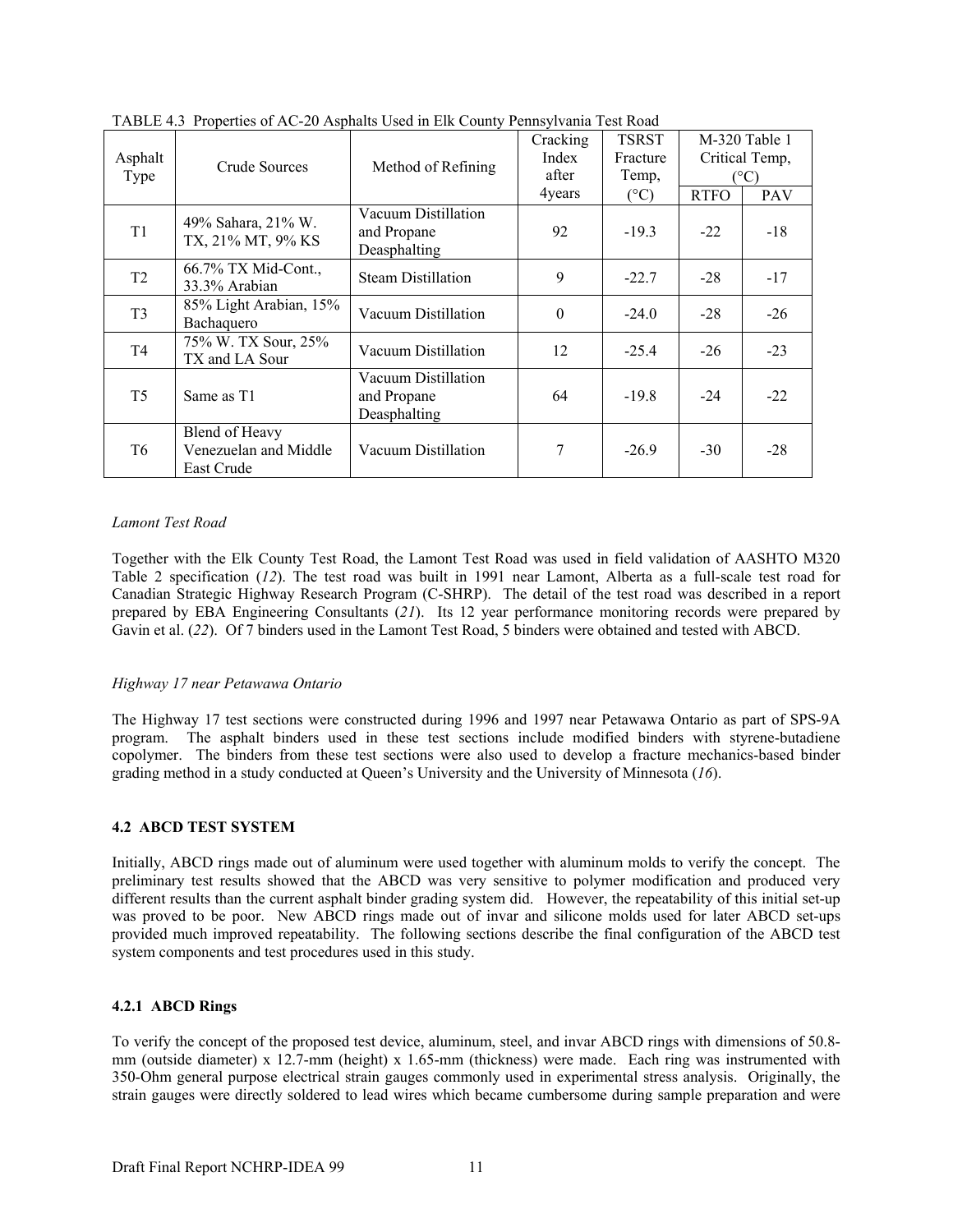easily damaged. To solve these problems, snap-on connections were glued inside the rings next to the gauges. Later, the connector was mounted with thin metal foil and spot-welded to the ring as shown in Figure 4.1. The ring wall thickness of 1.65-mm was arbitrarily chosen to obtain reasonable strain readings (about 50µε) at fracture while providing rigidity to the ABCD rings during specimen preparation and handling. A preliminary investigation showed that changing the ring thickness did not affect the ABCD cracking temperature. Based on the results of a preliminary study using ABCD rings made from these three different metals, invar ABCD rings were chosen for the final test system and used for lab and field validation studies.



**FIGURE 4.1 The latest version of Asphalt Binder Cracking Device (ABCD): Empty invar ring in the silicone mold (left) and ABCD rings with binder samples (upper and lower right).** 

## **4.2.2 Specimen molds**

#### *Aluminum Molds*

Aluminum molds were used in the initial configuration to produce uniform 6.35 mm thick circular asphalt binder specimens on the outside surface of the ABCD ring. As shown in Figure 4.2, the mold consisted of a 10.2 cm square base plate, a 47.5 mm diameter centering plate with 3.18 mm thickness, and two mold halves with 12.7 mm thickness. The centering plate was precisely located on the top of the base plate with two dowel pins. Each half of the mold was secured to the base plate with two shoulder bolts.

#### *Silicone Molds*

One piece silicone molds were made by casting liquid silicone rubber into another mold that formed the base, centering plate, and a 6.35 mm diameter cylindrical protrusion at the center height. This protrusion created a hole in the asphalt samples to decrease its cross-sectional area and to induce a crack. Two different types of silicone rubber were used; a stiff rubber with shore hardness number of 45 and a soft rubber with shore hardness number of 30 (Figure 4.3). Lower shore hardness corresponds to greater flexibility of the silicone. Originally, there were two protrusions at the opposite sides. This resulted in not being able to determine which side the crack will occur. This caused a problem since strain gauges that are adjacent to the protrusions do not always pick up the strain relief accurately when the specimen fractures at the opposite sides. For this reason, the silicone mold was redesigned to have only one protrusion.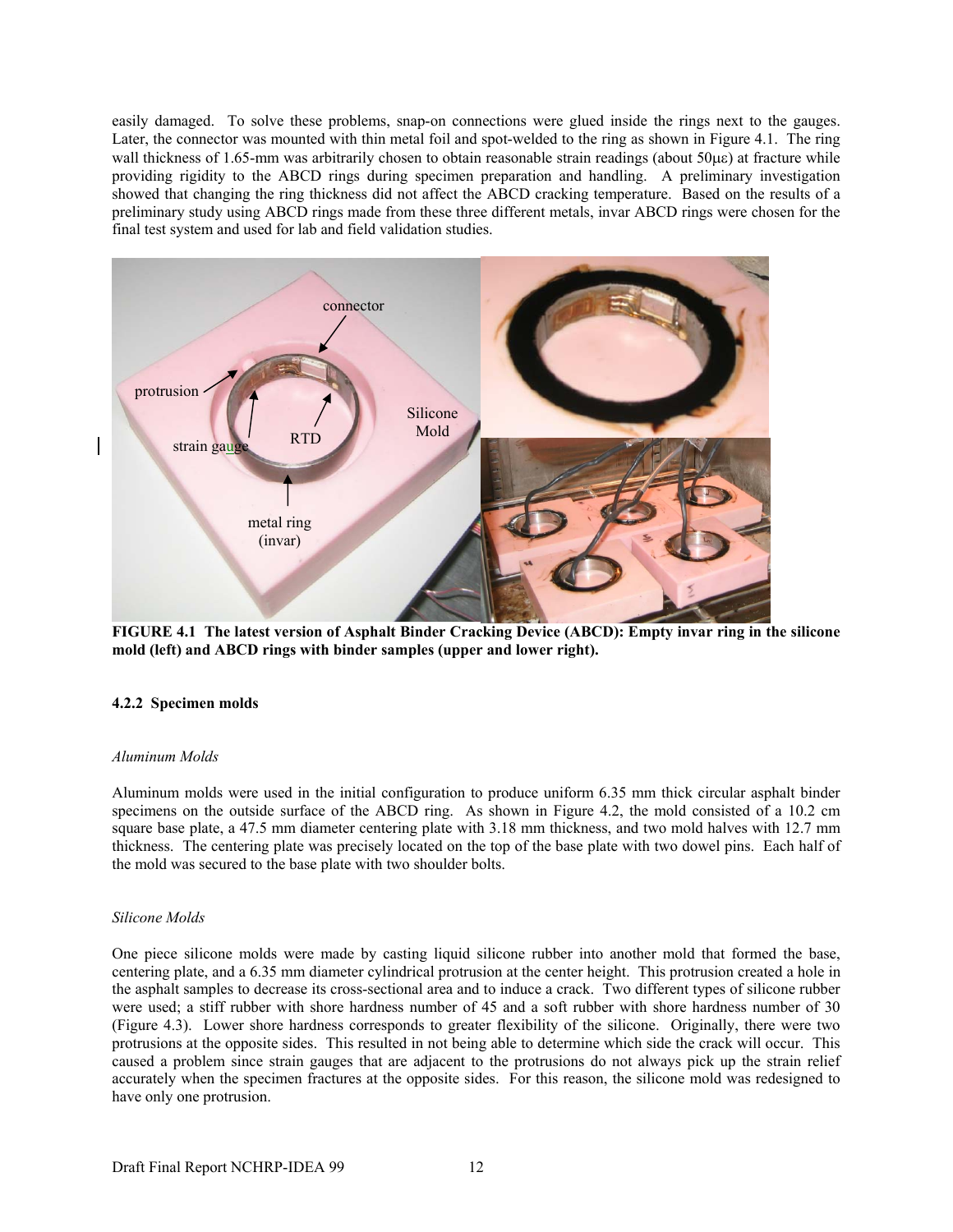

**FIGURE 4.2 Aluminum molds (left), aluminum mold with a trimmed binder specimen.** 



**FIGURE 4.3 ABCD silicone molds flexible (left) and stiff (right). In the final version of these molds, only one of the two protrusions has been retained.** 

#### **4.2.3 Environmental Chamber and Data Acquisition System**

A programmable environmental chamber was used to cool the asphalt specimens. The chamber holds up to six test specimens on a single shelf and provides uniform cooling and heating rates. At the beginning of the development, specimen temperature was measured from two thermocouples imbedded in a dummy specimen placed next to the test specimens. Later, it was found that there was about 2°C temperature variation within the environmental chamber which contributed to the variability of ABCD results. To reduce this variability, an RTD was mounted on the inner surface of each ABCD ring to measure the temperature of each test specimen separately.

 The latest version of the data acquisition system has five signal-conditioning strain gauge channels and five RTD channels. LabVIEW software and a computer were used to record time, temperature, and strain every ten seconds from each sample.

## **4.3 SAMPLE PREPARATION**

The binder was heated in tins for one hour in order to be sufficiently fluid to pour. The AASHTO binder specifications for BBR and DT recommend a minimum pouring temperature that produces a consistency equivalent to that of SAE 10W30 motor oil (readily pours but is not overly fluid) at room temperature. PAV samples were degassed with a vacuum oven for 15 minutes to remove entrapped air at the pouring temperature. An aluminum foil spout was wrapped around the tins which were placed in a steel cup to slow heat dissipation when pouring several samples shown in Figure 4.4. The steel cup acts like a heat reservoir and holds temperature well. It was especially useful when preparing roofing binders which tends to stiffen very quickly due to their high consistency.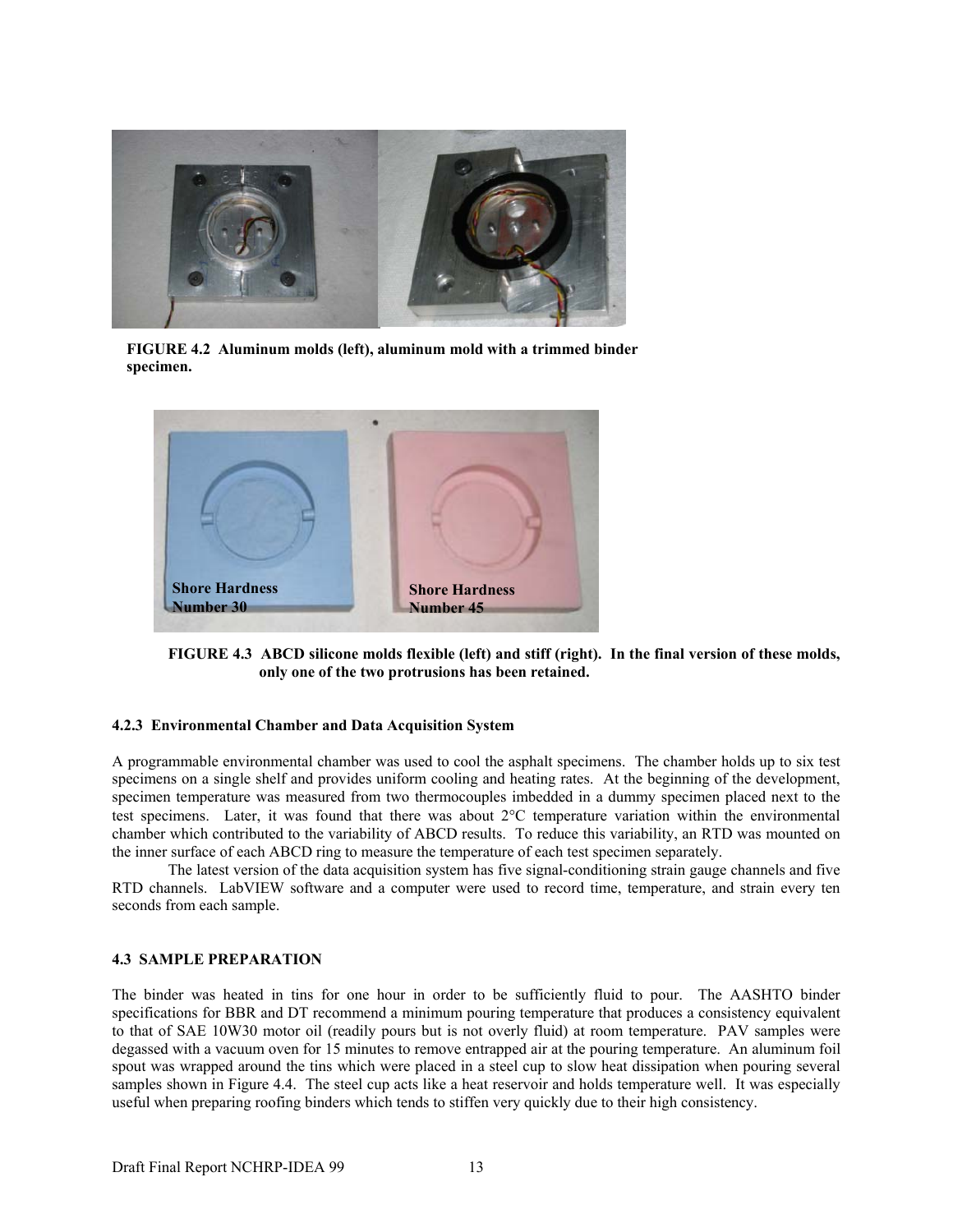

**FIGURE 4.4 Pouring sample from steel cup with aluminum foil spout.** 

 The silicone molds were prepared by applying a release agent of talc and glycerol (with a 1:1 mass ratio) to the specimen forming surfaces. The coating was applied with a small paint brush to produce a thin uniform film to prevent bonding with the mold. The outside and bottom of the rings were also coated and then seated in the mold making sure it was level with the top. The strain gauge was positioned next to the protrusions in order to accurately measure the fracture strain.

 The hot asphalt binder was poured into the mold starting at one spot, letting the binder reach the top and then move around the mold in a single pass. It was poured in a continuous stream as quickly as possible to avoid a drop in temperature and to avoid entraining air bubbles or gaps. The mold was slightly overfilled to compensate for binder shrinkage during cooling. After allowing the entire assembly to cool at ambient temperature (25°C or lower) for 30-60 minutes, the excess binder was trimmed flush with the top of the mold using a heated spatula.

 The edges of the silicone molds were gently bent to break any adhesion between the silicone mold and the binder specimen, and then the ring was carefully twisted to separate the ring from the sample to release any bonding. The rings would release easily if they were well coated with the release agent, and no deformation was caused to the sample. After breaking the bonds, the binder sample remained inside the silicone mold until the sample fractured, ending the test.

The aluminum molds used in the initial set-up required more steps due to the four-piece assembly. First, the base was covered with release plastic film that was cut from transparency sheets. Then, the two halves of the mold were bolted to the base and the centering plate was attached with two dowel pins. The inside of the mold was also lined with plastic and coated with release agent. The rings were coated as well. The rings were covered with small tin lids to prevent binder from spilling inside.

The hot asphalt binder was poured into the mold starting at one spot, letting the binder reach the top and then move around the mold in a single pass. It was poured in a continuous stream as quickly as possible to avoid a drop in temperature and to avoid entraining air bubbles or gaps. The mold was slightly overfilled to compensate for binder shrinkage during cooling. After allowing the entire assembly to cool at ambient temperature for 30-60 minutes, the excess binder was trimmed flush with the top of the mold using a heated spatula. The aluminum molds had to be conditioned at -20°C for 2-5 minutes in order to stiffen the binder before de-molding. Then they were demolded by removing the bolts, sliding the mold halves apart, and peeling away the plastic.

## **4.4 TESTING PROCEDURE**

The data acquisition software LabVIEW was opened and the gauges were checked to make sure they were working properly before placing the samples in the environmental chamber at -20°C. A program was then started on the environmental chamber to condition the samples for 30 minutes and begin the cooling process at a constant rate (10°C/hr). These test parameters were chosen based on preliminary test results and practical reasons. The conditioning temperature of -20°C was about 10°C warmer than the warmest fracture temperature observed for the various asphalt binders in this study and the 10°C/hr cooling rate has been most popularly used in many previous studies. In the latest procedure used for field validation, the binder specimens prepared with the silicone molds were placed at +20°C in the chamber and tested without conditioning. From +20°C to -20°C, the cooling rate was 40°C/hour and after that 10°C/hour. This procedure would work better for binders with ABCD cracking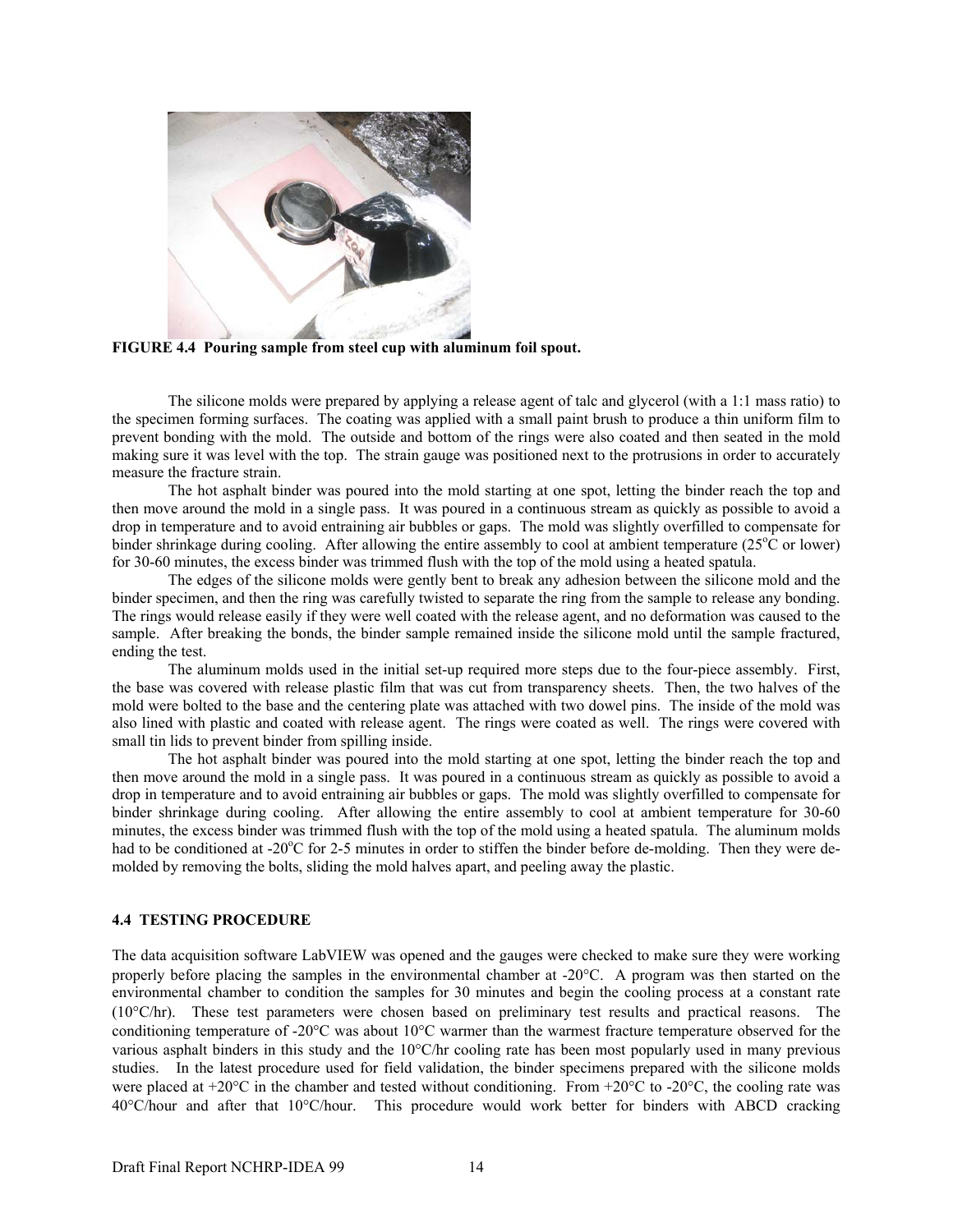temperatures close to -20°C. The silicone mold and the ABCD ring provide support to the binder sample at the ambient to hot temperatures preventing gravity-induced deformation of soft specimens. The strain and temperature readings were recorded on 10-second intervals. A real-time plot of the strain was monitored and the tests were ended when the samples cracked, producing a sudden jump in strain. The cracking temperature was taken directly from the temperature versus strain plot at the strain jump as shown in Figure 4.5. Two cracked test specimens removed from the ABCD rings after the test and the silicone molds are shown in Figure 4.6. It should be noted that the ABCD cracking temperature of the binder is always lower than the thermal cracking temperature of pavement since the contraction of aggregate causes additional strain to the asphalt binder in the field pavement.

The peak strain at fracture can be used to calculate the average tensile strength of binder at failure. From force equilibrium, the average stress in the binder can be calculated by the following equation;

$$
\sigma_{AC} = \varepsilon E_{ABCD} \frac{A_{ABCD}}{A_{AC}}
$$
(4.1)

where:  $\sigma_{AC}$  = average thermal stress in the binder  $\epsilon$  = strain on the ABCD ring

 $E_{ABCD}$  = Young's modulus of the ABCD ring ( $E_{invar}$  = 141 GPa)  $A_{ABCD}$ ,  $A_{AC}$  = cross-sectional areas of the ABCD ring and binder, respectively



**FIGURE 4.5 A typical ABCD test result.** 



**FIGURE 4.6 Cracked test specimens removed from ABCD rings and molds.**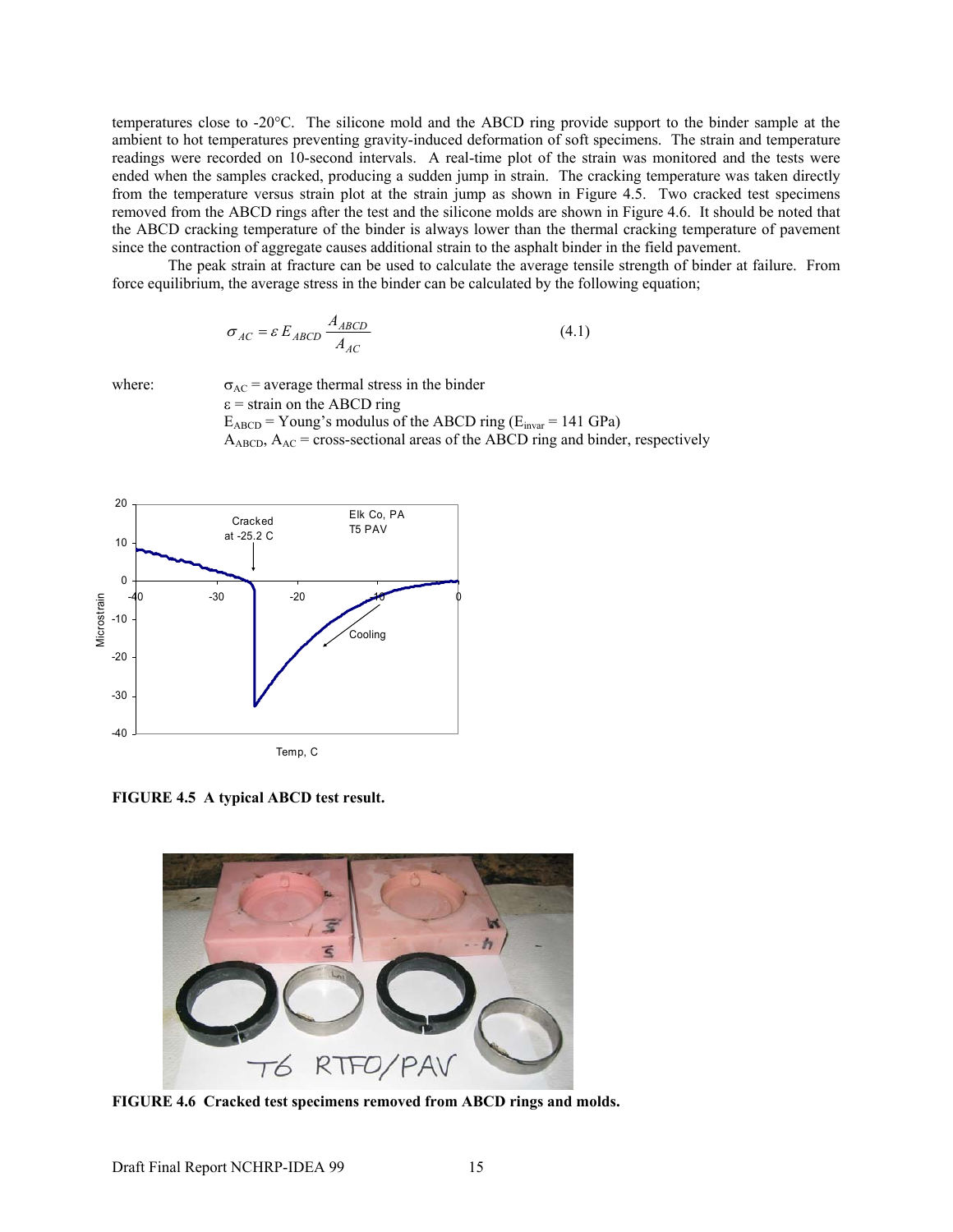# **CHAPTER 5 RESULTS AND DISCUSSION**

#### **5.1 PRELIMINARY INVESTIGATION**

#### **5.1.1 Repeatability of Initial Configuration Using Aluminum ABCD Rings and Molds**

To determine the repeatability of the aluminum mold-aluminum ring ABCD test, two PAV aged Canadian PG binders were repeatedly tested. The results are given in Figure 5.1. For 43 ABCD measurements of the PG 58-28 binder, the standard deviations of a single ABCD measurement were 0.28 MPa and 2.5°C for fracture stress and fracture temperature, respectively. For 20 ABCD measurements of the PG 70-28 SBS binder, the standard deviations were 1.15 MPa and 4.8°C for fracture stress and fracture temperature, respectively. The variability of aluminum mold-aluminum ring ABCD test was relatively high. The 95 percent confidence intervals of the average ABCD fracture temperature and stress for the PG 58-28 binder were -38.2  $\pm$  0.8°C and 1.08  $\pm$  0.09 MPa, respectively. The 95 percent confidence intervals for the PG 70-28 binder were -48.1  $\pm$  2.2°C and 2.17  $\pm$  0.66 MPa, respectively. Even though they were graded the same for low temperature performance (-28°C), the SBS polymer modified PG 70-28 cracked at significantly lower temperatures and at much higher stress levels in the ABCD test than did the unmodified PG 58-28.



**FIGURE 5.1 Fracture temperature versus fracture stress of the two Canadian PG binders determined by aluminum ABCD (round aluminum mold and aluminum ring).** 

#### **5.1.2 FHWA Binders Tested with Aluminum ABCD Rings and Aluminum Molds**

Fracture stresses and temperatures of nine FHWA samples were measured with the round aluminum molds and aluminum rings. Figure 5.2 shows fracture stresses and temperatures of FHWA binders determined by the ABCD. The cracking temperature of each binder varies over a wide temperature range. Their fracture stresses also showed large variability. As the fracture temperature decreases the fracture stress tends to increase for each asphalt. For all binders tested with aluminum mold and aluminum ABCD ring, the fracture strength varied from 0.5 to 4 MPa, with a median of about 2.0 MPa. When ABCD fracture strengths of FHWA binders are compared with strength measured by DTT, no apparent relationship between them was found.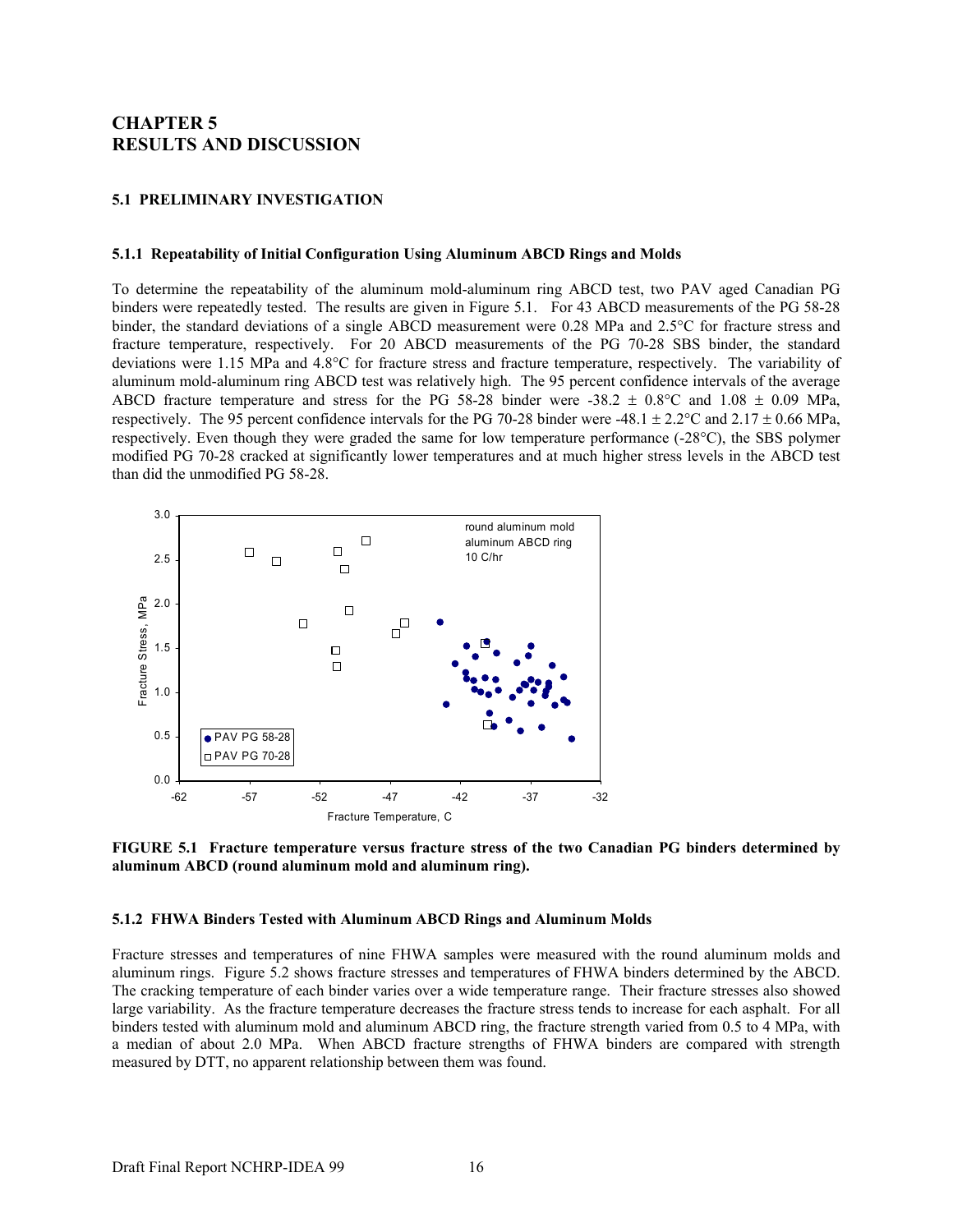

**FIGURE 5.2 Fracture temperature versus fracture stress of FHWA binders determined by ABCD (round aluminum mold, aluminum ring).** 

 Ferry (*23*) explains fracture mechanisms of polymer in terms of temperature regions. Above the glass transition temperature  $T_g$  (or at low temperature with very slow rate of loading), polymer chain backbones have an opportunity to reconfigure before the asphalt fails. Viscoelastic relaxation plays a significant role in rupture at this temperature range. Below the glass transition temperature (or somewhat above  $T_g$  with very rapid loading), the backbone configuration is immobilized for testing time period and rupture is associated with breaking of primary bonds. The ultimate properties of polymer (fracture strength and strain) are also time- and temperature-dependent as are other viscoelastic parameters. However, fracture strength and strain are not very reproducible since fracture involves not only viscoelastic processes but statistical fluctuations such as microscopic or molecular inhomogeneities. This is why the fracture stress calculated from strength of carbon-carbon primary bonds is always much larger than measured fracture stress. In practical terms, while the operator is perfecting specimen preparation, the fracture strength of the sample may increase. However, fracture test results are still subjected to the effects of random (uncontrollable) conditions, such as location and orientation of microscopic impurities. For this reason, the ABCD measurement suffers a similar repeatability problem that DTT has. However, obtaining near perfect fracture properties in test samples does not have significant practical merit since in the field asphalt binder fractures occur within mixes where many inhomogeneities exist.

 To improve the repeatability of ABCD, a controlled inhomogeneity is introduced in the specimen geometry so that the stress at the inhomogeneity may be calculated with reasonable accuracy. Thus a new silicone mold creating a 6.35 mm diameter hole at mid height was developed to improve the repeatability of ABCD test. A comparison between the aluminum molds and the silicone molds is presented later in Section 5.1.4.

#### **5.1.3 Effect of Specimen Thickness**

Specimens used to study repeatability had 6.35 mm (1/4 in.) thickness (50.8 mm inner diameter and 63.5 mm outer diameter). Two additional aluminum molds were made to produce specimens with 3.175 mm (1/8 in.) and 9.525 mm (3/8 in.) thickness. PAV aged PG 70-28 Canadian binder was used with aluminum ring (round specimen and 10°C/hr cooling rate) and the results are shown in Table 5.1. As specimen thickness increased, the cracking temperature decreased. For the remainder of ABCD study samples with 6.35 mm (1/4 in.) thickness (50.8 mm inner diameter and 63.5 mm outer diameter) were used.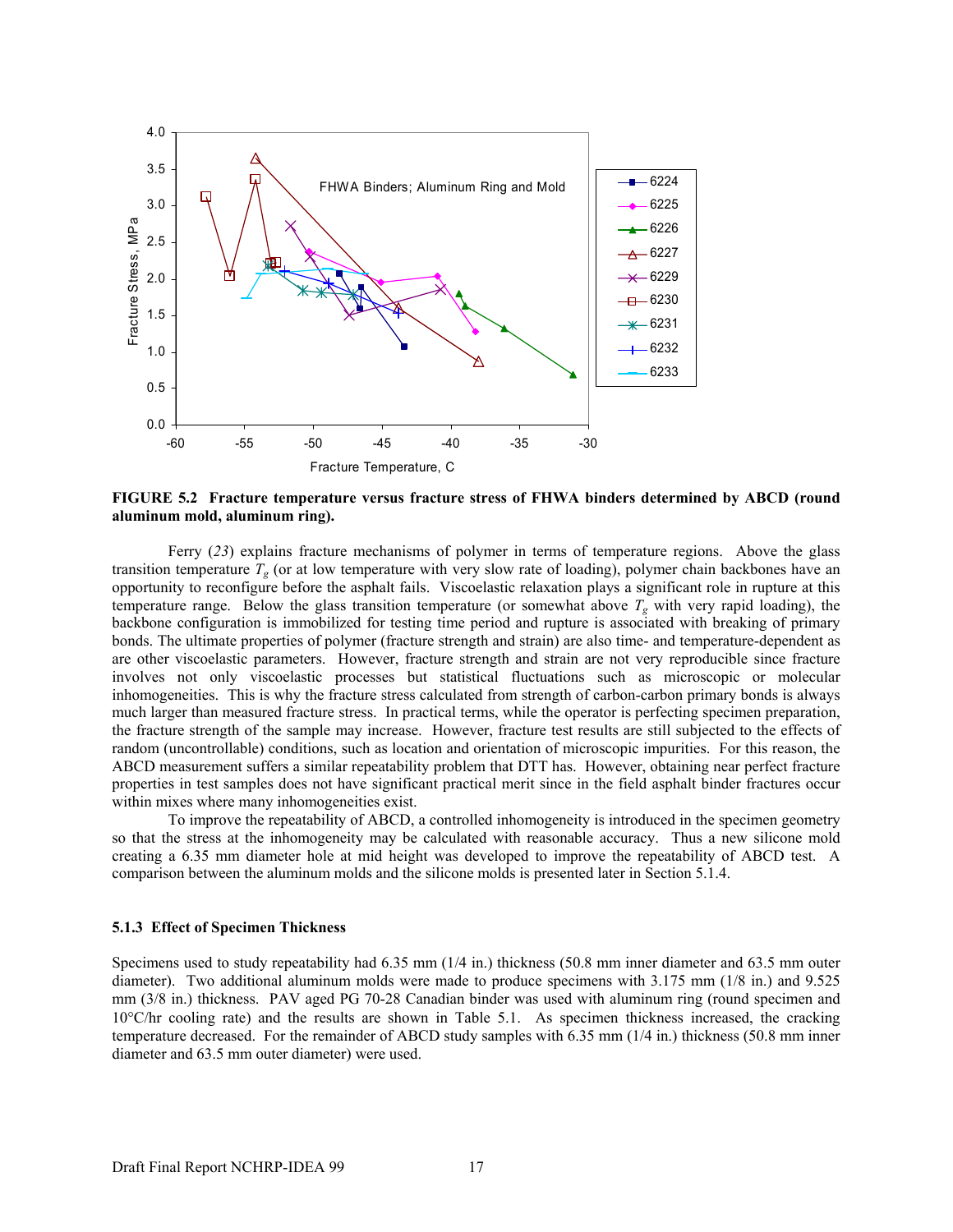|                       |                        | Thickness of Specimen |                        |
|-----------------------|------------------------|-----------------------|------------------------|
|                       | $3.175$ mm $(1/8$ in.) | 6.35 mm $(1/4$ in.)   | $9.525$ mm $(3/8$ in.) |
| Number of test        |                        |                       |                        |
| Average, $\mathrm{C}$ | $-43.6$                | -47 1                 | $-49.2$                |
| Std Dev, $\degree$ C  |                        |                       |                        |

TABLE 5.1 Effect of Specimen Thickness on ABCD Cracking Temperature (PG 70-28, Aluminum Ring, Round Specimen, 10°C/hr)

## **5.1.4 Effects of ABCD Ring and Mold Type**

The PAV aged PG 58-28 and PG 70-28 Canadian binders were used to study effects of three different rings (invar, steel, and aluminum) and mold materials (stiff silicone mold with Shore Hardness Number, SHN=45, soft silicone mold with SHN=30, and aluminum mold with flat edge) in cracking temperature and repeatability of ABCD. The silicone molds stayed flexible at temperatures below -60°C and the presence of the silicone mold surrounding the test specimen was believed to have a negligible effect on the test results. To validate this assumption, silicone molds were made so that the mold was directly in contact with the ring instead of the asphalt in between. The molds and invar ring were then cooled and the strain was monitored to see what influence the silicone molds had when compared to the strain of an empty ring. It was observed that both the stiff (SHN of 45) and soft (SHN of 30) silicone molds did not have measurable effect on the strain of the rings.

Results of ABCD tests using two Canadian PG binders, various ring and mold types are summarized in Table 5.2. Typical coefficients of thermal expansion (CTE) for invar, steel, and aluminum are 1.4, 12, and 24  $\times$  10<sup>-6</sup>  $m/m$ <sup>o</sup>C. As shown in Figure 5.3, the invar rings produced the highest cracking temperature because of its very small CTE, which causes almost complete restraint during cooling. The aluminum and steel rings shrink along with the asphalt to provide strain relaxation and, therefore, crack at lower temperatures. The invar rings were also completely machined to precise in dimensions while the aluminum and steel rings were cut from tubing. This resulted with the invar having a lower standard deviation. From Table 5.2, the combination of invar rings and the stiff silicone molds provided the closest cracking temperature compared to the PG grading and the smallest standard deviation of approximately 1.0°C. The average strain jump ( $\epsilon_{jump}$ ) is the amount of strain that the sample releases when it cracks. The rings were positioned so that the strain gauge was placed next to the hole in the sample.

| <b>Ring Type</b>    | <b>Mold Type</b>      | Ave. Crack<br>Temp., <sup>o</sup> C | Std. Dev.,<br>$\rm ^{\circ}C$ | Average<br>$\varepsilon$ <sub>iump</sub> , $\mu \varepsilon$ | <b>Number</b><br>of Trials |
|---------------------|-----------------------|-------------------------------------|-------------------------------|--------------------------------------------------------------|----------------------------|
| <b>PG 58-28 PAV</b> |                       |                                     |                               |                                                              |                            |
| Aluminum            | <b>Stiff Silicone</b> | $-32.98$                            | 0.47                          | 35                                                           | 5                          |
|                     | Soft Silicone         | $-33.18$                            | 1.83                          | 33                                                           | $\overline{4}$             |
| <b>Steel</b>        | <b>Stiff Silicone</b> | $-31.81$                            | 0.97                          | 24                                                           | 6                          |
|                     | Soft Silicone         | $-34.74$                            | 1.17                          | 21                                                           | 3                          |
| Invar               | <b>Stiff Silicone</b> | $-30.55$                            | 0.96                          | 21                                                           | 5                          |
|                     | Al-Flat Edge          | $-33.92$                            | 2.80                          | 79                                                           | 4                          |
| <b>PG 70-28 PAV</b> |                       |                                     |                               |                                                              |                            |
| Aluminum            | <b>Stiff Silicone</b> | $-42.95$                            | 1.38                          | 90                                                           | 6                          |
|                     | Soft Silicone         | $-46.10$                            | 1.35                          | 78                                                           | 4                          |
| <b>Steel</b>        | <b>Stiff Silicone</b> | $-41.56$                            | 1.13                          | 44                                                           | 4                          |
|                     | Soft Silicone         | $-47.28$                            | 1.09                          | 53                                                           | 4                          |
| Invar               | <b>Stiff Silicone</b> | $-39.02$                            | 1.06                          | 37                                                           | 5                          |
|                     | Soft Silicone         | $-41.52$                            | 1.07                          | 35                                                           | 4                          |
|                     | Al-Flat Edge          | $-46.64$                            | 1.85                          | 199                                                          | 4                          |

TABLE 5.2 Effects of Mold Type and Ring Type on ABCD Cracking Temperature and Repeatability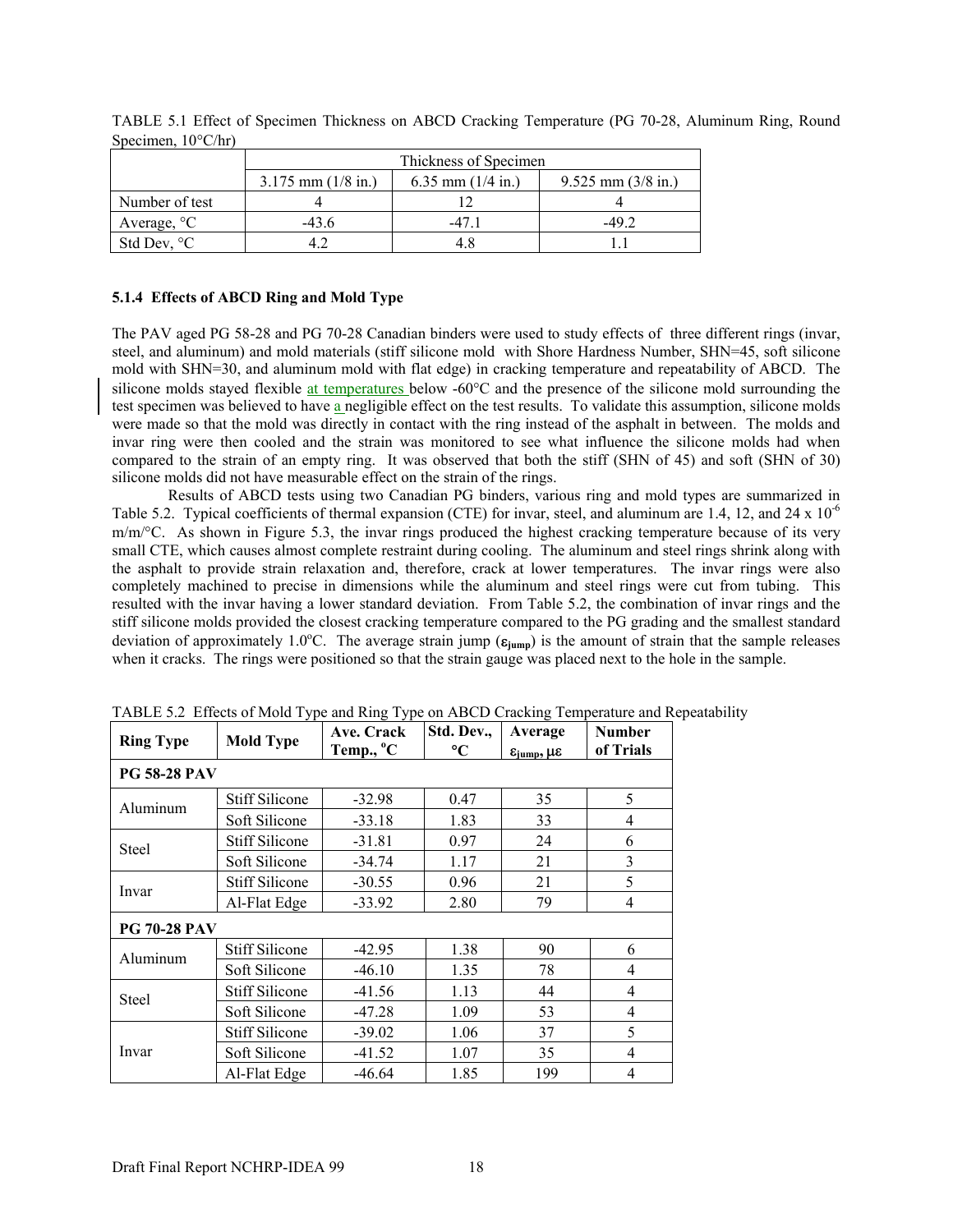

**FIGURE 5.3 Effects of CTE of ABCD rings on cracking temperature.** 

At the ABCD cracking temperature, both stiff and soft silicone molds stayed flexible. However, a difference between them was observed; the specimens in stiff silicone molds cracking an average of 3.0 °C warmer than the soft silicone molds. The stiff silicone molds resulted in a standard deviation range of 0.47 to 1.38 and the soft molds had 1.09 to 1.83. A possible reason for the soft molds having a larger standard deviation is their greater flexibility which increases the likelihood of sample deformation while handling the molds. Consequently, it was decided to use only stiff silicone molds (SHN 45) for the remainder of this investigation.

 The silicone molds greatly improved repeatability because the samples always cracked through the holes as shown in Figure 4.6. It was found that samples prepared with the aluminum molds were more sensitive to imperfections caused by trimming, small air voids when pouring, or most likely from handling the samples when demolding. This caused the asphalt to crack randomly at or near an imperfection, which resulted in a greater standard deviation in cracking temperature. Whereas the cracking location is predetermined in the silicon molds so if care is taken in the area of the protrusion, the asphalt is less susceptible to defects from sample preparation. Another advantage to the silicon molds was that they reduce preparation time by 30 minutes by eliminating mold assembling/dissembling steps. Cleaning the silicon molds is also much easier than cleaning the aluminum molds.

#### **5.1.5 Stress Distribution in Asphalt Specimens with Silicone Mold**

The stress distribution in the fracture surface of the asphalt samples was estimated from a thick-walled hollow cylinder analysis and considering the stress concentrated at a small circular hole in an infinite plane under uniaxial load (24). This assumes that asphalt is an isotropic and linear-elastic material at low temperatures, which has been accepted in the literature as a reasonable estimate. The normalized stress distribution is shown in Figure 5.4. Stresses at the four corners are based on an average stress of 1.0 MPa. A maximum stress develops at the inside edges of the hole, next to the ring with a stress concentration factor of 2.02. In this analysis, the parts of silicone protruding inside of the asphalt binder specimen are assumed to be flexible at all test temperatures and their effects on binder stress development are ignored.

#### **5.2 LABORATORY VALIDATION USING SILICONE MOLD AND INVAR ABCD RING**

#### **5.2.1 Repeatability of ABCD with Roofing Binders**

The repeatability of the ABCD test using the silicone mold and invar ring on the two Canadian PG binders was within an acceptable range, about 1°C standard deviation. Investigation of repeatability of the new ABCD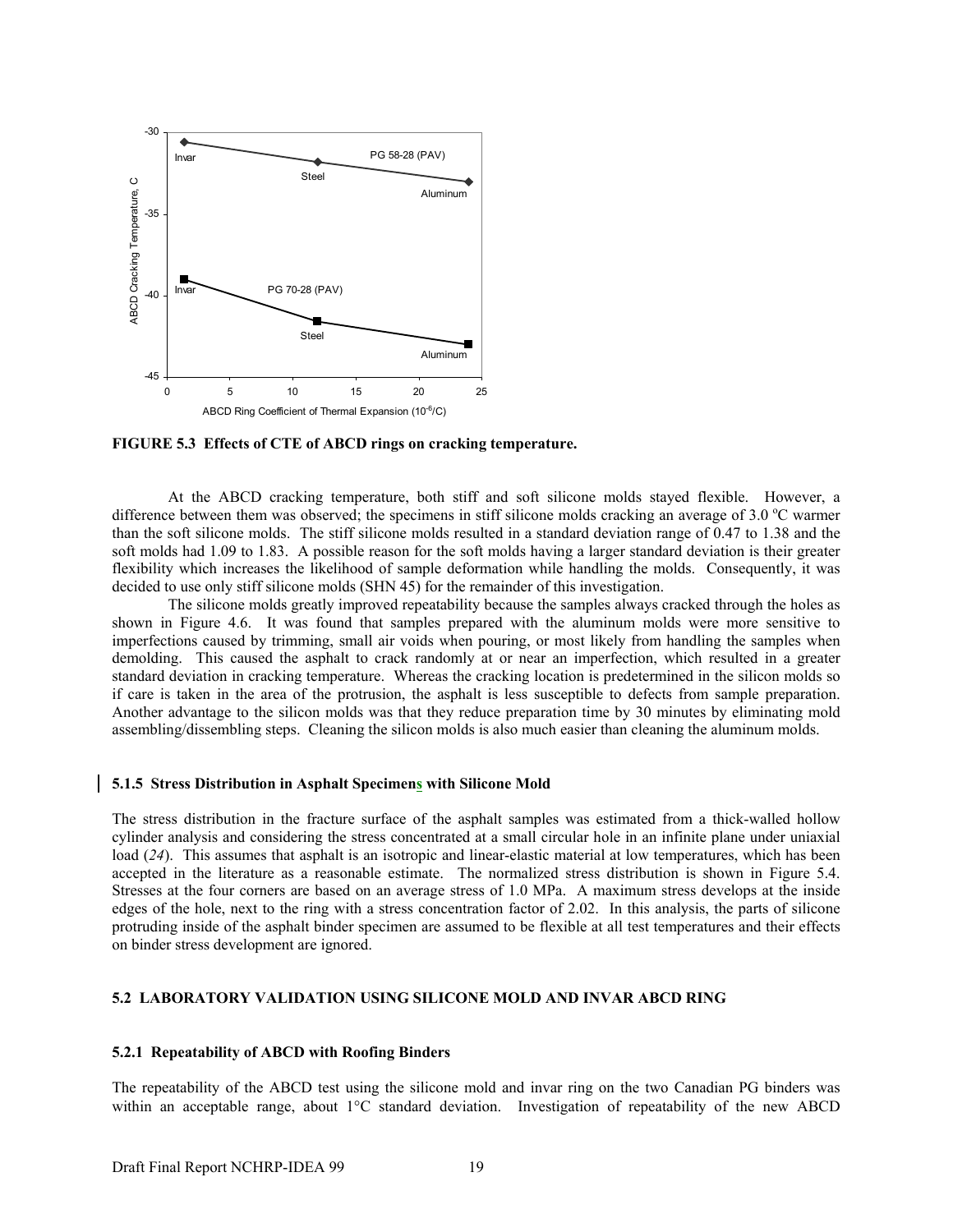

**FIGURE 5.4 Three dimensional circumferential stress distribution of asphalt binder specimen prepared with silicone mold (average stress = 1.00 MPa).** 

procedure using silicone mold and invar ring was continued with roofing binders. Twelve unmodified roofing binders from the Asphalt Institute were each tested two times with the invar ring and stiff silicone mold (02-061 coating was tested four times). Five of the binders were of a coating grade (penetration 10 or lower) and seven were a flux grade (penetration 200-300). The testing of coating and flux binders covers a wide range of consistencies. The flux samples only had to be heated to  $150^{\circ}$ C in order to be sufficiently fluid to pour and the coating samples required to be heated to 240°C. For both fluxes and coatings, there was no problem in preparation and performing the ABCD tests. The results given in Table 5.3 show good repeatability with an average standard deviation of 0.65°C. Currently, there is no low-temperature cracking specification for roofing binders, so a critical temperature comparison cannot be made.

## **5.2.2 ABCD (Silicone Mold and Invar Ring) Test Results of FHWA Binders**

For the silicone mold and invar ring ABCD tests, twelve asphalt binders (RTFO-PAV aged) were prepared and supplied by Dr. Shenoy of FHWA Turner Fairbank Highway Research Center. Duplicate ABCD tests were performed on each binder. The fracture temperatures and fracture stresses are given in Table 5.4. Ten of these

|         | ID          |         | ABCD Cracking Temperature, C |         |                 |  |  |  |
|---------|-------------|---------|------------------------------|---------|-----------------|--|--|--|
|         |             | Trial 1 | Trial 2                      | Avg     | $\rm ^{\circ}C$ |  |  |  |
|         | 02-059      | $-28.5$ | $-28.5$                      | $-28.5$ | 0.0             |  |  |  |
|         | $02-061(1)$ | $-31.3$ | $-33.1$                      | $-32.2$ | 1.3             |  |  |  |
|         | $02-061(2)$ | $-32.2$ | $-32.9$                      | $-32.6$ | 0.5             |  |  |  |
| Coating | $02 - 129$  | $-21.8$ | $-23.5$                      | $-22.7$ | 1.2             |  |  |  |
|         | 02-130      | $-25.8$ | $-26.9$                      | $-26.3$ | 0.8             |  |  |  |
|         | 02-209      | $-28.6$ | $-29.4$                      | $-29.0$ | 0.5             |  |  |  |
|         | 02-058      | $-47.0$ | $-47.9$                      | $-47.5$ | 0.7             |  |  |  |
|         | 02-060      | $-40.7$ | $-40.9$                      | $-40.8$ | 0.1             |  |  |  |
|         | $02 - 129$  | $-37.9$ | $-39.8$                      | $-38.9$ | 1.4             |  |  |  |
| Flux    | 02-130      | $-35.9$ | $-37.1$                      | $-36.5$ | 0.8             |  |  |  |
|         | 02-206      | $-38.3$ | $-41.6$                      | $-40.0$ | 2.3             |  |  |  |
|         | 02-207      | $-39.7$ | $-39.8$                      | $-39.8$ | 0.1             |  |  |  |
|         | $02 - 210$  | $-38.1$ | $-39.8$                      | $-38.9$ | 1.3             |  |  |  |

TABLE 5.3 Roofing Binder Results from Invar ABCD and Stiff Silicone Mold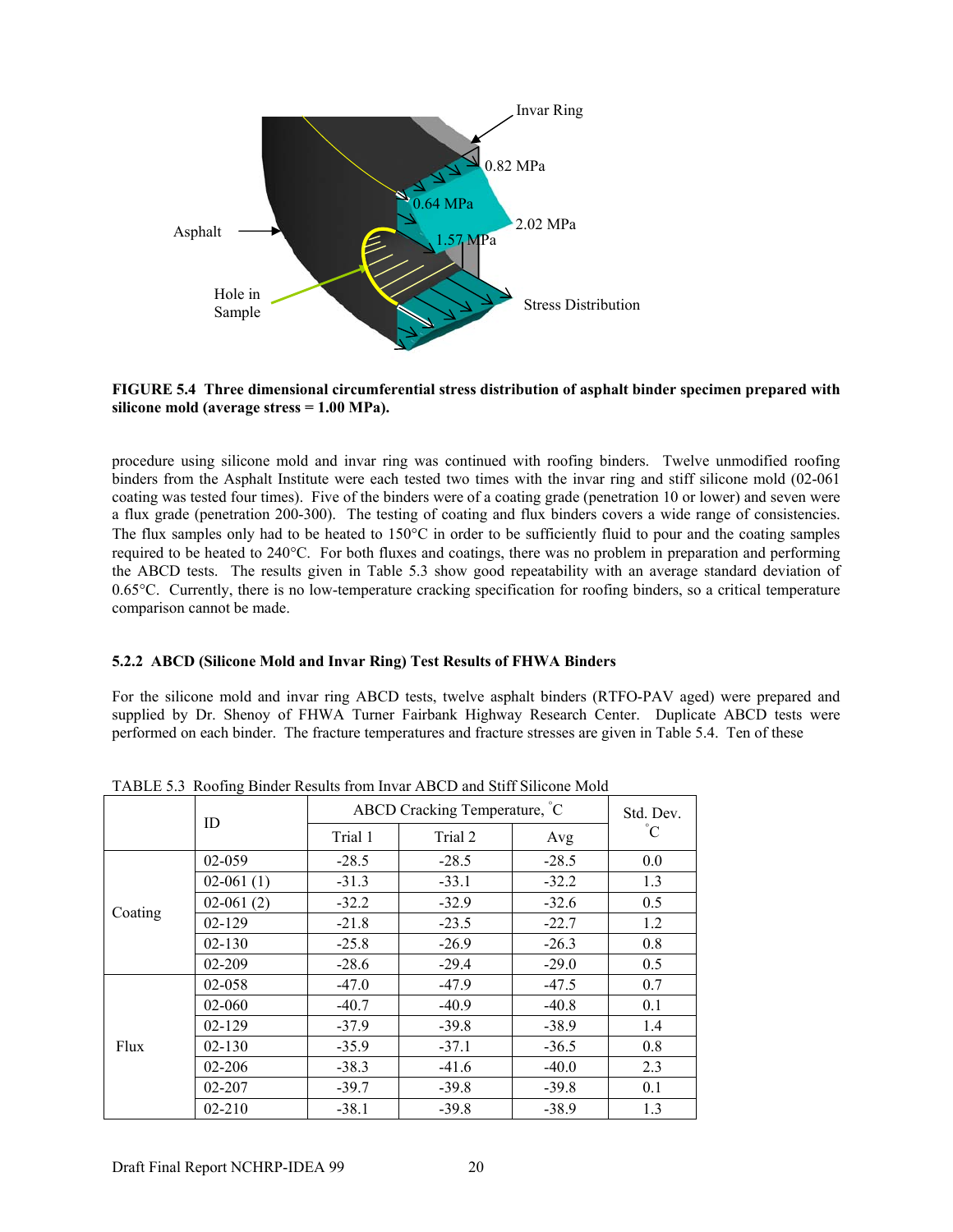|                   |                  |                               | FHWA-RD-02-074 Report         |                    |                    |                               |                                   |                 |                          | <b>ABCD</b> Cracking Temperature |                        |  |
|-------------------|------------------|-------------------------------|-------------------------------|--------------------|--------------------|-------------------------------|-----------------------------------|-----------------|--------------------------|----------------------------------|------------------------|--|
| ID                | Description      | M320<br>Tab 2<br>$(^\circ C)$ | M320<br>Tab 1<br>$(^\circ C)$ | S<br>$(^{\circ}C)$ | m<br>$(^{\circ}C)$ | <b>TSRST</b><br>$(^{\circ}C)$ | <b>TSRST</b><br>Strength<br>(MPa) | Trial 1<br>(°C) | Trial 2<br>$(^{\circ}C)$ | Std<br>Dev<br>$(^{\circ}C)$      | Avg<br>$({}^{\circ}C)$ |  |
| B6225             | Unmodified base  | $-28$                         | $-28$                         | $-28$              | $-30$              | $-26$                         | 1.68                              | $-33.4$         | $-27.9$                  | 2.7                              | $-30.6$                |  |
| B <sub>6226</sub> | Unm high grade   | $-27$                         | $-28$                         | $-28$              | $-29$              | $-24$                         | 2.12                              | $-27.8$         | $-25.4$                  | 1.7                              | $-26.6$                |  |
| B6227             | air-blown        | $-28$                         | $-28$                         | $-30$              | $-28$              | $-27$                         | 1.96                              | $-31.7$         | $-33.1$                  | 1.0                              | $-32.4$                |  |
| B6229             | SBS linear graft | $-34$                         | $-33$                         | $-33$              | $-34$              | $-33$                         | 2.31                              | $-39.5$         | $-37.6$                  | 1.3                              | $-38.6$                |  |
| B6230             | SBS linear       | $-33$                         | $-31$                         | $-32$              | $-31$              | $-30$                         | 2.11                              | $-37.6$         | $-39.4$                  | 1.3                              | $-38.5$                |  |
| B6231             | SBS radial graft | $-34$                         | $-32$                         | $-32$              | $-32$              | $-30$                         | 2.30                              | $-38.5$         | $-36.7$                  | 1.3                              | $-37.6$                |  |
| B6232             | <b>EVA</b>       | $-31$                         | $-31$                         | $-31$              | $-31$              | $-29$                         | 2.79                              | $-35.4$         | $-38.1$                  | 1.9                              | $-36.8$                |  |
| B <sub>6233</sub> | EVA grafted      | $-33$                         | $-31$                         | $-32$              | $-31$              | $-31$                         | 1.86                              | $-37.3$         | $-41.9$                  | 3.2                              | $-39.6$                |  |
| B6243             | <b>ESI</b>       | $-29$                         | $-31$                         | $-31$              | $-31$              | $-33$                         | 2.32                              | $-42.1$         | $-41.9$                  | 0.1                              | $-42.0$                |  |
| B <sub>6251</sub> | <b>CMCRA</b>     | $-29$                         | $-29$                         | $-29$              | $-29$              | $-29$                         | 1.10                              | $-31.3$         | $-30.1$                  | 0.8                              | $-30.7$                |  |

Table 5.4 Cracking Temperatures FHWA Binders Determined by ABCD and Other Methods.

FHWA binders had been studied and the results were published in the FHWA-RD-02-074 report which contained TSRST results and critical temperatures of binders based on M320 Table 2 specification, limiting stiffness (S), and limiting m-value (m) (*17*). TSRST tests were also performed on asphalt mixtures prepared by mixing each binder with igneous diabase aggregate.

 With the controlled geometrical inhomogeneity of the hole created by silicone protrusion, each binder cracked at narrower ranges of temperature and fracture stress than the uniform cross-section ABCD specimens in aluminum mold-aluminum ring test. Standard deviations of FHWA binders were 0.71 MPa and 0.38 MPa for aluminum ring-aluminum mold ABCD test and invar ring-silicone mold ABCD test, respectively. Figure 5.5 shows the significance of binder strength and polymer modification in thermal cracking. In general, binders modified with polymer possessed higher strength than unmodified binders. In turn, the polymer modified binders with higher strength fractured at lower temperatures than the no-polymer binders with lower strength. Grafted polymer modified binders possess higher strength than their counterparts. For EVA, grafting lowered cracking temperature while for linear SBS modified binder grafting did not change cracking temperature. Fracture stresses and temperatures of all binders including the FHWA binders, the two PG binders from Imperial Oil in Canada, and the 12 roofing binders are presented in Figure 5.6. The roofing fluxes exhibited very low cracking temperatures attributable to their extreme softness. There seemed to be an upper limit of fracture strength for no-polymer binders at 4 MPa when tested with silicone mold and invar ABCD ring and a 10°C/hr cooling rate. The two Canadian PG binders from Imperial Oil (SBS modified PG 70-28 and unmodified PG 58-28) followed the trend shown by FHWA binders. Even though both binders were graded the same following M 320 Table 1 specification, the SBS modified PG 70-28 performed better due to its low stiffness (flexibility) and high strength.

 The fracture stress of the ABCD test is compared again with fracture stresses determined by DTT at three different temperatures, as presented in Figure 5.7. No general trend between them can be found. This is believed to be due to the difference in the rate of loading used in the two tests. The rate of loading for DTT is over 2,000 times faster than ABCD test which could have a significant impact on the apparent strength of asphalt binder.

 To determine the strength of the relationship among the critical temperatures presented in Table 5.4, correlation coefficients (r) were determined (Table 5.5). The cracking temperature determined by TSRST was considered to be close representation of field conditions and used as basis of comparison. TSRST showed better correlation with ABCD ( $r = 0.91$ ) than with M320 Table 2 ( $r = 0.69$ ) or M320 Table 1 ( $r = 0.86$ ). The correlation with M320 Table 2 was worse than with critical temperature based on BBR stiffness alone, indicating DTT strength data used in M320 Table 2 procedure caused the decline of strength of correlation. The critical temperature from M320 Table 2 procedure using ABCD determined strength data [M320 Tab 2 (ABCD)], instead of DTT results, showed a much improved correlation with TSRST fracture temperature  $(r = 0.94)$ . M320 Table 2 (ABCD) and ABCD are highly correlated  $(r = 0.98)$  indicating theoretical soundness of ABCD procedure. These correlations are plotted in Figures 5.8-9.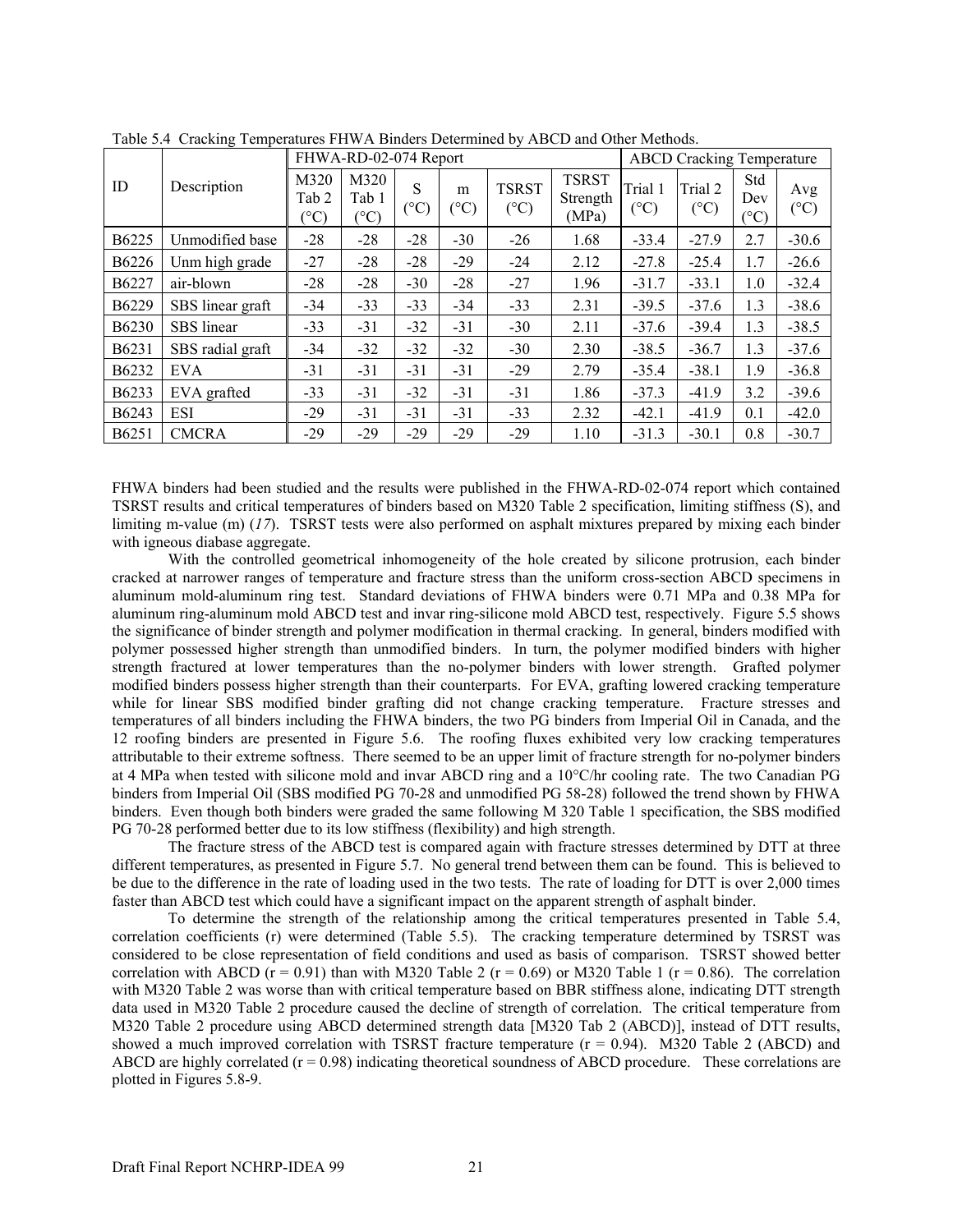

**FIGURE 5.5 Fracture temperature versus mean of maximum fracture stress of FHWA binders determined by ABCD using silicone mold and invar ring with cooling at 10**°**C/hr.** 



**FIGURE 5.6 Fracture temperature versus mean of maximum fracture stress of all binders determined by ABCD using silicone mold and invar ring with cooling at 10**°**C/hr.**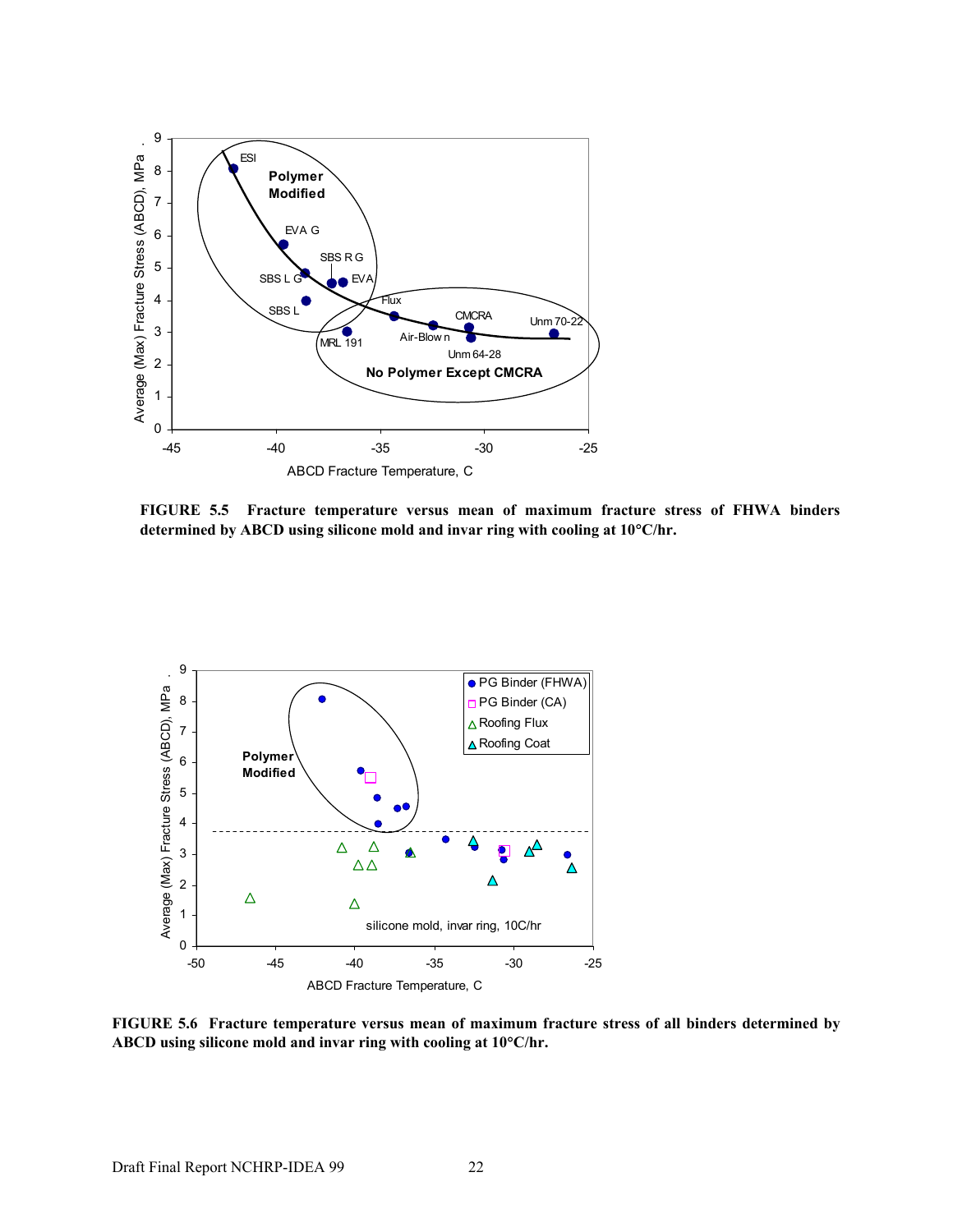

**FIGURE 5.7 Comparison of fracture stress of FHWA binders determined by ABCD using silicone mold and invar ring versus those determined by DTT.** 

|  |  |  | TABLE 5.5 Correlation Coefficients among Critical Temperatures (number of data = 10) |  |  |  |  |
|--|--|--|--------------------------------------------------------------------------------------|--|--|--|--|
|--|--|--|--------------------------------------------------------------------------------------|--|--|--|--|

|                   |      | M320 Tab2  |             |           |              |      |              |
|-------------------|------|------------|-------------|-----------|--------------|------|--------------|
|                   | ABCD | $(ABCD)^a$ | $M320$ Tab2 | M320 Tab1 | <sub>S</sub> | m    | <b>TSRST</b> |
| ABCD              |      |            |             |           |              |      |              |
| M320 Tab 2 (ABCD) | 0.98 |            |             |           |              |      |              |
| M320 Tab 2        | 0.71 | 0.72       |             |           |              |      |              |
| M320 Tab 1        | 0.83 | 0.85       | 0.90        |           |              |      |              |
| S(BBR)            | 0.87 | 0.86       | 0.91        | 0.92      |              |      |              |
| m-value (BBR)     | 0.69 | 0.69       | 0.82        | 0.92      | 0.78         |      |              |
| <b>TSRST</b>      | 0.91 | 0.94       | 0.69        | 0.86      | 0.84         | 0.73 |              |

<sup>a</sup>M320 Tab 2 (ABCD): uses strength data from ABCD test instead of DTT



**FIGURE 5.8 TSRST cracking temperature versus ABCD cracking temperature.**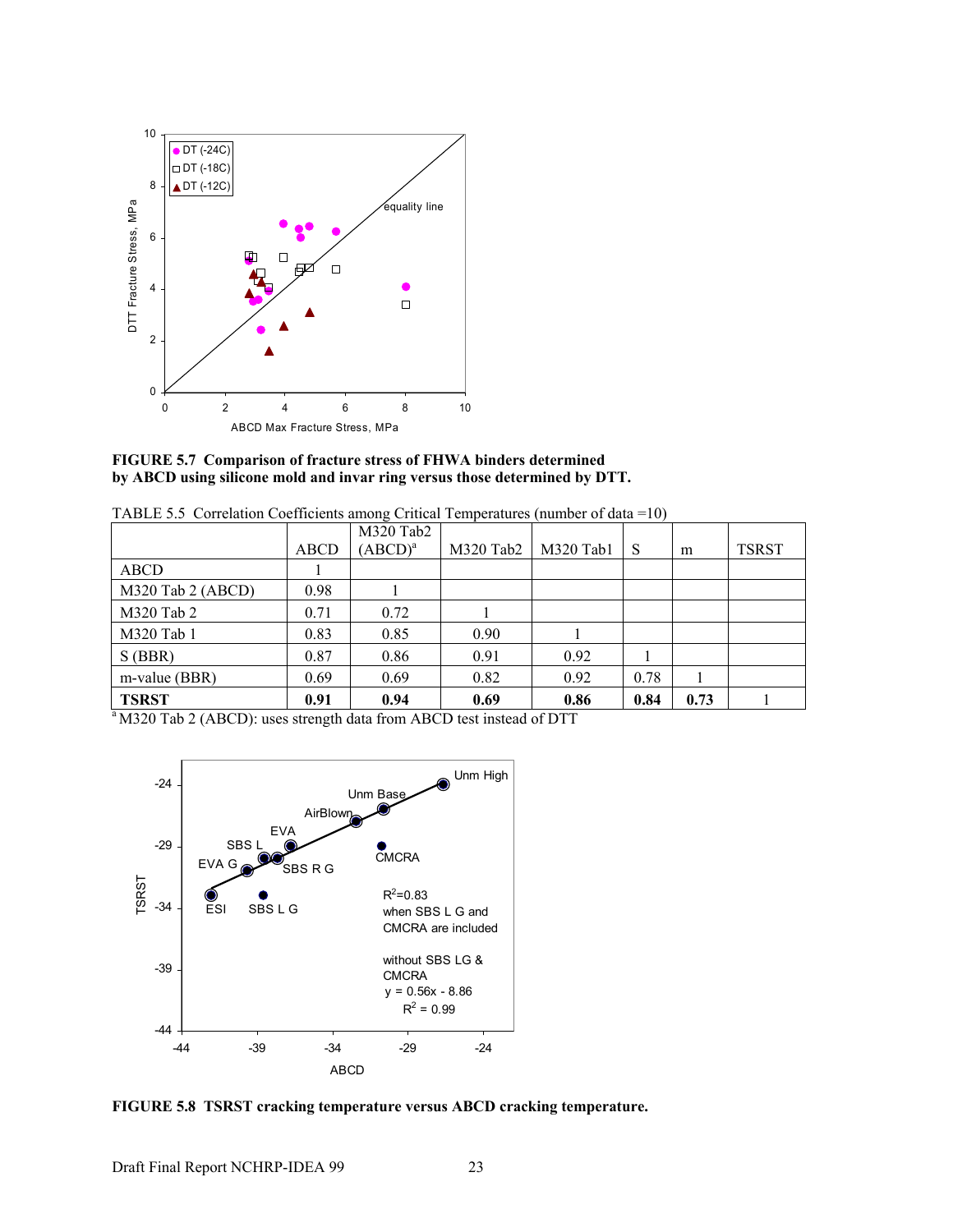

**FIGURE 5.9 TSRST cracking temperature versus critical temperature by M320 Table 2 using ABCD strength data.** 

 Stuart and Youtcheff (17) reported ESI being an outlier for the correlation between TSRST fracture temperature and binder cracking temperatures and recommended a further investigation to determine the cause. ABCD test results appear to provide an answer. Unlike the other FHWA binders, ESI showed an extremely high strength in the ABCD test. ESI mix was also the second strongest in TSRST test. However, DTT ranked ESI as the lowest strength among all polymer modified binders. BBR stiffness and m-value criteria of ESI were worse (stiffer) than other polymer modified binders. This made M320 Table 1 predict ESI's cracking temperature to be warmer than the other polymer modified binders. M320 Table 2 predicts cracking temperature by combining BBR stiffness and DTT strength. The fact that the correlation between M320 Table 2 and TSRST fracture temperature ( $r = 0.69$ ) was worse than the correlation between BBR stiffness and TSRST fracture temperature  $(r = 0.84)$  suggests that the DTT strength measurement seems inaccurate and needs to be refined. As binders with more diverse strength characteristics are included in paving practice, critical temperature prediction based on thermal stress development alone, such as AASHTO M320 Table 1 using BBR results, will become more inaccurate. A test method or an analysis procedure accounting for both thermal stress development and strength, such as ABCD or AASHTO M320 Table 2 procedure with improved strength measurement, should be used instead to insure reliable prediction of thermal cracking in asphalt pavement.

#### **5.2.3 Effect of SBS Concentration on Low Temperature Cracking**

ABCD tests were performed on triplicate samples for each binder and the results are given in Table 5.6 and Figures 5.10-5.11. As SBS concentration increased in the binder, ABCD cracking temperature was lowered. At 5% SBS concentration, ABCD cracking temperature was about 10°C lower than that of the unmodified base asphalt. The increase in SBS concentration also caused an increase in the strength at the time of fracture during the ABCD test, which contributed to lowering the cracking temperature. The strength of the binder containing 5% SBS was 2.4 times stronger than that of the base asphalt. However, the current AASHTO M 320 Table 1 specification indicated that the low temperature performance would be worsened by high concentrations (4 and 5%) of SBS and would not be affected by low SBS concentration levels (2 and 3%). The strength of the binders as measured by DTT was distributed in a narrower range (4.6-5.1 MPa at -30°C). The trend found between ABCD and SBS concentration seems to agree better with field observations. Highway engineers have believed polymer modified asphalt binders enhance performance of asphalt pavements at low temperatures. Recently, the Asphalt Institute (*25*) compiled low temperature performance data for 138 polymer modified asphalt pavement sections nationwide that had unmodified companion pavement sections. The results are shown in Figure 5.12. In general, polymer modified sections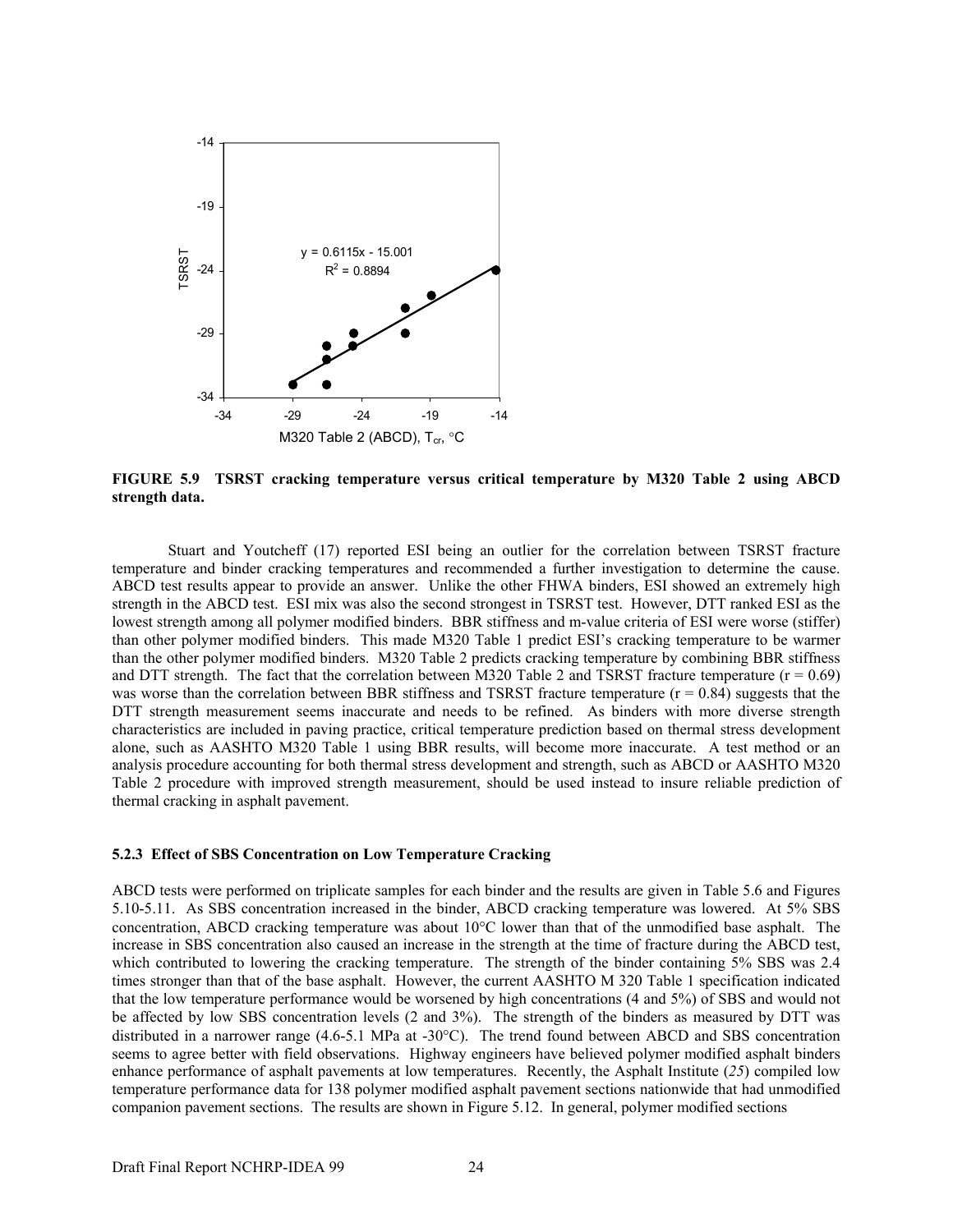|               | Cracking Temperature, <sup>o</sup> C |         |         |         |           | <b>Strength at Fracture, MPa</b> |       |       |      |           |
|---------------|--------------------------------------|---------|---------|---------|-----------|----------------------------------|-------|-------|------|-----------|
| <b>Binder</b> | Run 1                                | Run 2   | Run 3   | Avg.    | Std. dev. | Run 1                            | Run 2 | Run 3 | Avg. | Std. dev. |
| <b>Base</b>   | $-44.3$                              | $-44.8$ | $-43.6$ | $-44.2$ | 0.6       | 1.6                              | 2.1   | 0.9   | 1.6  | 0.60      |
| <b>2% SBS</b> | $-45.3$                              | $-47.6$ | $-49.3$ | $-46.5$ | 1.6       | 2.2                              | 3.1   | 4.1   | 2.7  | 0.61      |
| <b>3% SBS</b> | $-47.8$                              | $-47.9$ | $-48.2$ | $-48.0$ | 0.2       | 3.2                              | 2.3   | 3.3   | 2.9  | 0.53      |
| <b>4% SBS</b> | $-49.6$                              | $-52.3$ | $-51.4$ | $-51.1$ | 1.4       | 3.5                              | 3.8   | 2.1   | 3.1  | 0.92      |
| 5% SBS        | $-53.8$                              | $-55.0$ | $-53.6$ | $-54.1$ | 0.8       | 5.1                              | 3.2   | 3.4   | 3.9  | 1.03      |

TABLE 5.6 ABCD Summary of Modified Binders at Various levels of SBS Concentration



**FIGURE 5.10 Effect of SBS concentration on PG low temperature grade (AASHTO M 320 Table 1) and ABCD cracking temperature.** 



**FIGURE 5.11 Effect of SBS concentration on binder strength as measured by the ABCD.**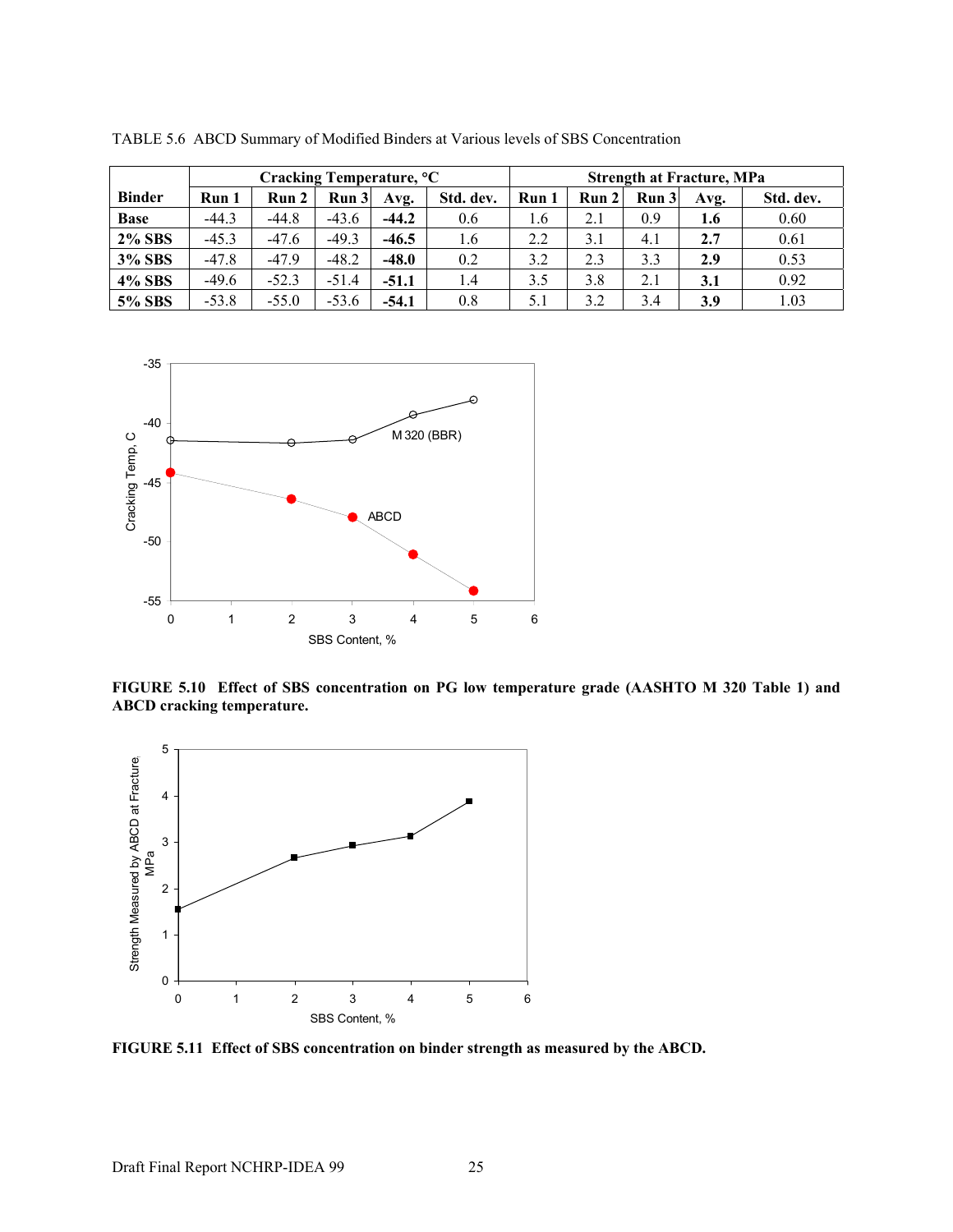

**FIGURE 5.12 Length of Cracks Measured on PMA sections versus Companion Sections without PMA (ref 24: Asphalt Institute, Engineering Report 215, page 18, 2005).** 

developed much less transverse cracking caused by low temperatures than did the unmodified companion sections. No detail about polymer types and PG grades of the modified and unmodified binders was discussed in the report. However, it is well known that SBS and SB were some of most popular polymer modifiers used in test road evaluations. Therefore, it would be reasonable to assume a trend similar to that shown in Figure 5.12 would exist for SBS modified sections. In this field performance study, the pavement sections with polymer modifiers showed significantly less thermal cracking than their unmodified counterparts, suggesting that the ABCD test determines the low temperature performance more accurately than the current AASHTO M 320 specification using BBR data.

#### **5.3 FIELD VALIDATION**

ABCD results of asphalt binders used in the three test road projects described earlier are summarized in this section. For these ABCD tests, invar rings and silicone molds were used with 10°C/hr cooling rate. ABCD cracking temperatures were compared with crack severity of test pavements.

#### **5.3.1 Elk County Test Road**

At the time of thermal cracking, the degree of binder aging for T1 and T5 would be close to that for RTFO residue and the degree of aging for T2, T4, and T6 would be somewhat between those for RTFO and PAV residues. For this reason, ABCD tests were performed on samples with RTFO and with RTFO/PAV residues. The results are shown in Table 5.7. The post-test inspection of test specimens in the first ABCD trial of samples with RTFO residues revealed that holes in all the specimens were severely deformed. This was due to rotating the ABCD rings backand-forth about 5 degrees after trimming excessive binder in an effort to break the adhesion bond between the rings and test specimens. RTFO specimens were relatively soft at room temperature and deformed when the insufficiently lubricated rings were turned. The accuracy of the ABCD results for these binders was questionable and a second RTFO residue batch was prepared and tested. By cooling these RTFO specimens at -10°C for 10 minutes before turning the ABCD rings, the problem was avoided. Preparation of RTFO/PAV samples for ABCD test did not require cooling to turn the rings. Despite the problem with the first batch, the results of the first and the second RTFO batches, displayed in Table 5.7, are very close with less than 0.5°C differences on average. ABCD cracking temperatures for RTFO/PAV residues showed strong correlation with the 4-year Cracking Index, with a coefficient of determination,  $r^2 = 0.94$  as shown in Figure 5.13. ABCD results of RTFO residues also showed strong correlation with CI with  $r^2 = 0.97$ . Correlation between M 320 Table 1 critical temperature and  $4<sup>th</sup>$  year CI was poor  $(r^2 = 0.21)$ as shown in Figure 5.14. However, when the critical temperatures were estimated based only on BBR stiffness of 300 MPa, correlation with CI was greatly improved with  $r^2 = 0.90$ .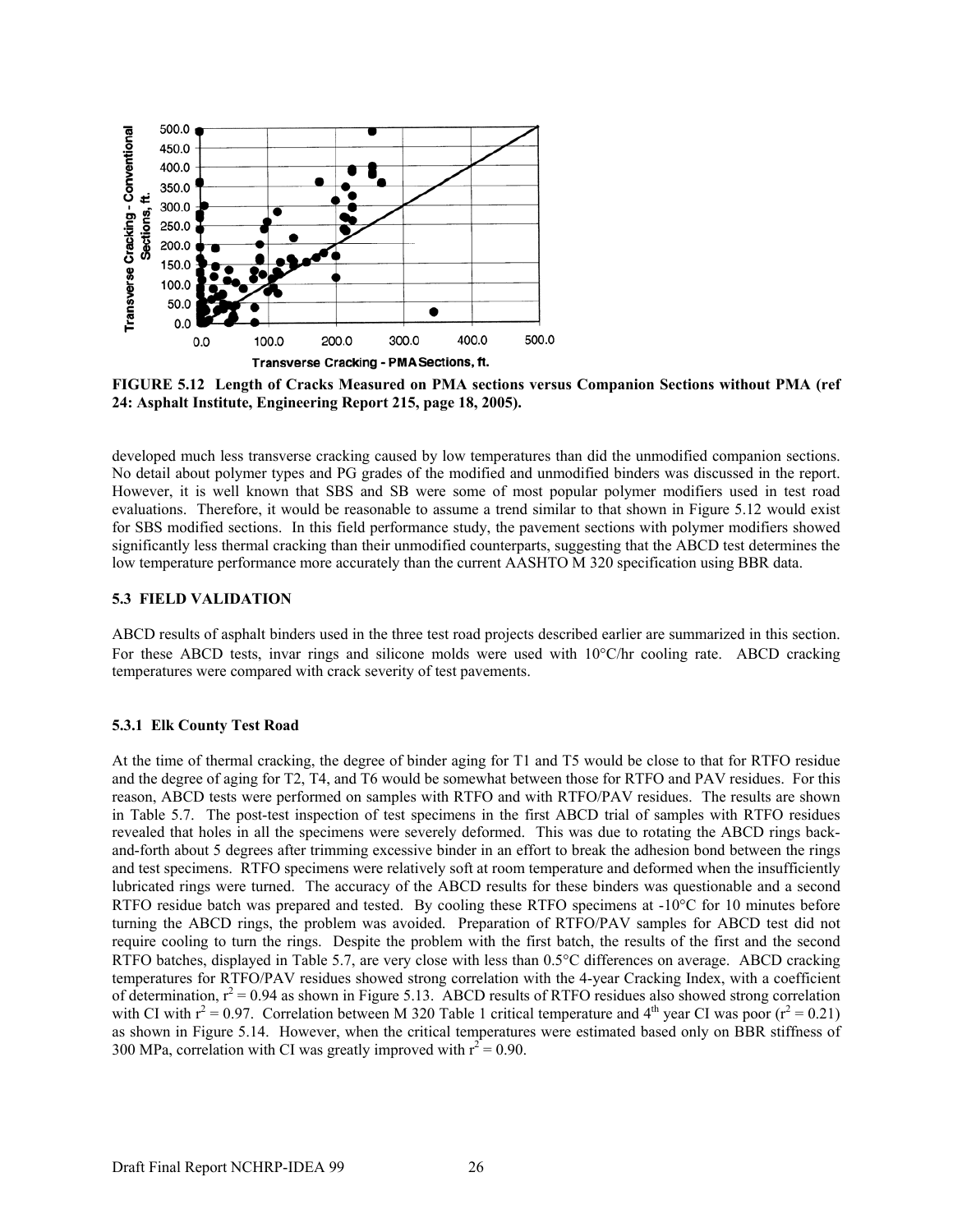|                | ABCD Cracking Temperature, (°C) |                |         |                          |                              |         |         |                 |                  |         |  |
|----------------|---------------------------------|----------------|---------|--------------------------|------------------------------|---------|---------|-----------------|------------------|---------|--|
| ID             | RTFO (1st Try)                  |                |         | RTFO (2nd Try)           |                              |         |         | <b>RTFO/PAV</b> |                  |         |  |
|                | 1                               | $\overline{2}$ | Avg     | 1                        | $\overline{2}$               | 3       | Avg     | 1               | $\overline{2}$   | Avg     |  |
| T1             | $-21.8$                         | $\mathbf{a}$   | $-21.8$ | $-21.3$                  | $-22.2$                      |         | $-21.8$ | $-23.1$         | $-21.7^{b}$      | $-22.4$ |  |
| T <sub>2</sub> | $-34.7$                         | $-34.6$        | $-34.7$ | $-34.0$                  | $-34.1$                      | $-34.4$ | $-34.2$ | $-28.2^{b}$     | $-31.1$          | $-29.7$ |  |
| T <sub>3</sub> | $-33.2$                         |                | $-33.2$ | $\overline{\phantom{a}}$ | $\overline{\phantom{a}}$     |         |         | $-30.7$         | $-30.7$          | $-30.7$ |  |
| T <sub>4</sub> | $-31.1$                         | $-32.9$        | $-32.0$ | $-32.0$                  | $-32.5$                      |         | $-32.3$ | $-28.5$         | $-29.8$          | $-29.2$ |  |
| T <sub>5</sub> | $-23.2$                         | $-26.8$        | $-25.0$ | $-26.0$                  | $-25.6$                      |         | $-25.8$ | $-25.2$         | $-24.4$          | $-24.8$ |  |
| T <sub>6</sub> | $-33.1$                         | $-34.8$        | $-34.0$ | $-33.6$                  | $-33.5$                      |         | $-33.6$ | $-32.9$         | $-31.6$          | $-32.3$ |  |
|                |                                 |                |         |                          |                              |         |         |                 |                  |         |  |
|                | ABCD Fracture Strength, (MPa)   |                |         |                          |                              |         |         |                 |                  |         |  |
|                |                                 |                |         |                          |                              |         |         |                 |                  |         |  |
|                |                                 | RTFO (1st Try) |         |                          | RTFO (2nd Try)               |         |         |                 | <b>RTFO/PAV</b>  |         |  |
|                |                                 | $\overline{2}$ | Avg     |                          | 2                            | 3       | Avg     |                 | $\overline{2}$   | Avg     |  |
| T1             | -                               |                |         | 3.1                      | 3.0                          |         | 3.1     | 3.1             | 3.0 <sup>b</sup> | 3.0     |  |
| T <sub>2</sub> | 4.9                             | 4.4            | 4.6     | 3.2                      | $\overline{\phantom{a}}$     | 3.5     | 3.4     | $2.7^{b}$       | 3.7              | 3.2     |  |
| T <sub>3</sub> | 5.4                             |                | 5.4     | $\blacksquare$           | $\qquad \qquad \blacksquare$ |         |         | 3.5             | 2.7              | 3.1     |  |
| T <sub>4</sub> | 3.1                             | 2.9            | 3.0     | 4.2                      | 2.3                          |         | 3.2     | 3.1             | 3.6              | 3.3     |  |
| T <sub>5</sub> | 2.2                             | 5.0            | 3.6     | 3.0                      | 3.7                          |         | 3.3     | 4.8             | 3.5              | 4.1     |  |
| T <sub>6</sub> | 3.1                             | 4.9            | 4.0     | 3.5                      | 4.0                          |         | 3.8     | 4.5             | 4.1              | 4.3     |  |

Table 5.7 ABCD results on RTFO and RTFO/PAV Aged Binders used in Elk County Pennsylvania Test Pavements



**FIGURE 5.13 ABCD cracking temperature versus 4-year cracking Index for Pennsylvania Test Pavements.**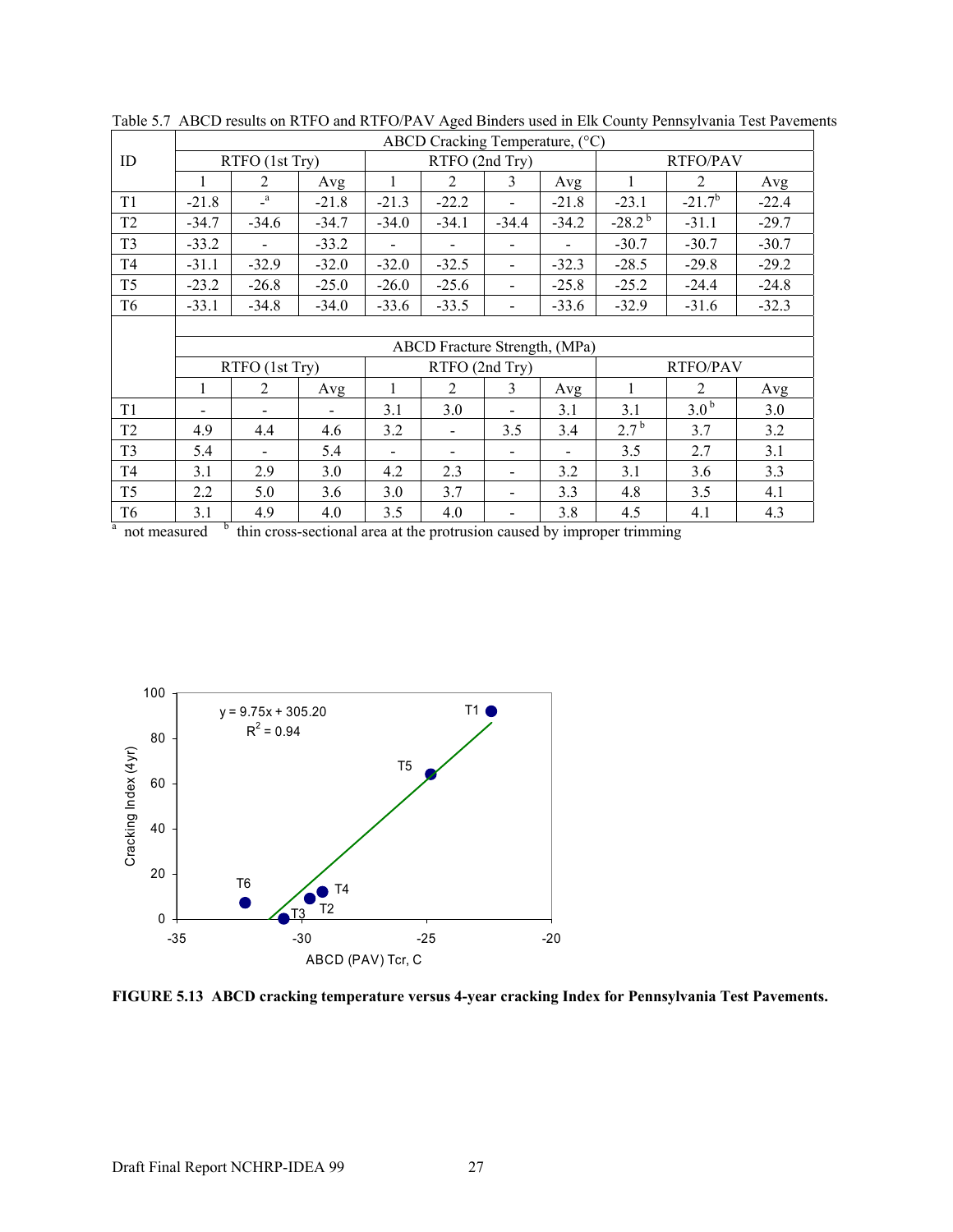

**FIGURE 5.14 AASHTO M 320 (BBR) critical temperature versus 4-year cracking Index for Pennsylvania Test Pavements.** 

#### **5.3.2 Lamont Test Road**

The results of ABCD tests on triplicate samples of each available Lamont Test Road binder are given in Table 5.8. The table also includes AASHTO M 320 Table1 and 2 grades as reported by Bouldin et al. (*12*). The latest crack survey data completed in 2003 after 12 years of service are also included (*22*).

 The low temperature performance of asphalt binders as measured by number of cracks per one kilometer length of pavement showed good correlation with ABCD cracking temperature measured on RTFO/PAV aged binders (Figure 5.15). However, current AASHTO grading procedures did not show a good correlation as shown in Figures 5.16 and 5.17.

|                |               |              | --0<br>Thermal      | Critical Temperature, °C |          |                   |         |         |         |
|----------------|---------------|--------------|---------------------|--------------------------|----------|-------------------|---------|---------|---------|
|                |               | Air          | Crack               |                          |          | <b>ABCD</b> (PAV) |         |         |         |
| <b>Section</b> | <b>Binder</b> | <b>Blown</b> | per km <sup>a</sup> | M320 <sup>b</sup>        | $MP1a^b$ | Run 1             | Run 2   | Run 3   | Average |
|                | 80/100B       | Yes          | 143                 | $-34.0$                  | $-35.5$  | $\mathbf{c}$      | $- -$   | $- -$   | --      |
|                | 150/200B      |              | 180                 | $-31.0$                  | $-24.1$  | $-31.7$           | $-32.0$ | $-31.1$ | $-31.6$ |
|                | 300/400A      |              | $\theta$            | $-38.8$                  | $-39.3$  | $-37.7$           | $-39.3$ | $-41.2$ | $-39.4$ |
| $\overline{4}$ | 80/100C       |              | 163                 | $-27.8$                  | $-24.6$  | $-29.3$           | $-29.9$ | $-28.6$ | $-29.3$ |
|                | 80/100A       | Yes          | 119                 | $-37.5$                  | $-31.4$  | $-$               | --      |         |         |
| 6              | 150/200A      |              | 37                  | $-34.8$                  | $-35.1$  | $-36.0$           | $-36.6$ | $-35.2$ | $-35.9$ |
|                | 200/300A      |              | 4                   | $-40.0$                  | $-35.3$  | $-39.2$           | $-39.6$ | $-37.2$ | $-38.7$ |

TABLE 5.8 ABCD Results on RTFO/PAV Aged Binders Used in Lamont Test Pavements

<sup>a</sup> data from Gavin et al. 2003

b data from Bouldin et al. 2000

c no sample available for ABCD test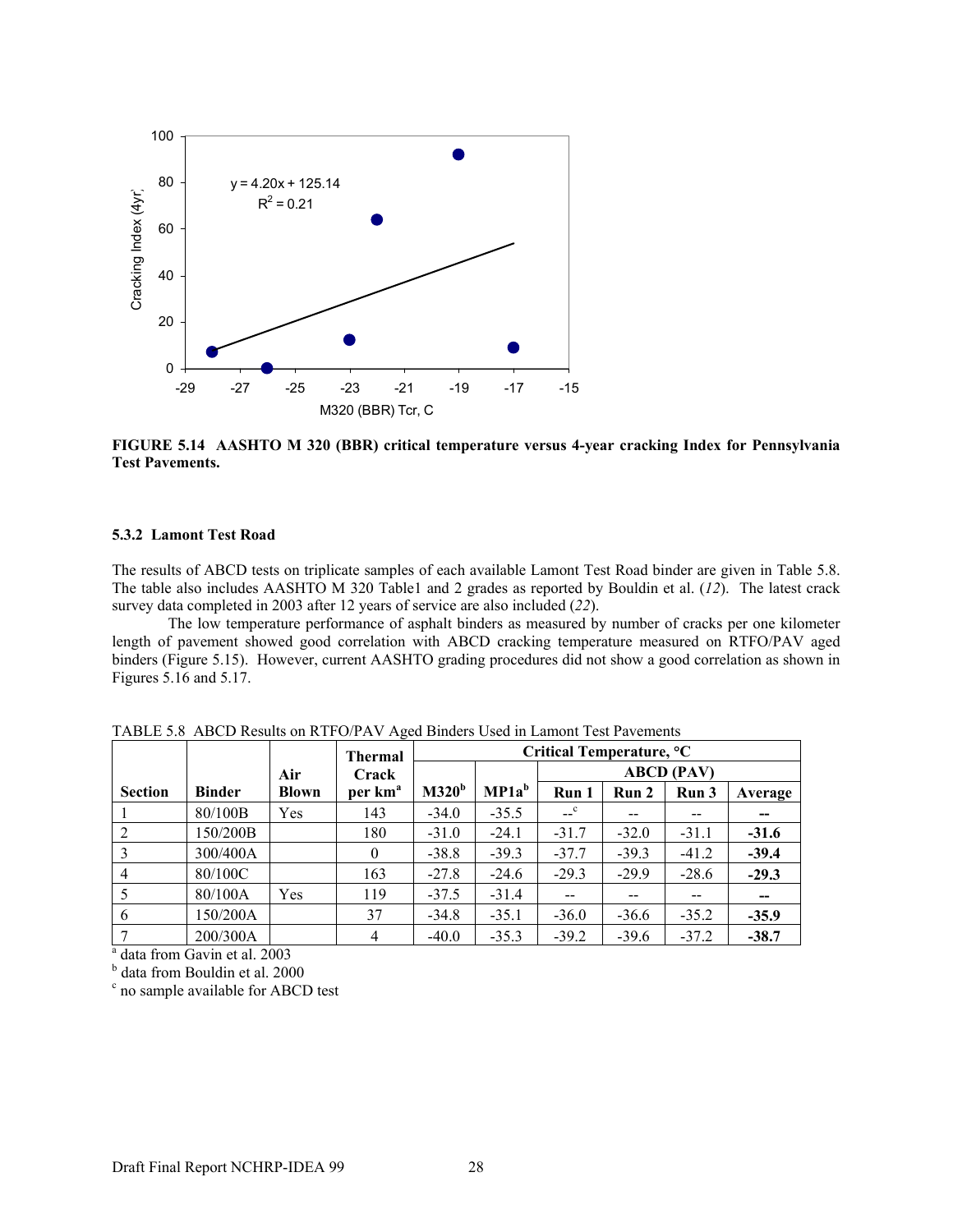

**FIGURE 5.15 ABCD cracking temperature versus number of cracks per km in Lamont test pavements.** 



**FIGURE 5.16 AASHTO M 320 (BBR) critical temperature versus number of cracks per km in Lamont test pavements.**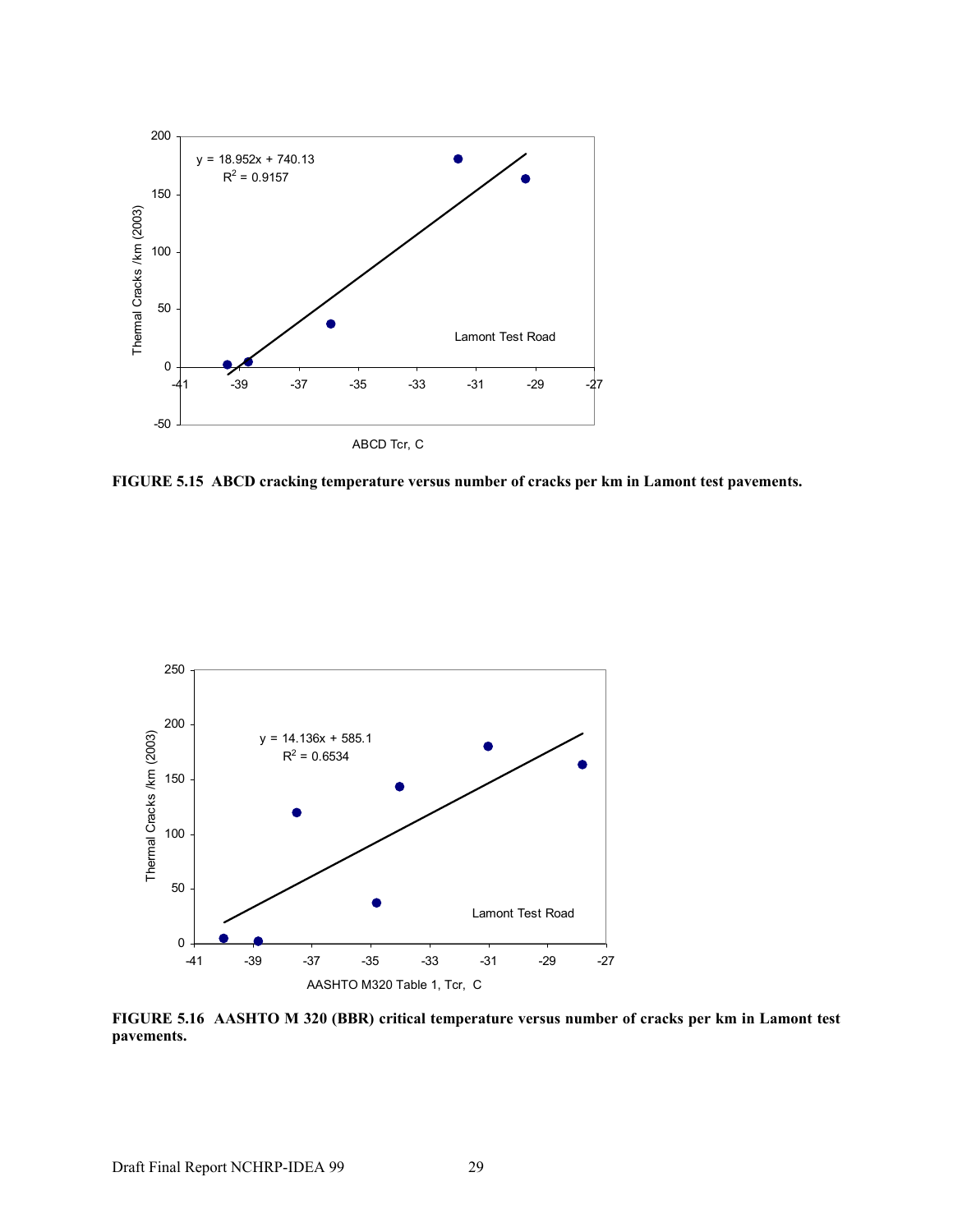

**FIGURE 5.17 AASHTO M320 Table 2 critical temperature versus number of cracks per km in Lamont test pavements**.

#### **5.3.3 Highway 17 (SPS-9A) near Petawawa Ontario**

The results of ABCD tests on triplicate samples of each available Highway 17 binder are given in Table 5.9. The table also includes AASHTO M 320 Table 1 and Table 2 grades as reported by Hesp (*16*). The latest crack survey data completed in 2003 are also included.

 The low temperature performance of asphalt binders as measured by number of cracks per one kilometer length of pavement showed good correlation with ABCD cracking temperature measured on RTFO/PAV aged binders ( $r^2$  = 0.80, Figure 5.18). AASHTO M320 Table 2 showed a poor correlation with the number of cracks ( $r^2$  = 0.56, Figure 5.19). The best correlation with the crack frequency was shown for AASHTO M320 Table 1 critical temperature determined by BBR data alone (Figure 5.20).

 The onset of thermal cracking depends not only on asphalt binder properties but also on many other factors, such as rate of temperature drop, whole pavement structure geometry and composition, traffic, and frost. For some binders used in Highway 17 test sections, the onset of thermal cracking happened at temperatures much warmer than M 320 critical temperatures. Until the 2003 crack survey, Highway 17 sections were subjected to pavement surface temperatures as low as -26.8°C, and two PG 58-34 grade binders cracked. Further, temperatures fluctuated between -26.5°C and -27.2°C for about a week in 2003. Researchers (*16*) believed that physical hardening, among many others, was a contributing factor to the formation of cracks at higher than expected temperatures. They found that when BBR and DTT were performed after 3 days of isothermal conditioning at the test temperature, instead of the standard one hour, the critical temperature increased by up to 13°C. A binder that is affected more by 3-day physical hardening tends to also be more susceptible to low temperature thermal cracking.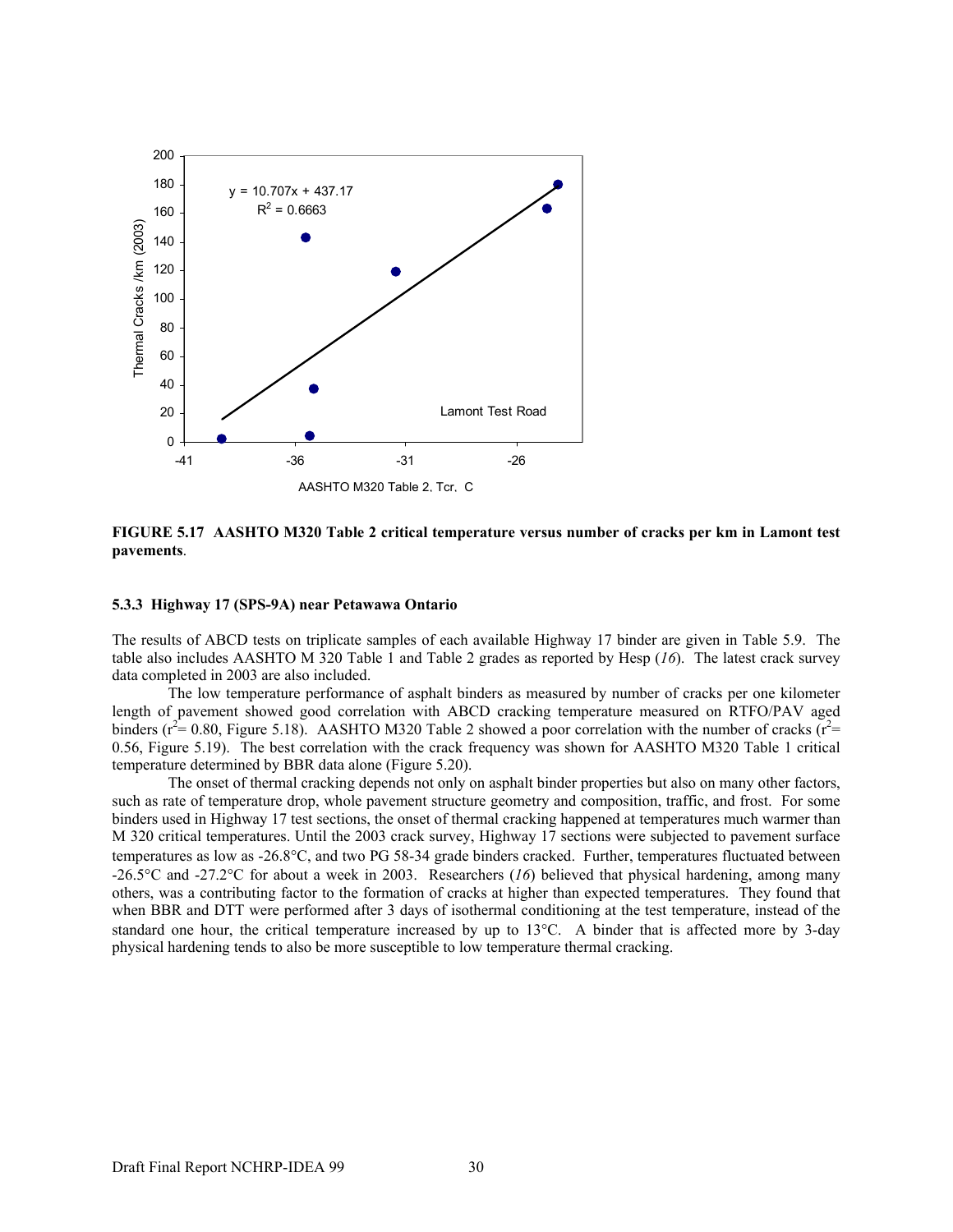|                |                 | <b>Thermal</b>      | <b>Physical</b> <sup>a</sup><br>Hardening | Critical Temperature, °C |                   |                  |         |         |         |  |
|----------------|-----------------|---------------------|-------------------------------------------|--------------------------|-------------------|------------------|---------|---------|---------|--|
|                |                 | Cracks              |                                           |                          | <b>ABCD</b> (PAV) |                  |         |         |         |  |
| <b>Section</b> | <b>Binder</b>   | per km <sup>a</sup> | $(1h-3d)$                                 | $M320-1^a$               | $M320-2^a$        | Run <sub>1</sub> | Run 2   | Run 3   | Average |  |
| 870901         | 85/100          | 98                  |                                           | $-30$                    |                   | $-32.0$          | $-31.1$ | $-32.5$ | $-31.9$ |  |
| 870902         | <b>PG58-40P</b> | $\theta$            | 4                                         | $-41$                    | $-39$             | $-47.1$          | $NA^b$  | $-47.1$ | $-47.1$ |  |
| 870903         | PG58-34P        | 65                  | 6                                         | $-35$                    | $-38$             | $-41.1$          | $-41.1$ | $-40.4$ | $-40.4$ |  |
| 870960         | PG58-28         | 169                 | 13                                        | $-28$                    | $-32$             | $-32.0$          | $-33.6$ | $-32.4$ | $-32.4$ |  |
| 870961         | PG58-34         | 52                  | 6                                         | $-35$                    | $-33$             | $-39.1$          | $-38.7$ | $-40.0$ | $-39.3$ |  |

TABLE 5.9 ABCD results on RTFO/PAV aged binders used in Highway 17 test pavements.

 $b<sup>b</sup>$  sample lost due to the presence of an air bubble near the hole



**FIGURE 5.18 ABCD cracking temperature versus number of cracks per km in Highway 17 test pavements.**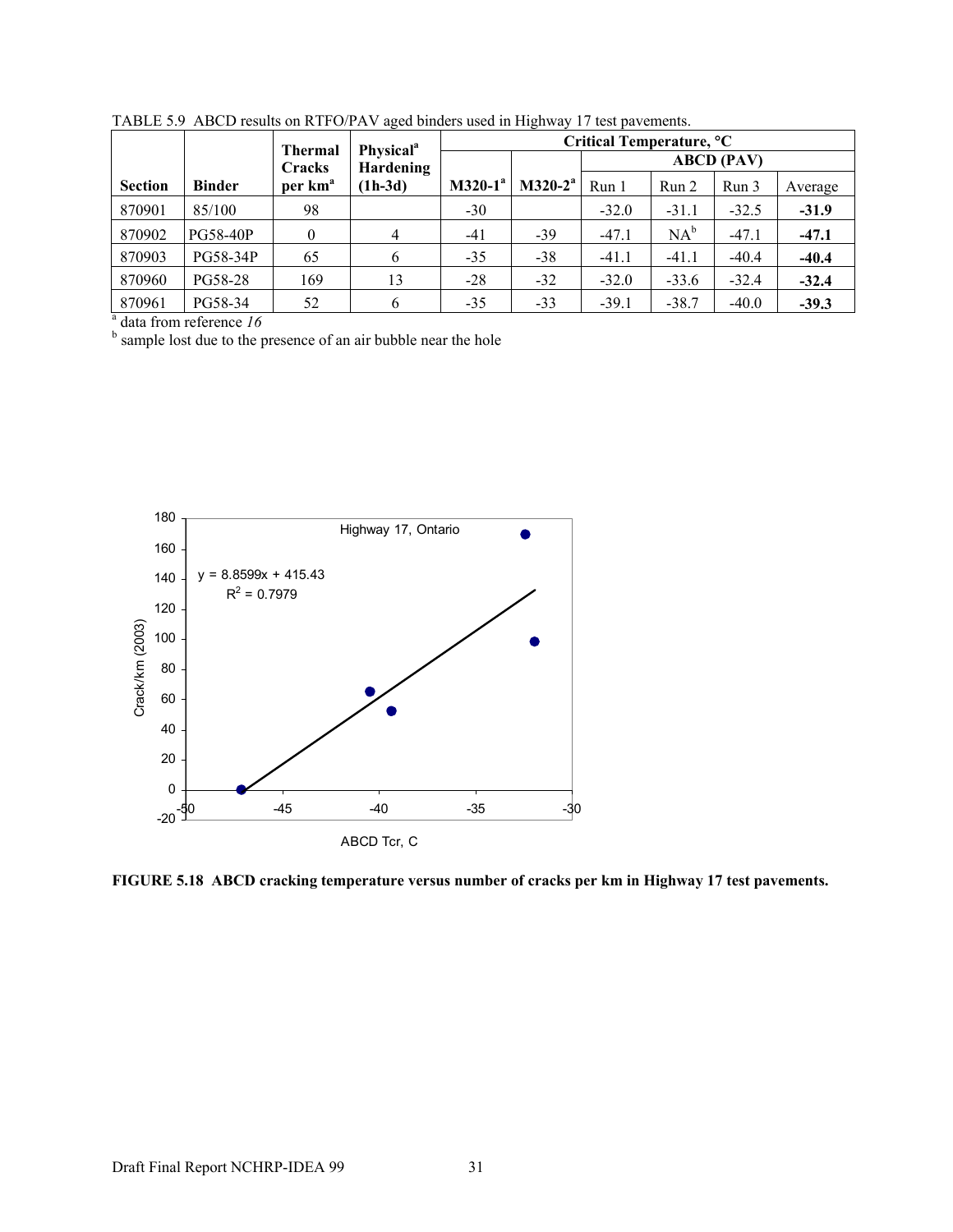

**FIGURE 5.19 AASHTO M320 Table 2 critical temperature versus number of cracks per km in Highway 17 test pavements.** 



**FIGURE 5.20 AASHTO M 320 Table 1 critical temperature versus number of cracks per km in Highway 17 test pavements.**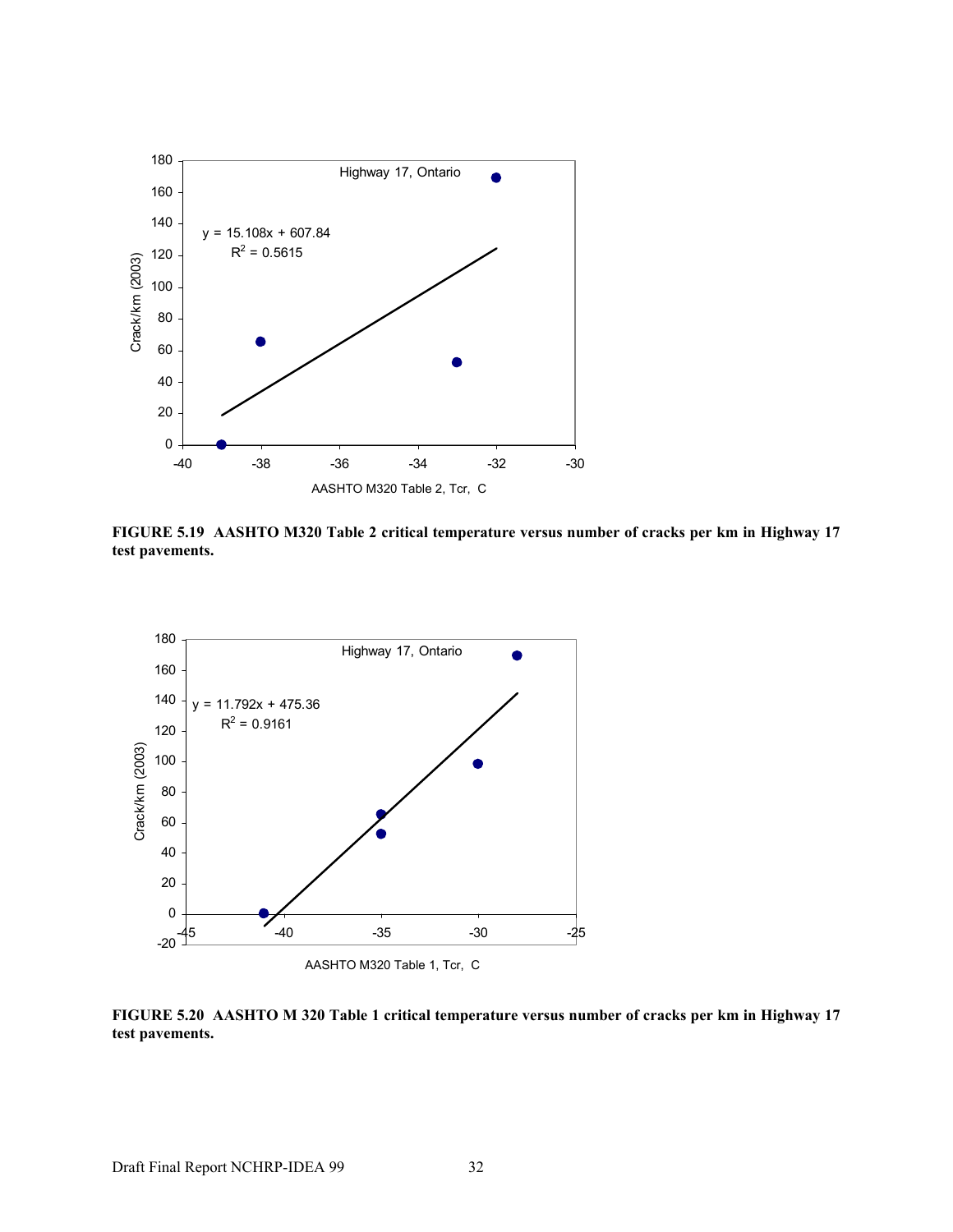# **CHAPTER 6 CONCLUSIONS AND RECOMMENDATIONS**

 The Asphalt Binder Cracking Device, utilizing the invar ABCD ring and silicone mold with a 6.35-mm protrusion produced repeatable test results in determining the cracking temperatures and strengths of a wide variety asphalt binders. The ABCD test method is relatively simple and easy in comparison to other existing test procedures. Because the handling of the test specimen by the operator is minimal, there is less opportunity for error. Once the ABCD specimen is trimmed in the silicone mold, the specimen is not disturbed until the test is completed. Another benefit is that several specimens can be tested simultaneously. The current ABCD apparatus used in this study can handle eight specimens per test and can be expanded easily if necessary. Some more specific conclusions of this ABCD study are:

- Use of the invar ABCD ring and silicone mold which produces a 6.35-mm diameter protrusion at mid-height of the binder specimen dramatically reduced the variability of ABCD. For unmodified binders, the standard deviation is 0.9°C and for polymer modified binders, 1.5°C. The standard deviations for the latest ABCD rings with RTD are expected to be even smaller.
- ABCD cracking temperatures of RTFO/PAV residues are most consistently and highly correlated with low temperature performance of all test sections studied.
- The measured relationship between ABCD-determined cracking temperature and change in SBS concentration in asphalt binder is consistent with field observations; the polymer modified test sections outperformed their companion unmodified test sections. The existing AASHTO M 320 Table 1 specification was not able to measure the beneficial effect of SBS addition in asphalt binder.
- For modified asphalt binders prepared from the same base asphalt (FHWA binder), the higher the strength and the lower the cracking temperature. Except the chemically modified crumb rubber asphalt, all polymer modified asphalt had a strength of 4.0 MPa or higher. The strength for all of the no-polymer asphalts including roofing fluxes and coatings was less than 4.0 MPa.
- Thermal Stress Restrained Specimen Test (TSRST), a laboratory mixture test, showed the strongest correlation with ABCD followed by M 320 Table 1 and M 320 Table 2.
- Even though the SBS modified PG 70-28 and the unmodified PG 58-28 from a Canadian supplier were graded the same for low temperature performance level under current AASHTO M 320 Table 1 specification, the SBS modified PG 70-28 cracked at a significantly lower temperature in the ABCD tests than did the unmodified PG 58-28, probably due to its higher tensile strength.
- Effects of isothermal physical hardening may be important to low temperature thermal cracking of asphalt pavement. This phenomenon needs to be further studied using ABCD.

# **IMPLEMENTATION PLAN**

Implementation of the ABCD test method on a wider scale will involve the following steps:

- 1. The test procedure developed for the ABCD test in this study is prepared in an AASHTO standard format.
- 2. Prototype ABCDs will be made available to other laboratories for independent evaluation.
- 3. Continue to work with Ohio DOT, other DOT engineers, and asphalt industry to refine and improve the test.
- 4. A commercial ABCD test system is being developed through a for-profit company. For current ABCD test, a generic cascading (dual refrigerants) environmental chamber is used. The chamber is heavy (about 300 lb) and noisy when compressor is on. A light (about 50 lb), quiet, compact, and durable integrated system will be built containing and environmental control chamber and a data acquisition system in one device.
- 5. A funding request submitted to *Highways for LIFE* for refinement of ABCD test procedures and system and commercialization was awarded. A ruggedness test and a round robin test are planned to be completed by December 2009.
- 6. Technical papers have been published in the *Journal of Materials in Civil Engineering* (2005) and the *Transportation Research Record* (2006).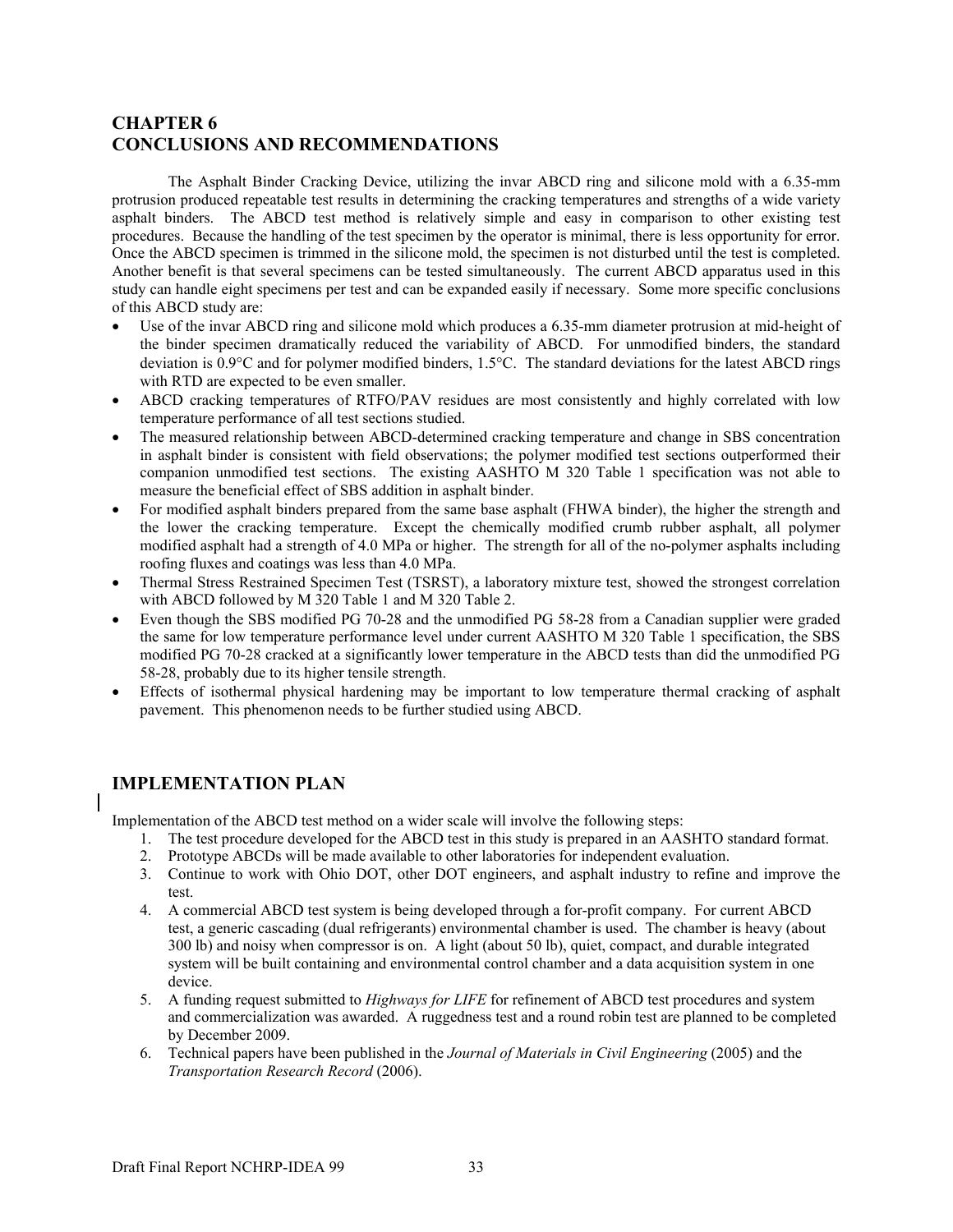## **REFERENCES**

- 1. D. Anderson, D. Christensen, R. Dongre, M. Sharma, J. Runt, and P. Jordhal, (1990). "Asphalt Behavior at Low Service Temperatures." FHWA-RD-88-078, U.S. Department of Transportation, Washington, D.C.
- 2. W. Heukelom (1973). "An Improved Method of Characterizing Asphaltic Bitumen with the Aid of their Mechanical Properties." Proceedings, *AAPT*, Vol. 42.
- 3. C. van der Poel (1954). "A General System Describing the Viscoelastic Properties of Bitumens and Its Relation to Routine Test Data." *Journal of Applied Chemistry*.
- 4. J. Pfeiffer and van Doormaal (1950). *Properties of Asphalt Bitumen*. New York: Elsevier Publishing Company, Inc.
- 5. N.W. McLeod (1976). "Asphalt Cements: Pen-Vis Number and Its Application to Moduli of Stiffness." *ASTM Journal of Testing and Evaluation*. Vol. 4, No. 4.
- 6. W.J. Gaw (1977). "Measurement and Prediction of Asphalt Stiffness and Their Use in Developing Specifications to Control Low-Temperature Pavement Transverse Cracking," ASTM SPT 628.
- 7. H.J. Fromm and W.A. Phang, (1971). "Temperature Susceptibility Control in Asphalt Cement Specifications," Highway Research Board, HRR 350.
- 8. P.S. Kandhal (1980). "Evaluation of Low Temperature Pavement Cracking on Elk County Research Project," Transportation Research Board, TRR 777.
- 9. J.F. Hills (1974). "Predicting the Fracture of Asphalt Mixes by Thermal Stresses," Institute of Petroleum 74- 014.
- 10. T.W. Kennedy, G.A. Huber, E.T. Harrigan, R.J. Cominsky, H C.S.ughes, H. von Quintus, and J.S. Moulthrop (1994). "Superior Performing Asphalt Pavements (Superpave): The Product of the SHRP Asphalt Research Program." SHRP-A-410, Strategic Highway Research Program, National Research Council, Washington, D.C.
- 11. D.A. Anderson and T.W. Kennedy, (1993) "Development of SHRP Binder Specifications," Journal of Association of Asphalt Paving Technologists, vol. 62, pp. 481-507.
- 12. M.G. Bouldin, R. Dongre, G.M. Rowe, M.J. Sharrock, and D.A.. Anderson (2000). "Predicting Thermal Cracking of Pavements from Binder Properties: Theoretical Basis and Field Validation." Journal of Association of Asphalt Paving Technologists, vol. 69, pp. 455-496.
- 13. H.U. Bahia, D.I. Hanson, M. Zeng, H. Zhai, M.A.. Khatri and R.M. Anderson (2001). "Characterization of Modified Asphalt Binders in Superpave Mix Design." NCHRP Report 459, Transportation Research Board, National Research Council, Washington, D.C.
- 14. S.D. Roy and S.A.M. Hesp (2001). "Low-Temperature Binder Specification Development: Thermal Stress Restrained Specimen Testing of Asphalt Binders and Mixtures," Transportation Research Board, TRR 1766, 7-14
- 15. S. Iliuta, A. Andriescu, S.A.M. Hesp and K.K. Tam, (2004). "Improved Approach to Low-Temperature and Fatigue Fracture Performance of Asphalt Cements." Proceedings of Canadian Technical Asphalt Association. pp. 125-159.
- 16. S. Hesp (2004). "An Improved Low-Temperature Asphalt Binder Specification Method," Final Report, NCHRP-IDEA Contract No. 84.